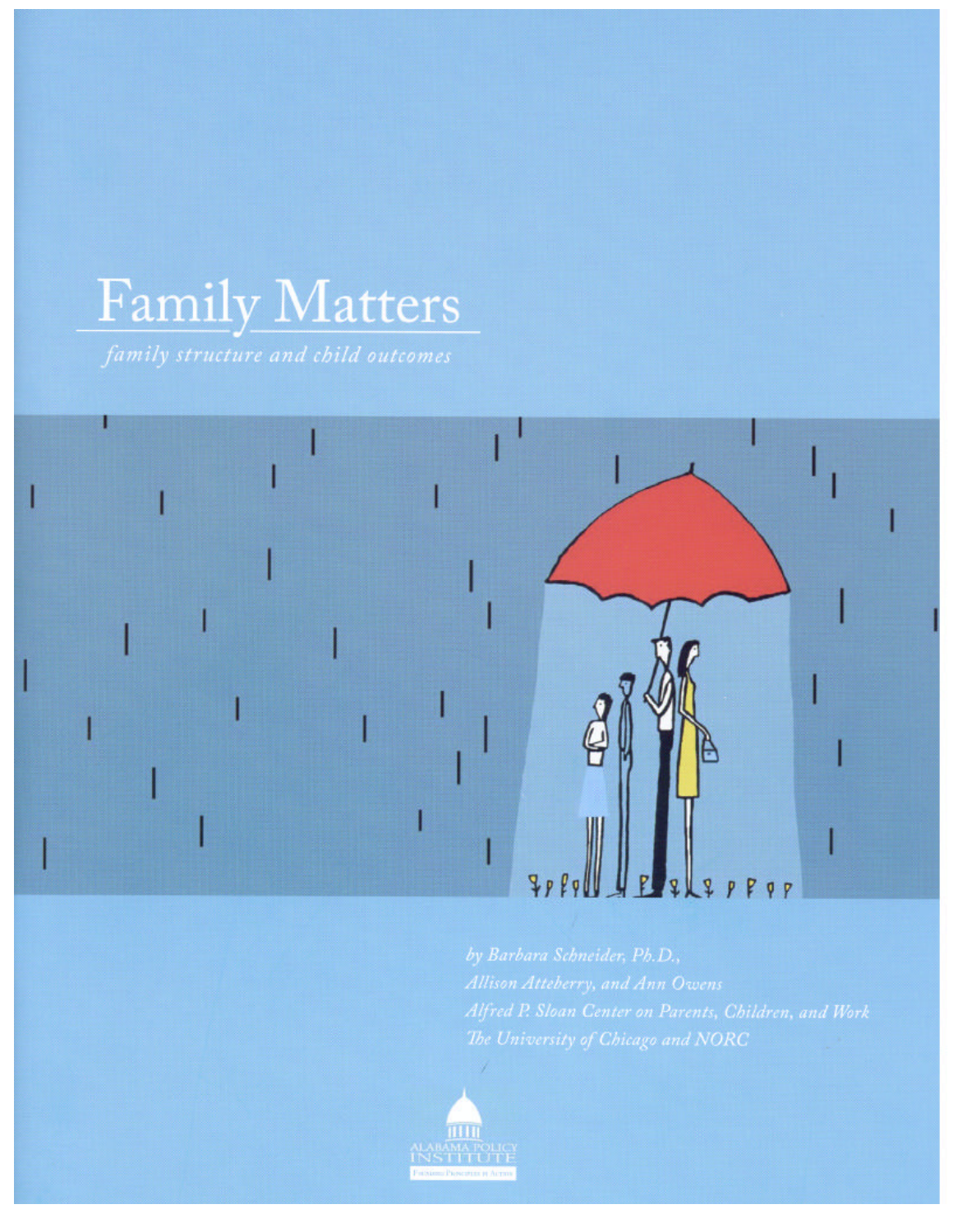For additional copies, please contact: Alabama Policy Institute P.O. Box 59468 Birmingham, AL 35259 (205) 870-9900 info@alabamapolicy.org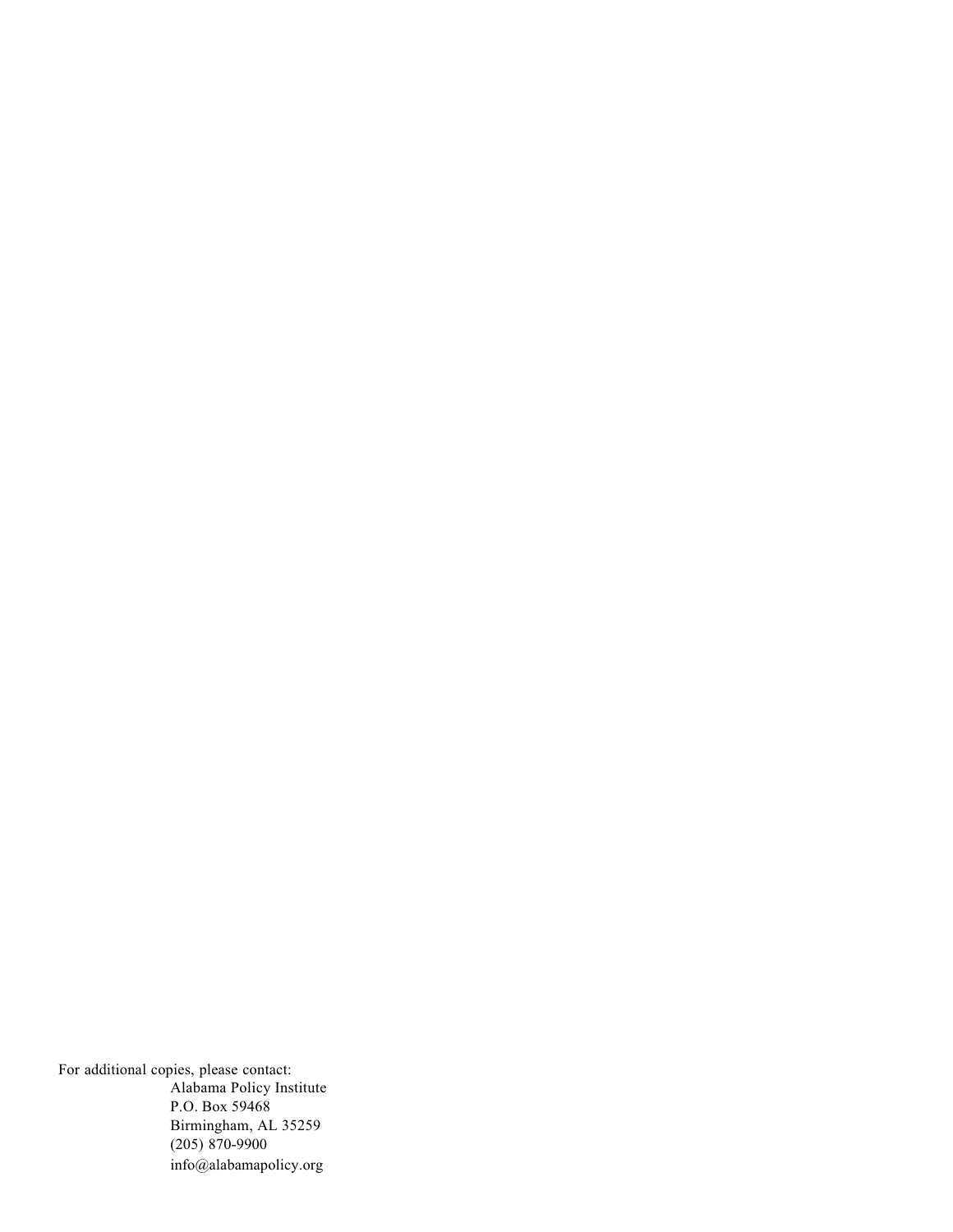

**The Alabama Policy Institute (API)** is an independent, non-profit research and education organization that is issue centered and solution oriented. We provide in-depth research and analysis of Alabama's public policy issues to impact policy decisions and deepen Alabama citizens' understanding of, and appreciation for, sound economic, social and governing principles.

Since 1989, API has been on the front lines of critical public debates, helping Alabama citizens, lawmakers and business leaders better understand and apply principles that maximize individual freedom, limit government interference and encourage personal responsibility. The Alabama Policy Institute is the largest free-market, solution-based policy research center in Alabama.

### *Family Matters: Family Structure and Child Outcomes*

**by Barbara Schneider, Ph.D., Allison Atteberry, and Ann Owens**

### **Alfred P. Sloan Center on Parents, Children, and Work The University of Chicago and NORC**

Copyright June 2005 by the Alabama Policy Institute, Birmingham, Alabama

Nothing contained herein should be construed as an effort to aid or hinder any legislation.

Permission to reprint in whole or in part is hereby granted, provided that the Alabama Policy Institute and the author are properly cited.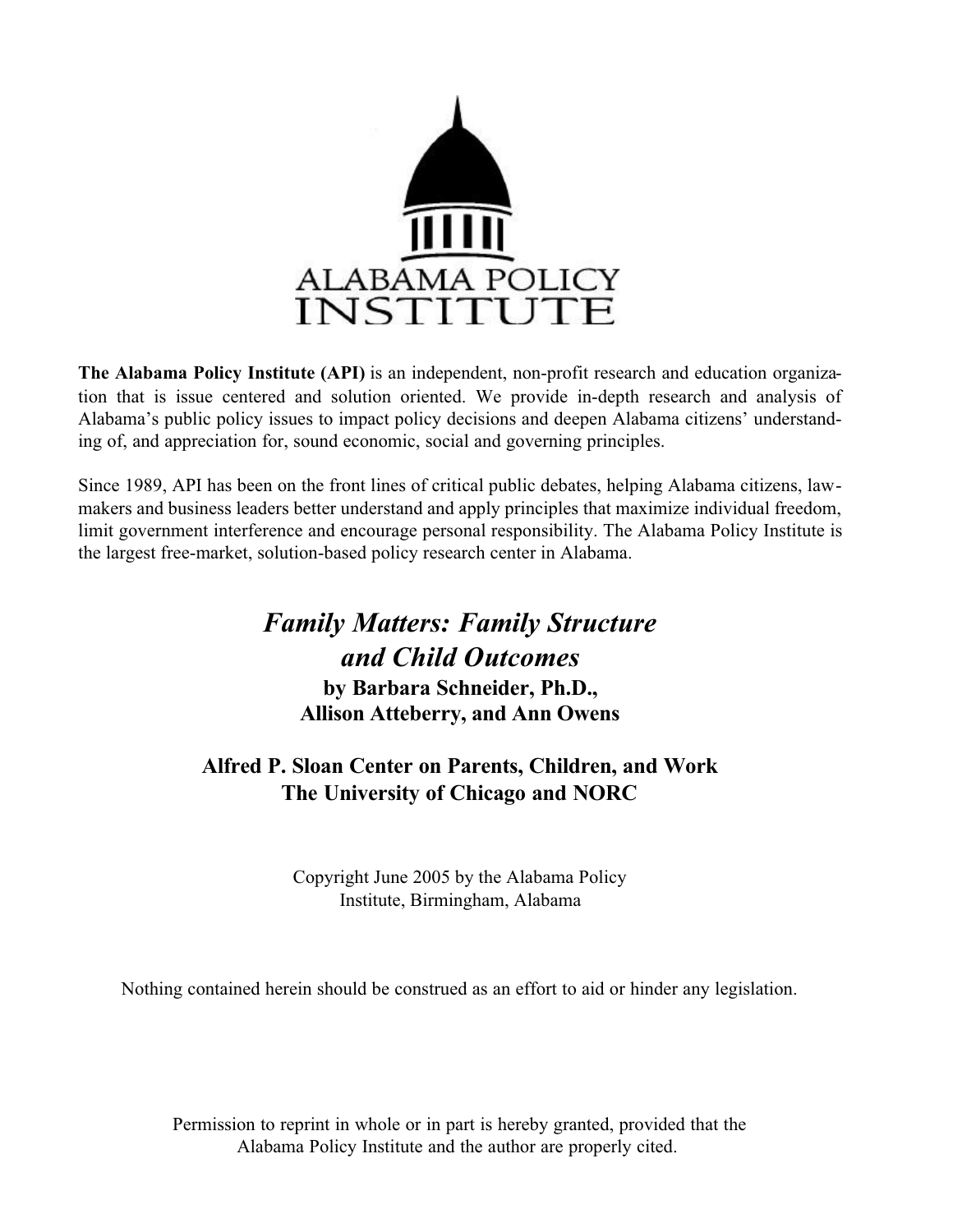## **TABLE OF CONTENTS**

| <b>Executive Summary</b>                                       | 1              |
|----------------------------------------------------------------|----------------|
| <b>Introduction</b>                                            | $\overline{3}$ |
| <b>Problems Defining Types of Family Structure</b>             | 5              |
| A. Sampling Problems                                           | 6              |
| <b>B.</b> Methodological Problems                              | 7              |
| <b>Family Structure and Educational Outcomes</b>               | 10             |
| A. Preschool Readiness                                         | 10             |
| <b>B.</b> Elementary Education                                 | 11             |
| C. Secondary Education: Achievement and High School Completion | 13             |
| D. College Attendance                                          | 16             |
| <b>Family Structure and Social Competencies</b>                | 18             |
| School Misbehavior                                             | 18             |
| Smoking, Illegal Drugs, and Alcohol Consumption                | 20             |
| Sexual Activity and Teen Pregnancy                             | 22             |
| <b>Illegal Activities</b>                                      | 24             |
| <b>Psychological Outcomes</b>                                  | 25             |
| <b>Discussion</b>                                              | 27             |
| <b>Endnotes</b>                                                | 30             |
| <b>References</b>                                              | 33             |
| <b>Appendix A</b>                                              | 40             |
| <b>Appendix B</b>                                              | 42             |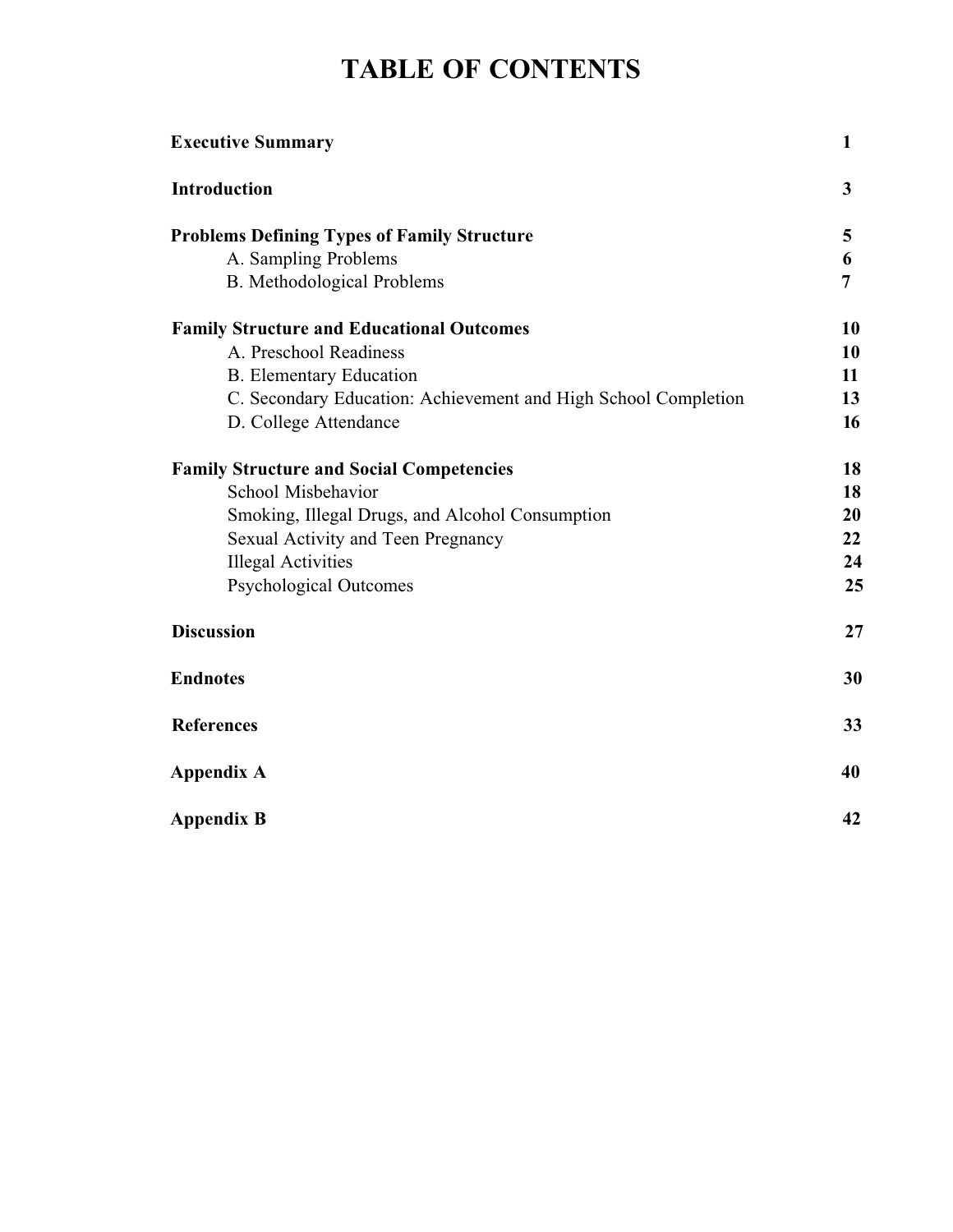### *Family Matters: Family Structure and Child Outcomes*

### **Executive Summary**

Differences in life outcomes, some have argued, are largely determined by the characteristics of the family, such as its composition and social and economic resources.<sup>1</sup> One fundamental characteristic of the family that has significant and sustaining effects on children is its structure—that is, the number of parents and their relationships to the children in the household. A family structure can constrain the availability of economic and social resources such as parents' ability to spend time with their child, be involved in educational activities, and expend monetary resources that can promote positive educational outcomes and well-being.<sup>2</sup>

Research has consistently shown that family structure can facilitate or limit the ways in which parents are able to positively influence the future outcomes of their children.3 What is less understood is in what domains family structure matters and the magnitude of its effects over time.

This paper presents existing evidence on the association between family structure and child achievement, social misbehaviors, and well-being and identifies several methodological problems associated with many of these studies. Special attention is paid to the difficulties in drawing causal conclusions about specific factors through which family structure affects children's achievements. Finally, guidelines for conducting research regarding the relationship between family structure and children's educational outcomes and social and psychological well-being are proposed.

Research indicates that most children in non-intact families are at an educational and social disadvantage compared to children in traditional families. Some of the explanations for this disadvantage have been tied to income differentials, time constraints, and commitment to the child's wellbeing, especially in families with stepparents.4

Although it would seem that two-parent families should be able to provide more resources for children, particularly in terms of income and availability of time to spend with children, children from stepparent families often look similar to those from single-parent homes.<sup>5</sup> In comparison to step-families, cohabiting relationships and foster care appear to be even more deleterious with respect to child outcomes.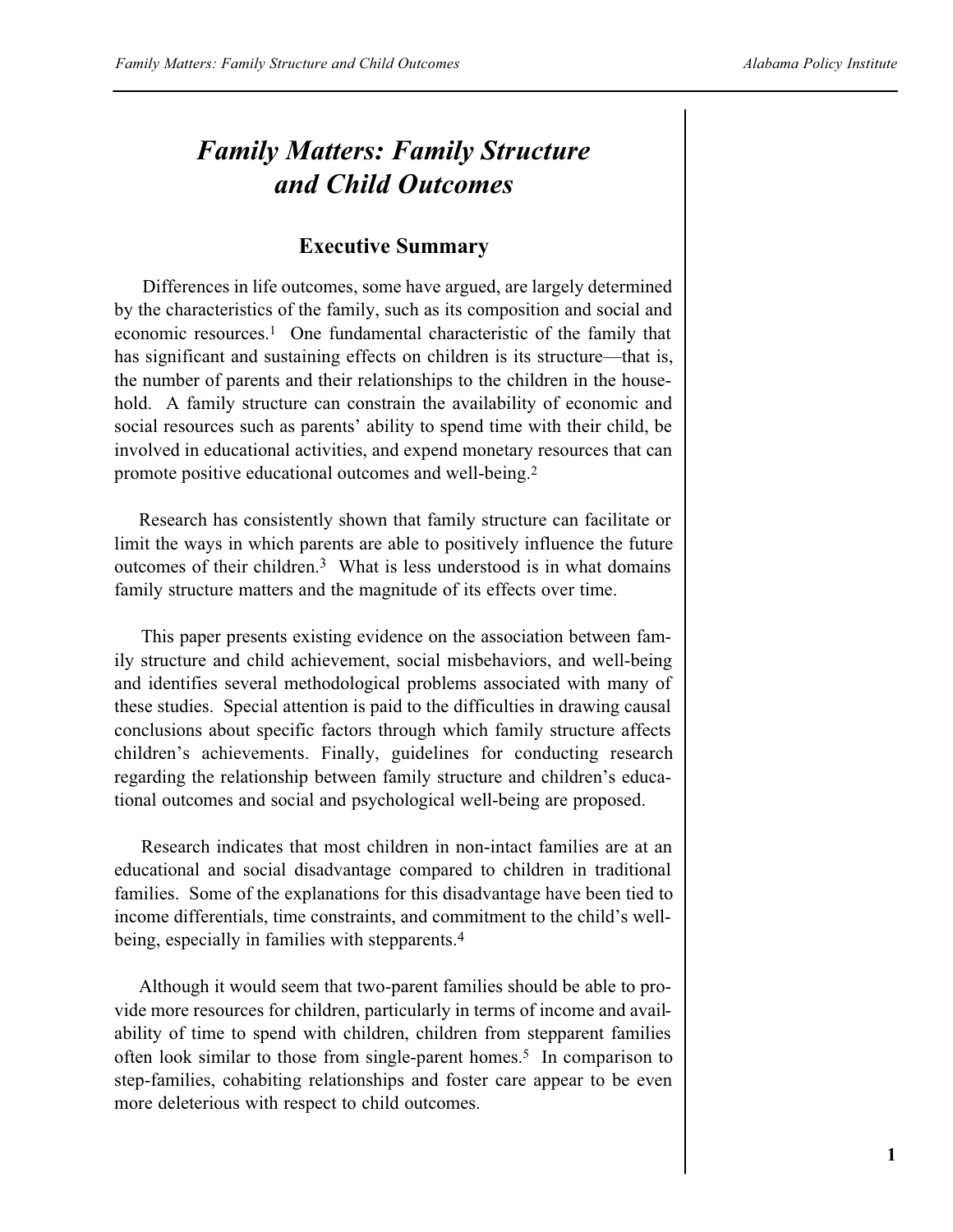Raising the educational expectations parents have for their children may be one way parents can mediate the negative consequences associated with non-traditional family structure. Research has shown that parent expectations are an important predictor in a student's educational outcomes.<sup>6</sup> Parent expectations in turn appear to vary with family structure.<sup>7</sup>

Another way parents positively influence their children's educational and social outcomes is through their involvement in the child's life. When parents do not spend time with their children or are not involved in their children's lives, the opportunity for social capital transmission is diminished.<sup>8</sup> Based on the National Household Education Survey, the National Center for Education Statistics (NCES) reports that children from intact homes are about twice as likely as those from single or stepparent homes to have a parent participate in school activities, such as having a parent volunteer at school or attend school conferences, school meetings, and school events.<sup>9</sup> Studies continue to demonstrate that when families communicate and provide guidance and support, young people are more likely to succeed in school and feel more positively about themselves. 10

The specific causal mechanisms through which family structure affects life outcomes are not well understood. While randomized experiments offer the best evidence of causal relationships, such designs are not well suited for studying family structure. For obvious ethical reasons, it is not possible to randomly assign children to different types of families. However, researchers interested in investigating family structure have begun to take advantage of promising alternative methods for addressing questions of causality, such as natural experiments using siblings as comparison groups and propensity score matching.<sup>11</sup>

Finally, family structure research could be substantially improved if longitudinal studies were designed with adequate samples of different family types and specific information on relationships among adults and children living in the household. Many datasets fail to adequately specify the relationships within the family, including relationships with non-custodial parents.

Other data limitations include the absence of information about how much time children spend with each parent figure, what sources of social, financial, and emotional support are available to the children and who is providing them, and how close the child is to parents or other caregivers. Such data is necessary to disentangle the interrelated effects of family structure, family resources, and family processes on children's academic and social well-being.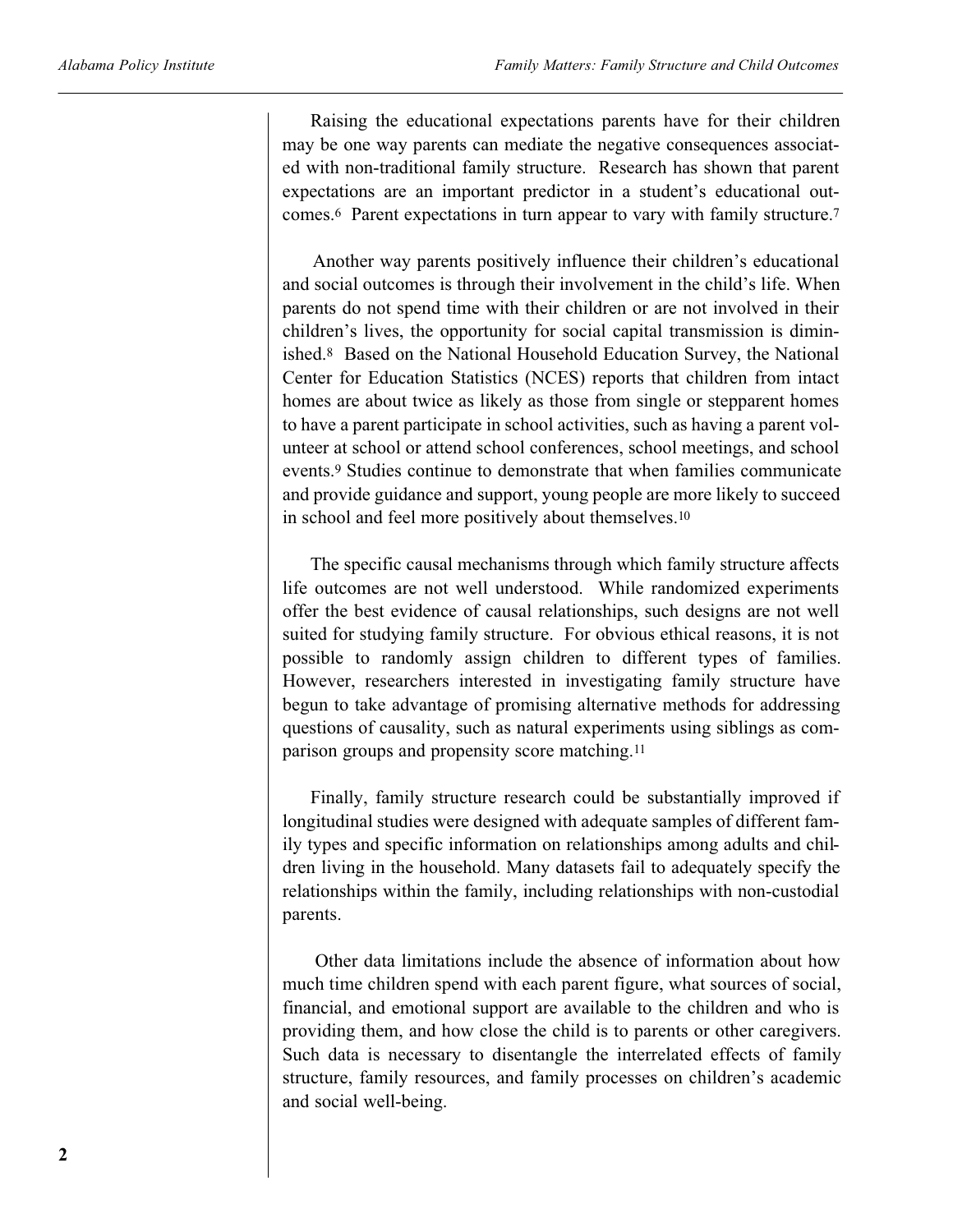### **Introduction**

Differences in life outcomes, some have argued, are largely determined by the characteristics of the family, such as its composition and social and economic resources (McLanahan & Sandefur, 1994; Cherlin, 2001). One fundamental characteristic of the family that has significant and sustaining effects on children is its structure—that is, the number of parents and their relationships to the children in the household. A family structure can constrain the availability of economic and social resources such as parents' ability to spend time with their child, be involved in educational activities, and expend monetary resources that can promote positive educational outcomes and well-being (Schneider & Coleman, 1993). Research has consistently shown that family structure can facilitate or limit the ways in which parents are able to positively influence the future outcomes of their children (Amato & Keith, 1991; Hines, 1997; Amato, 2001; Sigle-Rushton & McLanahan 2002). What is less understood is in what domains family structure matters and the magnitude of its effects over time.

Traditional family structure refers to households consisting of two married parents and their biological children. Non-traditional variations in family structure include families with one biological parent and one stepparent, a single parent, cohabiting parents, or other relatives as caretakers. Over the past 35 years, the prevalence of these non-traditional families has increased substantially. For example, the percentage of children living in two-parent homes decreased from over 85 percent in 1968 to less than 70 percent in 2003, and the proportion of children living in single-parent homes has more than doubled, from less than 12 percent in 1968 to more than 28 percent in 2003 (U.S. Bureau of the Census). <sup>12</sup> Paying serious attention to the influence of family structure on academic and social development is critical as the number of children in non-traditional families continues to increase.

Family structure has been the subject of considerable research since the 1970s, including a meta-analysis conducted in the early 1990s by Amato and Keith that included 37 studies of over 81,000 individuals on the longterm consequences of parental divorce. Compared with adults whose parents remained married, adults whose parents divorced reported negative outcomes on a wide range of well-being indicators, including psychological well-being, marital stability, socioeconomic status, and physical health. Effects were significant and negative for all measures. Amato and Keith concluded that "the argument that parental divorce presents few problems for children's long-term development is simply inconsistent with the literature on this topic" (1991: 54).<sup>13</sup>

While most research in this area has indicated that family composition

*Research has consistently shown that family structure can facilitate or limit the ways in which parents are able to positively influence the future outcomes of their children (Amato & Keith, 1991; Hines, 1997; Amato, 2001; Sigle-Rushton & McLanahan 2002).*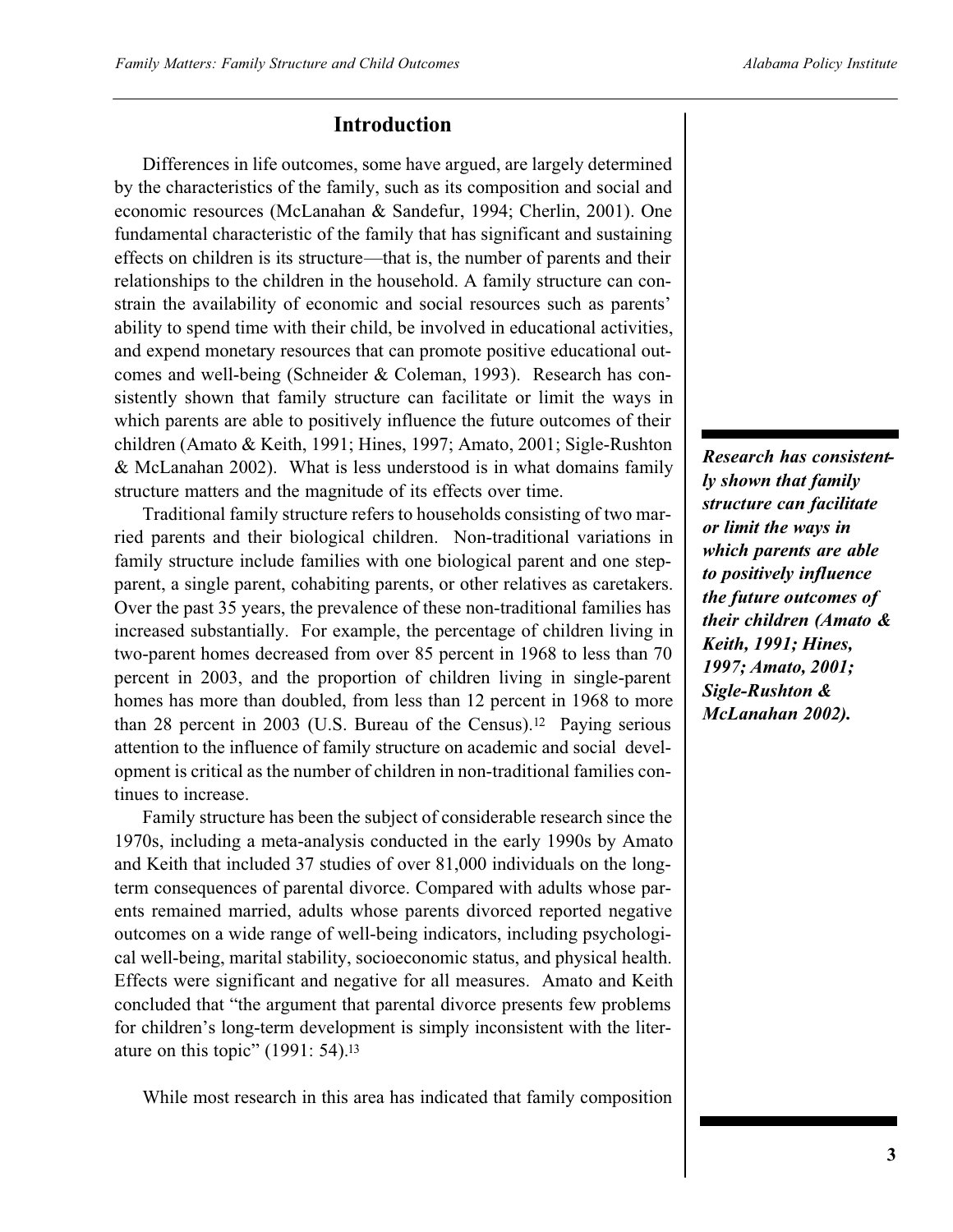has significant effects on the academic experiences and social development of children, little consensus has been reached on why family structure matters. This paper presents existing evidence on the association between family structure and child achievement and well-being, and identifies several methodological problems associated with many of these studies. Special attention is paid to the difficulties in drawing causal conclusions about specific mechanisms through which family structure affects children's outcomes. Finally, guidelines for conducting research regarding the relationship between family structure and a child's educational outcomes and social and psychological well-being are proposed.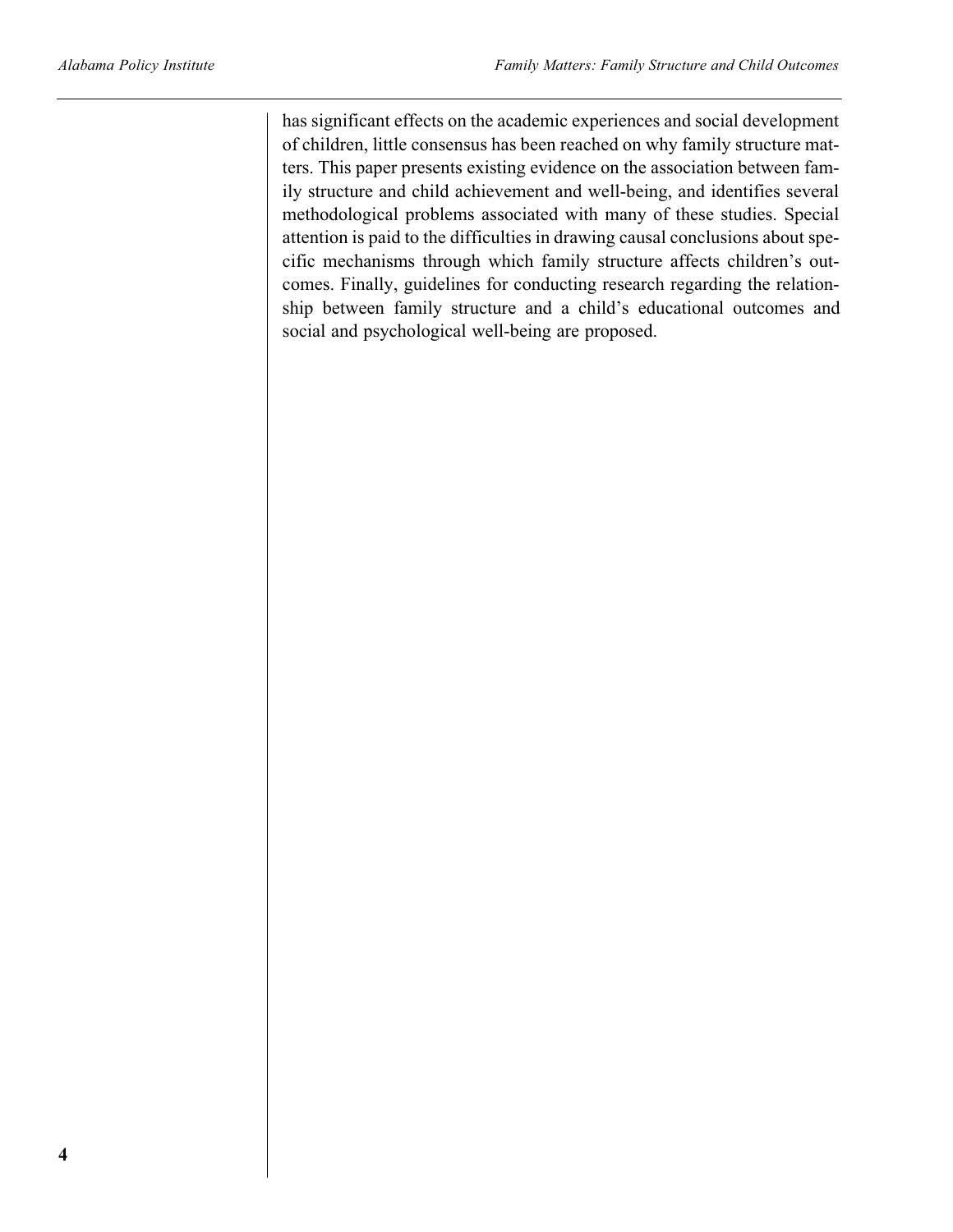### **Problems Defining Types of Family Structure**

Defining types of family structure has been a recent subject of debate, and the resulting ambiguity in terminology has contributed to the confusion about its effects (Popenoe, 1993; Stacey, 1993). In describing households that do not conform to a "normal" conception of the family (that is, two married parents and their biological children), researchers often employ categories such as traditional/non-traditional, intact/non-intact, biological or natural parents, stepparents, cohabiting partners, and motheronly or father-only households. Family members often have terms for identifying their relationships with each other that are not necessarily compatible with researchers' categories. Though these research and conventional definitions are useful, they may not always provide enough information on which to base conclusions about how variations in family structure affect children's lives. Such definitions do not always indicate who spends the most time with the child on a daily basis and who is primarily responsible for the child's financial and emotional support.

Many datasets used by social scientists define family composition inconsistently, making comparisons about the influence of family structure across studies problematic. As shown in Table 1 in Appendix A, national datasets vary in their level of specificity and in the information they contain regarding the relationship of the child to the adults in the household.

As seen in Table 1, the High School & Beyond dataset (HS&B) did not differentiate between married stepparents and cohabiting partners, nor did it separate care by other relatives (i.e., grandparents) from non-relative care (i.e., foster care).<sup>14</sup> If a dataset only categorizes family structure in terms of the number of parents in the household, information about stepparents and biological parents can be conflated. The economic benefit of having two incomes, regardless of family type, may mask the positive effects of growing up in a household with biological parents. Additionally, the different consequences of growing up in other types of families may be obscured when single- or adoptive-parent families and those headed by grandparents are all included in the same category. Mis-specification of family relationships into broad categories limits information critical for examining how family structure affects child outcomes.

Surveys that include self-reports by children and parents also present problems for analysts. For example, Lillard and Gerner (1999) point out that when children are respondents, they may provide inaccurate information if they are unaware of their parents' marital status and may report who they think of as their parents instead of their true biological parents. Some datasets record precisely how the adult respondent is related to the child in question, such as the National Longitudinal Survey of Youth 1979 (NLSY, see Table 1).<sup>15</sup>

*Many datasets used by social scientists define family composition inconsistently, making comparisons about the influence of family structure across studies problematic.*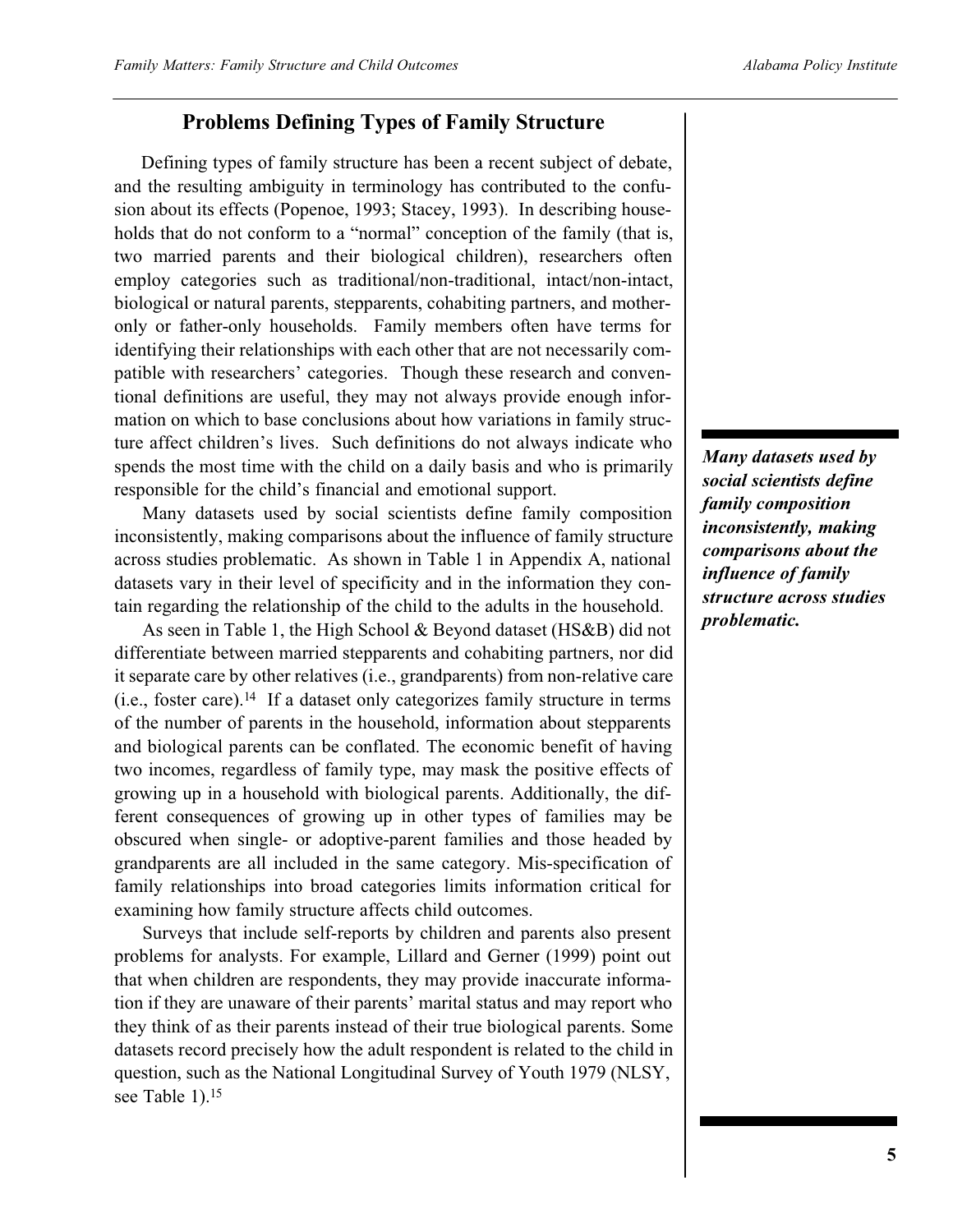*Even when parents are asked directly about their family structure, respondents may not accurately describe the relationship of all parent figures in the child's life living in or out of the home.*

Other datasets are not as comprehensive. Collecting information from stepparents, for example, may elicit different responses to survey items than if biological parents were asked, as stepparents are often less knowledgeable about the child's experiences prior to their involvement in the child's life. Asking both parents and children specific questions about the roles and responsibilities of adults in the family is likely to produce more detailed descriptions of family functioning.

Even when parents are asked directly about their family structure, respondents may not accurately describe the relationship of all parent figures in the child's life living in or out of the home. Single mothers who have never married may fail to mention "father figures" not living in the home who may provide both psychological and economic support to the children.<sup>16</sup>

When divorce is the cause of a family disruption, a survey question about the presence of parents in the home will not necessarily capture how much time the biological parent continues to spend with his or her child. Asking about the marital status of a child's parents may not indicate how many adults are supporting the child economically (i.e., divorced parents who supply child support, grandparents, or a person in a cohabiting relationship). The effect of family structure could be inaccurately estimated if time spent with children and economic and social support from parental figures both in and out of the home are not accurately measured or reported. Identifying measures that are well-suited for developing an in-depth and accurate understanding of how family structure influences educational outcomes presents a challenge for researchers, which is further complicated by problems with sampling, methodology, and analysis.

### **Sampling Problems**

While many datasets contain information from thousands of respondents, they sometimes fail to include enough respondents from less common family structures, such as single-father, blended, or no-parent (custodial) families. Sample limitations often constrain the number and types of categories that researchers can analyze, and researchers are therefore restricted to use more general categories that may conflate family types. For example, Painter and Levine (1999) studied the effects of family disruption during high school on test scores of white, non-Hispanic respondents from the National Educational Longitudinal Study (NELS).<sup>17</sup> Using this dataset, Painter and Levine were unable to draw conclusions about the experiences of children being raised in "other" types of families (i.e., foster or adoptive care where no biological parent is present) because too few cases of these alternative family types were included in the sample.

A second sampling problem occurs with datasets that only collect cross-sectional data, that is, data at only one time point, making it nearly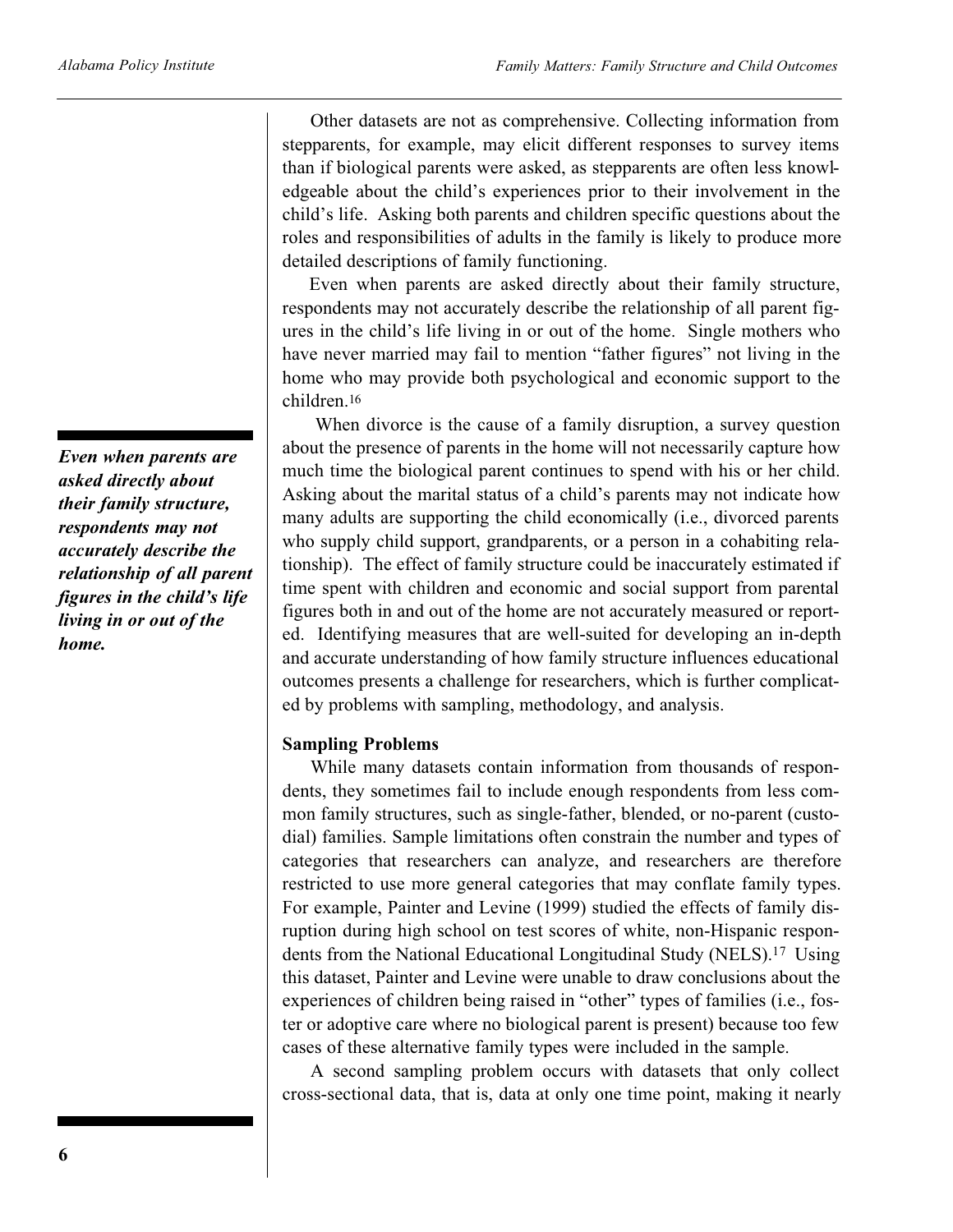impossible to determine how family structure affects outcomes over time. Without longitudinal data it is difficult to understand whether the educational and social outcomes of children from divorced families are lower than those from traditional families as a result of the immediate impact of divorce or because of its long-term psychological effects. The emotional shock of divorce can create temporary obstacles and negatively influence children's achievement (Sigle-Rushton & McLanahan, 2002).

These negative effects may lessen over time, or they may reappear years after the divorce. Additionally, variations in timing of parents' divorce may produce different outcomes depending on the age of the child. Some studies have shown that divorce has greater negative effects on well-being into adulthood if the divorce occurred at a young age; other studies find no age effect (see Hines, 1997 for a review). Timing and developmental concerns offer a compelling rationale for why longitudinal data should be considered the standard for studying the advantages and disadvantages associated with growing up in different family structures over time.

### **Methodological Problems**

Most researchers who study family structure and its effects on child outcomes use various forms of regression analyses. Though numerous researchers construct comprehensive models that include many variables related to family structure, such as income and education, these models with controls are not sufficient to establish causality. As Manski et al. noted:

*It may be that, as the empirical evidence suggests, living in a nonintact family has adverse consequences for children. On the other hand, it may be that some unobserved process jointly determines family structure and children's outcomes. For example, parents who are less committed to their family may be more likely to divorce and may also provide less support for children.* (1992: 25)

Further, when researchers build comprehensive models to estimate the impact of family structure on specific outcomes, they sometimes do not convert their findings into numbers that are easily interpretable, report the magnitude of the effects in terms that are understandable, or separate direct effects from interactive ones, making it difficult to translate coefficients into "real" numbers such as percents or odds-ratios.

There is little doubt that children who grow up in non-traditional families experience disadvantages, but regression analyses alone cannot tell us why. Using more sophisticated statistical methods is critical for developing policies that effectively address the consequences of living in non-traditional homes. Methods such as propensity score matching allow analysts to simulate "treatment effects" by identifying similar students and determining statistically what the effect on a specific outcome might be if a student's parents had not divorced.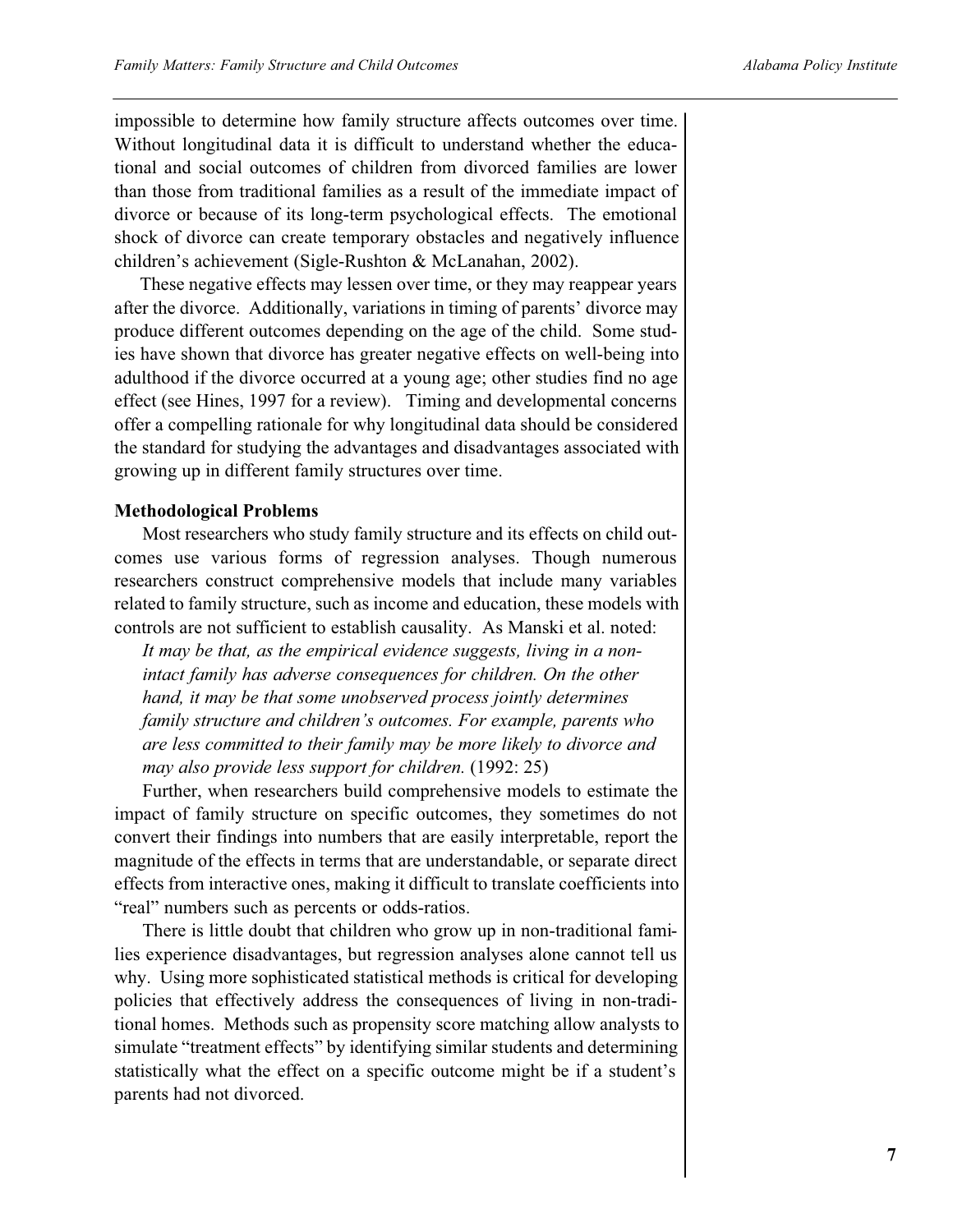Another approach for simulating treatment effects was used by Hotz, Mullin, and Sanders (1997) in their study of the effects of teenage childbearing. To conduct a "true experiment" in this case, researchers would have to randomly assign women's age at the time their first child was born; however this is not a possibility. Instead, Hotz et al. used miscarriage as a natural way to divide the groups randomly by age at first birth, since the delay of childbirth would occur exogenously as a result of prior miscarriage (that is, independent of other factors that could affect outcomes). The authors note that some miscarriages are not random (for example, smoking and drinking have been shown to increase the likelihood of miscarriage), and therefore they call their sample a contaminated natural experiment and construct bounds on the causal effects of early childbearing.<sup>18</sup> Such analyses improve on regression techniques, especially when assignment to experimental treatment and control groups is not feasible (see, e.g., Rosenbaum & Rubin, 1983).<sup>19</sup>

Another important consideration when examining the influence of family structure on a set of outcomes is building comprehensive models that include an extensive set of family background measures and "family process" constructs. Table 2 in Appendix B shows some of the types of family structure categories included in previous research and the outcomes they are often associated with. In building more comprehensive models, researchers need to include a series of mediating variables, that is, a set of prior or intervening factors associated with both family structure and child outcomes.

As Amato and Keith (1991) showed in their meta-analysis, researchers who did not employ extensive background controls in their analyses overestimated the effects of divorce on child outcomes. For example, in the 1990s, the modal African-American family structure was the single-parent home. Many of the mothers had never married, and their household economic and social resources were limited. In this instance, not controlling for income confounds the effects of being in a single-mother home with the effects of living in a household with few resources (Entwistle & Alexander, 1996).

While most researchers include basic demographic measures, family process variables which vary by family structure, including communication, discipline, and other social and emotional interactions among parents and children, can be important mediating variables that are often overlooked (Furstenberg et al., 1983; Muller, 1993; Thomson, Hanson, & McLanahan, 1994; Hines, 1997). Children living with both biological parents experience the highest levels of parental support while children in stepfamilies report the lowest levels (Thomson, Hanson, & McLanahan, 1994). Research on early adolescence suggests that positive adjustment to family disruption is related to closeness to the parent, parental monitoring,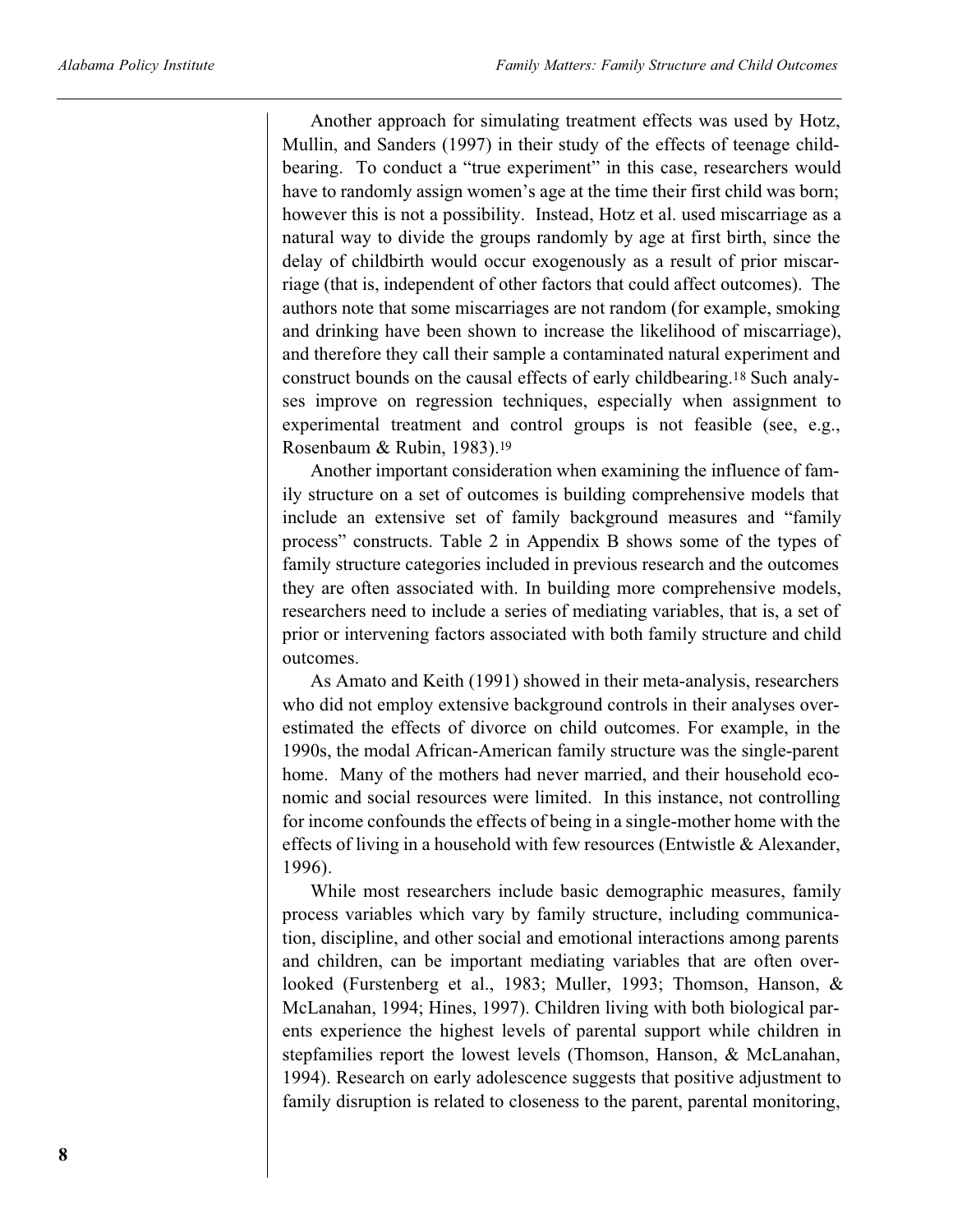joint decision making between parents and adolescents, and low conflict (Maccoby & Mnookin, 1992). Often working in tandem with family structure, these family process variables can influence a variety of outcomes, including educational expectations (Spenner & Featherman, 1978) and college selection (Lillard & Gerner, 1999; Kim & Schneider, forthcoming).

Past research on family structure has generally shown an association between non-traditional family structure and negative child outcomes in terms of immediate effects on educational performance and behavior, as well as lasting effects on socioeconomic status, marital satisfaction, health, and educational attainment in adulthood. Drawing causal conclusions or making policy recommendations from these studies is difficult. Insufficient samples, exclusion of prior control and mediating variables, and reliance on regression analyses prevents researchers from accurately determining the effects of family structure on child well-being. Despite these limitations, recent research suggests that the effect of non-traditional family structure on children's academic and social development is negative and significant.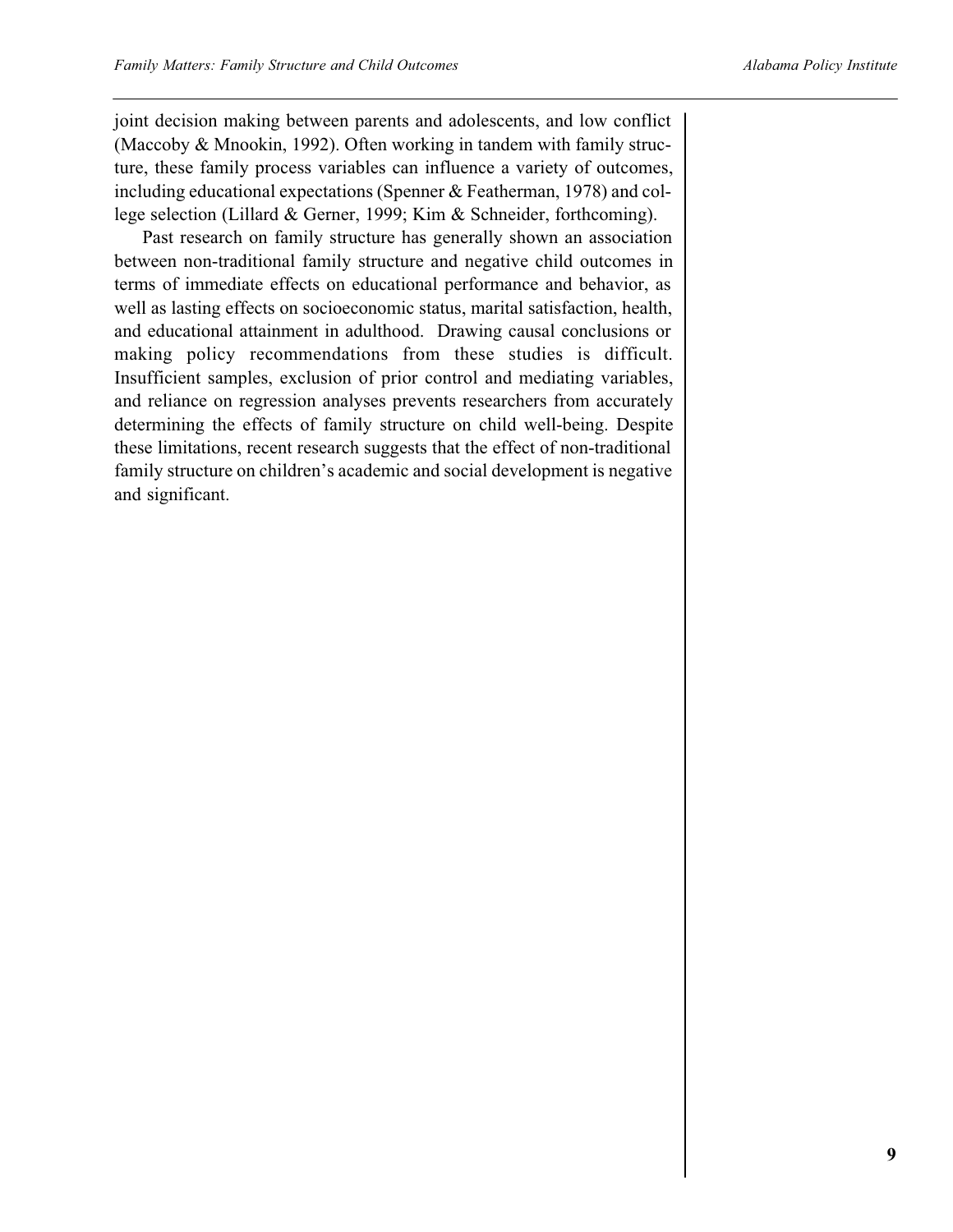### **Family Structure and Educational Outcomes**

### **Preschool Readiness**

Parents play an important role in helping to prepare their children for formal schooling. School readiness begins early in a child's life and includes not only engaging one's child in cognitive activities but also providing an environment that promotes appropriate social skills and physical development (U.S. Department of Health and Human Services, 2003). Parents who choose to be highly involved in their children's educational preparation may provide them with valuable developmental experiences that familiarize them with school expectations and responsibilities (U.S. Department of Education, 1999). As early as age three, children's ability to adapt to classroom routines appears to be influenced to some degree by the marital situation of their parents. Three- and four-year-old children with two biological parents are three times less likely than those in any other type of families to have emotional or behavioral problems such as attention deficit disorder or autism (Coiro, Zill, & Bloom, 1994).

The relationship between family structure and young children's behavior is perhaps most evident in comparisons between married mothers and those who cohabit. Longitudinal data from the Fragile Families and Child Wellbeing Study show that children with married versus cohabiting parents have fewer behavioral problems.<sup>20</sup>

Osborne, McLanahan, and Brooks-Gunn (2004), using a subsample of 1,300 mothers, compared couples who were married with those who were cohabiting during their child's first three years and found that relative to children from married two-parent households, children whose mothers cohabited with their child's biological father scored 1/2 standard deviation higher on items measuring anxiety/depression, 1/3 standard deviation higher on items measuring aggression, and 1/4 standard deviation higher on items measuring withdrawn behaviors on the Child Behavior Checklist.

The negative effect of cohabitation on child well-being was particularly strong for child anxiety/depression even when income was included in the model. However, the effects for withdrawn and aggressive behaviors were only marginally significant once income was controlled for. Much like the negative impact cohabitation has been shown to have on relationships between partners, it also appears to have particularly deleterious effects on children (see Nock 1995 for a review of research comparing the quality of relationships between married and cohabiting partners).<sup>21</sup>

In addition to being socially prepared, children also need to have developed the physical skills to handle the tasks required of kindergartners. The federal report *Health of Our Nation's Children* (Coiro, Zill, & Bloom, 1994) shows that children in excellent health are most likely to be in families with two biological parents. On average, single-parent families (both

*As early as age three, children's ability to adapt to classroom routines appears to be influenced to some degree by the marital situation of their parents.*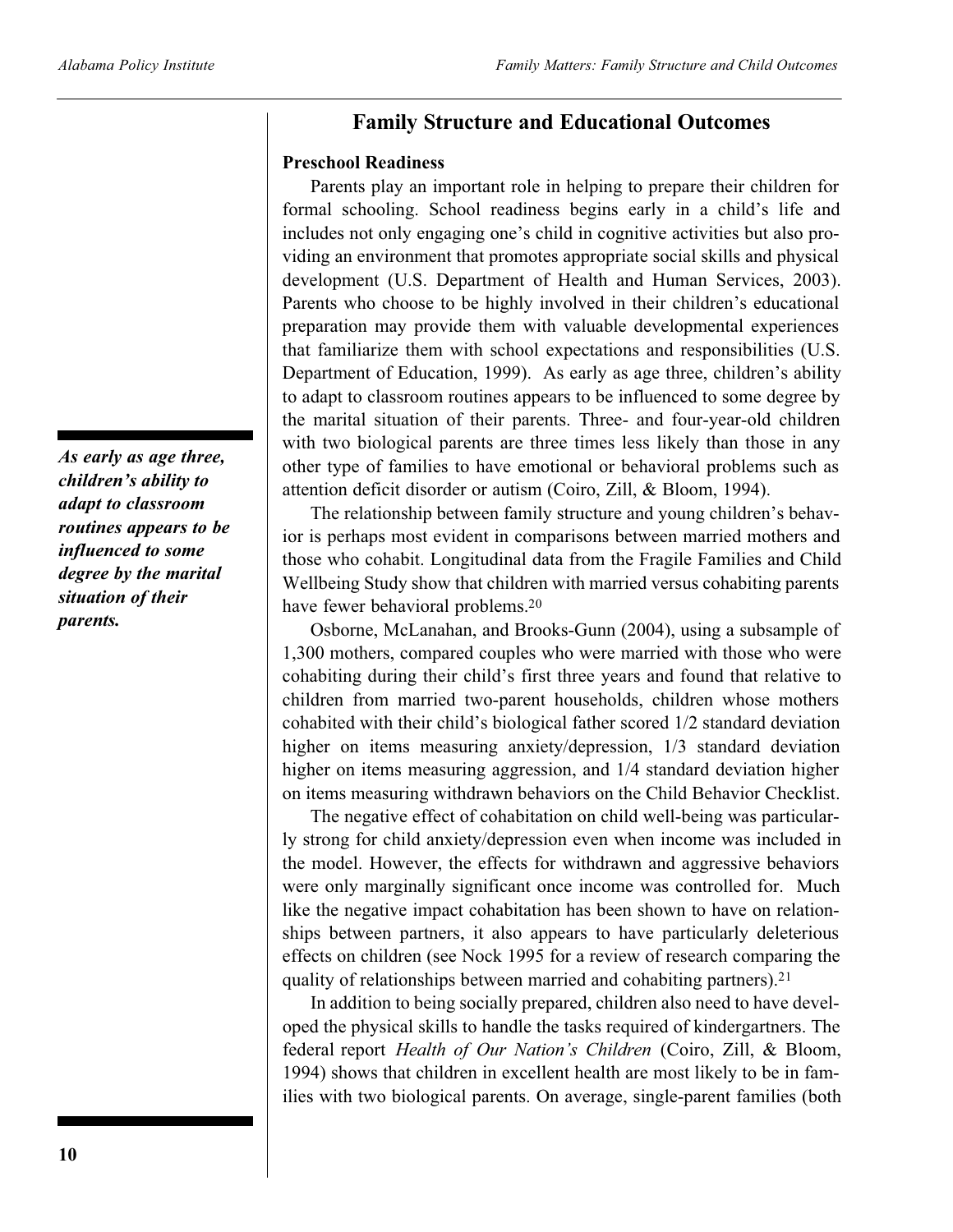mother-only and father-only) have less healthy children than all other family types, including stepparent families. Several items on the National Health Information Survey, including frequency of visits to the doctor and reports of any chronic health problems or injuries, were aggregated into a measure of overall health.

Children in adoptive-parent families have the highest instances of developmental delays and learning disabilities, but this could be related to health problems that existed prior to the child's adoption. Nonetheless, children who are just entering school tend to be less healthy if they come from non-traditional families, possibly due to fewer economic resources and the absence of a second adult in the household (Cherlin, 1982).

Many parents choose to engage in a series of cognitive activities with their children before they enter kindergarten. Children whose parents read to them have certain academic advantages when they enter formal schooling (see Purcell-Gates, 1996; Jordan, Snow, & Porche, 2000). In 2003, the U.S. Department of Health and Human Services reported that children who (1) are read to at least three times per week, (2) recognize their letters, (3) recognize their basic numbers and shapes, and (4) demonstrate an understanding of relative size when they enter kindergarten have significantly higher reading knowledge and skills at the end of their first year in school than those who do not, and these effects continue to be evident through the end of first grade. Family structure affects the frequency with which parents engage in these activities. Children living with two biological parents are more likely to be involved specifically in literacy activities than children from single-parent homes. On average, children in traditional families are twelve percent more likely to be read to every day, six percent more likely to be told stories at least three times per week, and thirteen percent more likely to visit a library at least once a month.

Overall, a majority of evidence suggests that being in a non-traditional family can be a disadvantage for a child about to enter formal schooling, a disadvantage that may persist for years. A child who has trouble adjusting to school is likely to form a negative impression of education. Whereas a child who is healthy, and socially and academically prepared is more likely to come to school each day ready to tackle the tasks at hand and accustomed to following a scheduled routine. Non-traditional family structure appears particularly problematic for young children as the cognitive and social behaviors developed early on persist throughout childhood and in later life (Manski et al., 1992).

### **Elementary Education**

It has been argued that the most important outcomes in education are those related to achievement—that is, a student's ability to demonstrate growing proficiency in basic subject areas and maintain grade-level com-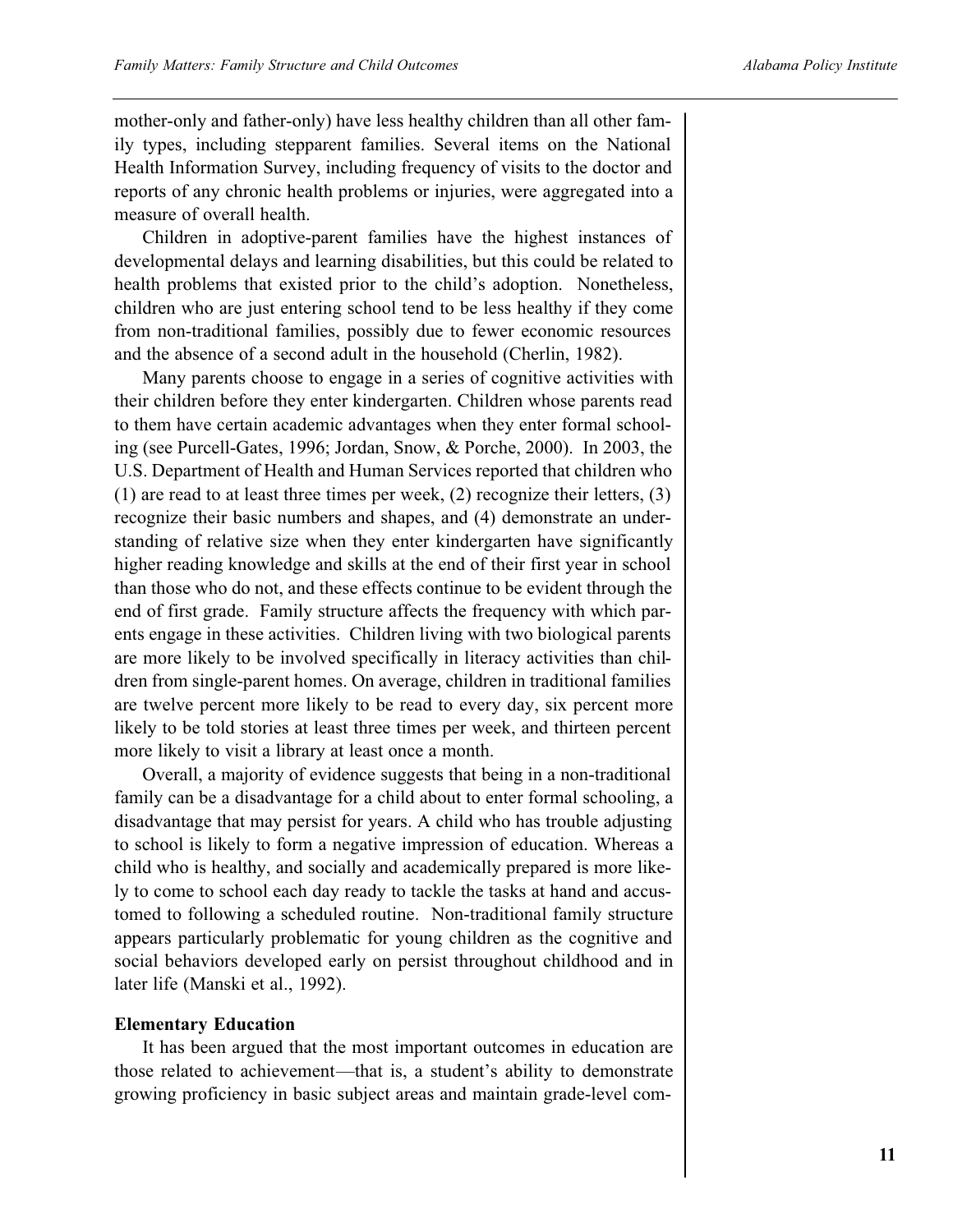*The negative effect of growing up in a nontraditional family was significant with respect to grades; children in non-traditional families received lower grades than those in traditional families.*

petencies (e.g., a third grader able to read at a third grade level). Evidence shows that achievement, from the primary grades through high school, can be hindered by growing up in non-traditional homes. Entwisle and Alexander (1995) analyzed gains in children's standardized test scores as they progressed from first through third grade in the Beginning School Study (BSS).<sup>22</sup> Conducting a series of multivariate analyses which included the number of parents in the home, meal subsidy status, and parent education, they found a strong link between two-parent families and higher achievement scores in first grade. However, when analyzing the longitudinal data, the effect of family structure on students' achievement gain was not significant. The authors suggest that the differences between cross-sectional and longitudinal results could be the consequence of examining young children for whom the effects of single parenting could accumulate over several years and thus become apparent beyond the two-year period of this study. The negative effect of growing up in a non-traditional family was significant with respect to grades; children in non-traditional families received lower grades than those in traditional families.

Family structure's effect on academic performance was also studied by Patterson, Kupersmidt, and Vaden (1990). Analyzing the achievement test scores of 868 black and white elementary school students in a Southern city school district in second through fourth grades, the authors reported a significant correlation between achievement test scores and household composition by using a dummy variable that divides families into two-parent or mother-only households.

In conducting further analyses, they developed a more complex model that also included income, ethnicity, and gender. When these variables were taken into account, household composition accounted for 25 percent of the variance in academic achievement. Ethnicity and income, however, were the strongest predictors of achievement test scores. While household composition is a less robust predictor of achievement than income or ethnicity, at the bivariate level, household composition is significantly related to both income and ethnicity.

The U.S. Department of Education's report, *Reading Literacy in the United States* (1996), indicates that fourth-grade students in families with both biological parents scored higher on reading comprehension than students living in two-parent blended, single-mother, and other types of families. Additional analyses were conducted to simulate comparable backgrounds among the students in terms of their household income and family educational and social backgrounds. Estimates from these analyses indicated that fourth graders in single-parent families would perform at or above the level of those in two-parent biological families if all other characteristics were equal.

Therefore, it would appear that the relationship between single-parent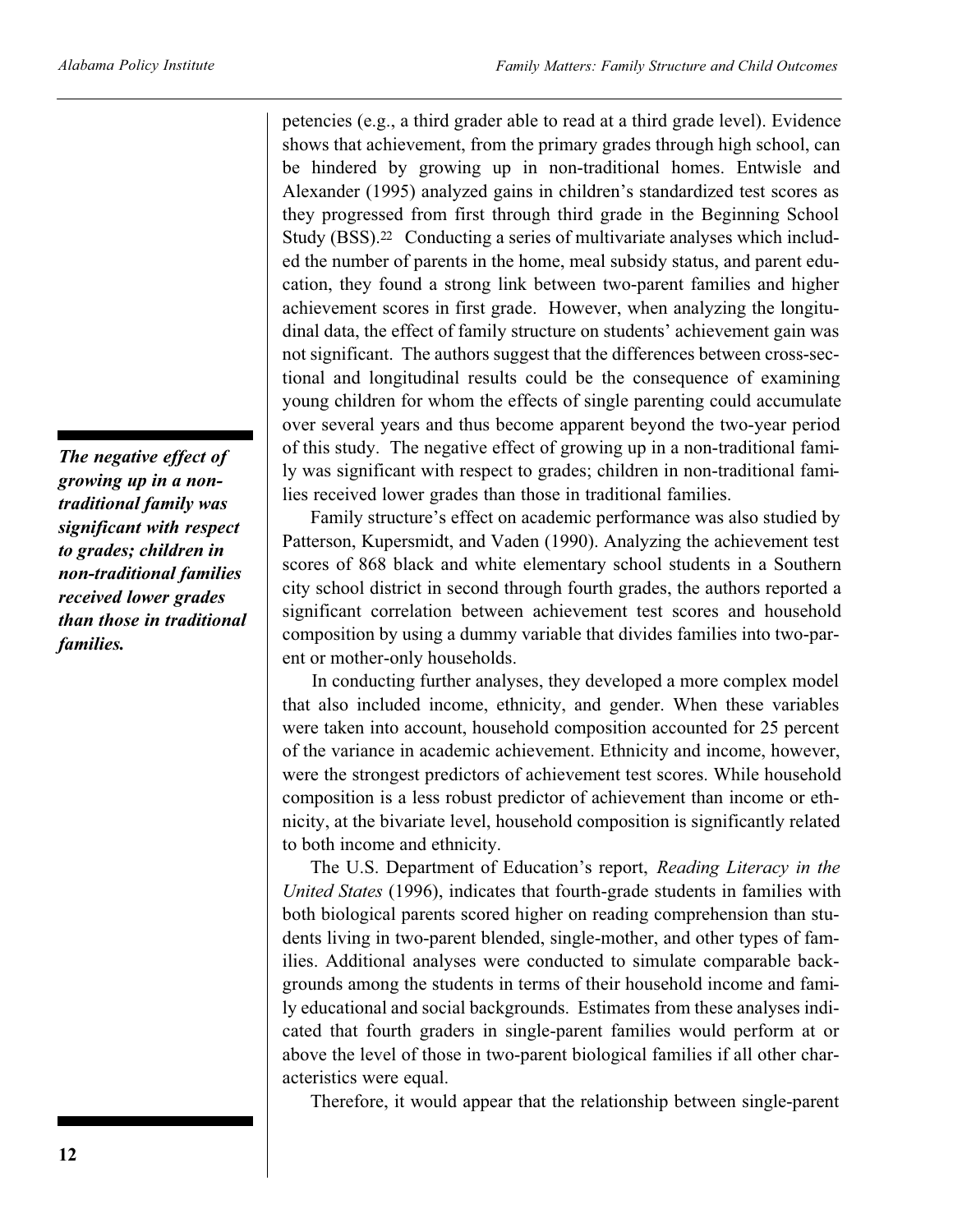families and lower achievement is mediated by economic resources. However, fourth graders in two-parent blended and other types of families still scored below the mean of all students. Income or other family resources does not appear to explain the lower outcomes of children from other types of non-traditional families.

Pong (1997) studied the relationship between family structure and mathematics and reading achievement at both the individual and school level (that is, the effect of being in a school with a high concentration of single- and stepparent families). With respect to achievement in mathematics, non-traditional family structure had a negative and significant effect at both the individual and school level. Reading results were slightly different; family structure at the individual level was not significant, but it was significant at the school level. For math and reading achievement, family resources, social interactions, and race were related to performance at both the individual and school level, suggesting that non-traditional family structure and limited family resources interact and contribute to lower student performance in reading and mathematics. At the individual level, living in a single-parent family was associated with an eight percent decrease in a child's math scores (compared to the scores of children from two-biological parent families).

Data at the international level are rare, and many of the variables are not ideal for studying the direct effects of family structure (i.e., there tends to be incomplete information about parent education, occupation, or income; therefore proxy questions indicative of family background are often used in analyses).

Pong, Dronkers, and Hampden-Thompson (2003), in one of the few international studies, compared the achievement scores of nine-year-old students across eleven different countries using data from the 1995 Third International Math and Science Study (TIMSS), which tested and surveyed over 500,000 students and their teachers and administrators. In nine of the eleven countries (excluding Austria and Iceland), single parenthood was associated with a lower academic performance on both math and science tests. The gap between achievement scores for two-parent and single-parent families was large and significant (even after controlling for age, gender, and grade level), and this gap was larger in the U.S. than in any other country studied.

#### **Secondary Education: Achievement and High School Completion**

The effects of family structure on academic success continue through high school. Analyzing longitudinal data from HS&B, Mulkey, Crain, and Harrington (1992) investigated the effect of having an absent father or mother on grades and standardized test scores. Students from both singlefather and single-mother homes had test scores that were on average three-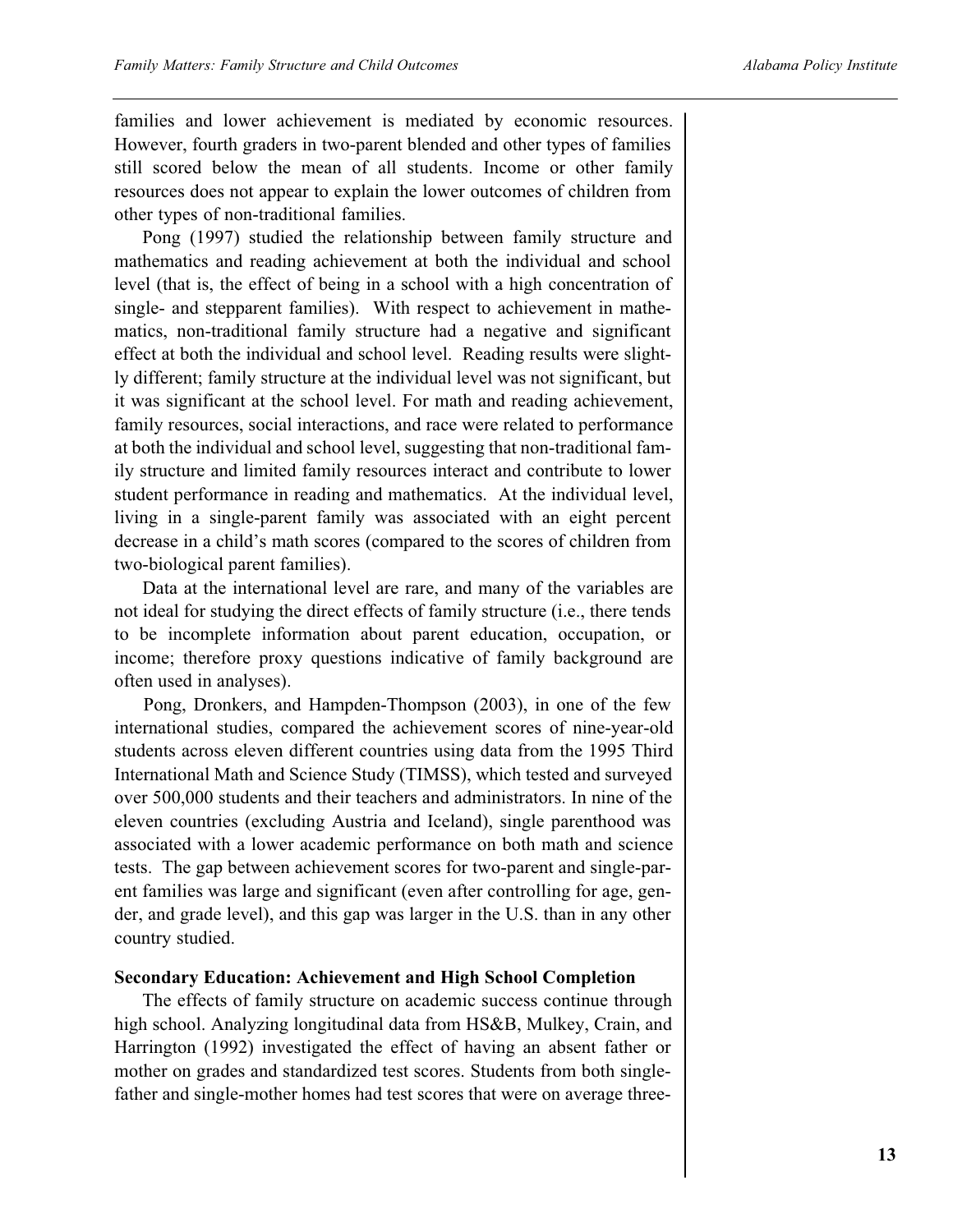*In another analysis of NELS:88-94 data, Teachman, Paasch, and Carver (1997) found that family structure, conceptualized as a measure of social capital within the family, remained a significant predictor of dropping out of high school even when income was included in the model. Compared to adolescents from two-biological-parent families, the odds of dropping out of school were consistently and substantially greater for children from any other type of family.*

tenths of a standard deviation lower than those of students in two-parent homes. Unlike other studies of the effects of family structure on academic achievement, coefficients were not altered when the lower income of single-parent homes was taken into account. However, when student misbehavior variables, such as school tardiness/absence, not doing homework, and frequent dating, were included in the model, the negative effect of nontraditional family structure becomes insignificant.

The authors conclude that non-traditional family structure is associated with adolescent misbehavior, which subsequently negatively affects grades and test scores. They also argue that non-traditional family structure may more substantially influence other outcomes, such as high school dropout rate, high school graduation, and age at first pregnancy, than grades. This appears to be the case based on the evidence reported in a number of studies examining these outcomes.

Painter and Levine (2000) examined the effects of a family disruption during high school on high school dropout rates for white, non-Hispanic participants from NELS:88-94 and found that the dropout rate for youths in non-traditional families was five percent higher than that of students from traditional families. Painter and Levine examined several explanatory models, some of which controlled for variables that existed before the divorce to determine if some families were more inclined than others to experience a disruption in family structure.

Controlling for characteristics that existed prior to divorce decreased the difference in dropout rates between traditional and non-traditional families to 3.9 percent and did not result in a significant change in the effect size. The fact that prior characteristics made no statistical difference in the educational outcome estimates provides some support for the argument that divorce itself is responsible for negative outcomes.

In another analysis of NELS:88-94 data, Teachman, Paasch, and Carver (1997) found that family structure, conceptualized as a measure of social capital within the family, remained a significant predictor of dropping out of high school even when income was included in the model. Compared to adolescents from two-biological-parent families, the odds of dropping out of school were consistently and substantially greater for children from any other type of family. Children from stepparent families were almost twice as likely to drop out, children from father-only families were about 3 times more likely, and children from families headed by never-married women or other-parent families were between 1.5 and 2 times more likely to drop out, respectively.

Studying the impact of parental divorce on high school completion, Manski et al. (1992) estimated three models, each of which included varying levels of information about the decision to divorce and its subsequent effect on children's likelihood of graduating from high school. The three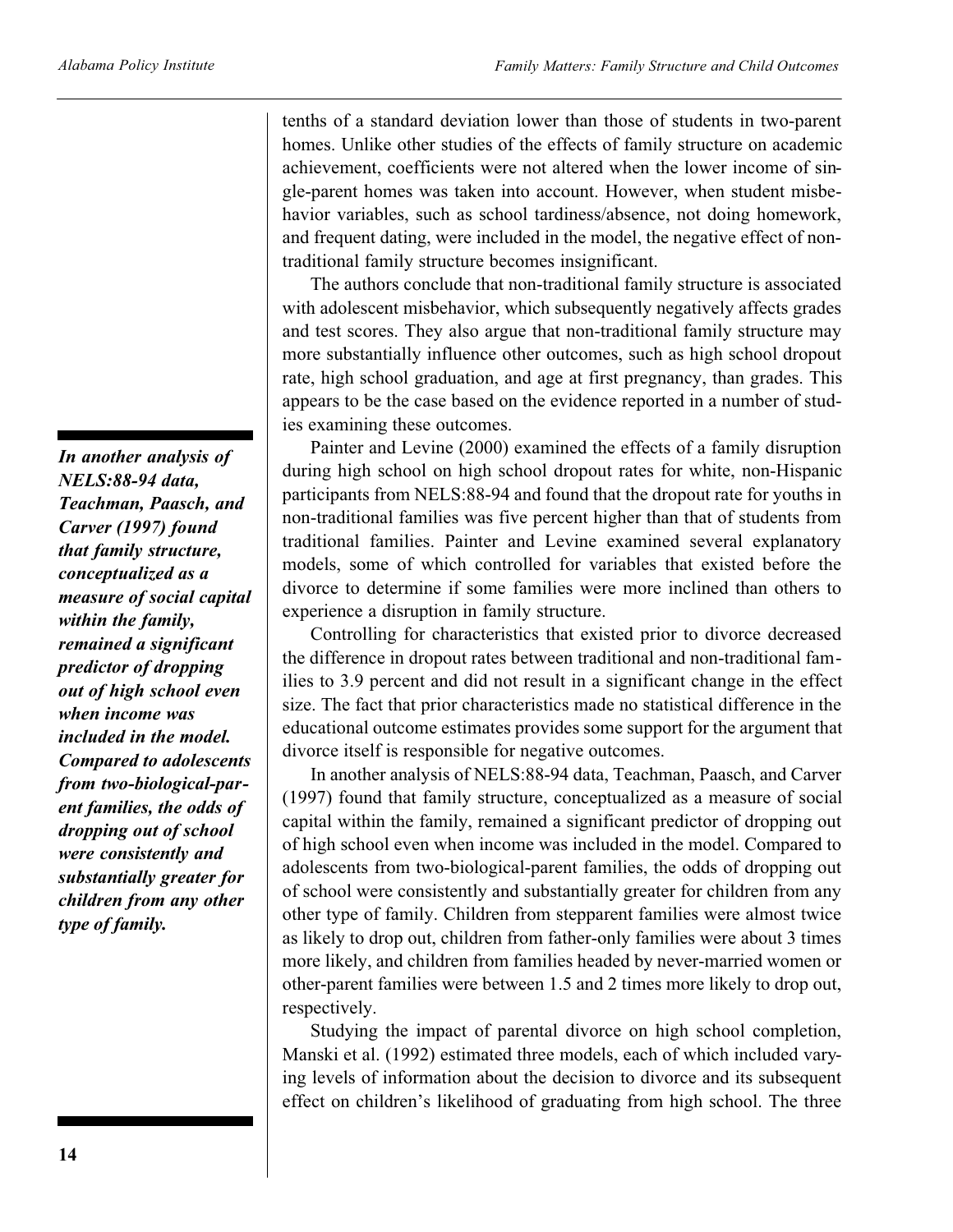models were constructed to tease out selection effects often associated with divorce, that is, familial interactions and conditions independent of the divorce that may significantly affect high school completion.

Across all three models, being in a single-parent home negatively affected the likelihood of graduating from high school. When comparing estimates across models, the one with extensive measures of prior information on family characteristics produced coefficients that showed the most robust association between family structure and high school dropout rates. By using a rigorous analytical strategy, the researchers were able to conclude that the characteristics of parents who are likely to divorce may have independent effects on their adolescent's likelihood of graduating from high school. Manski et al. caution family structure researchers to construct more inclusive models when determining the direct effect of family structure on outcomes.

Sandefur, McLanahan, and Wotjkiewicz (1992) compared the likelihood of graduating from high school among adolescents in intact, stepparent, and single-parent families, as well as families that experienced a change in marital status in the 1979-1985 waves of the National Longitudinal Survey of Youth (NLSY). Children in any kind of non-intact family were less likely to receive a high school diploma or GED than those from intact families. Controlling for income did not significantly affect the relationship between family structure and high school graduation:

*The only instance in which income had a significant effect was in single-parent families (income accounted for 15 percent of the effect size of family structure on high school graduation). Adding additional control variables to the model indicated that the negative effect of living in a non-intact family can be mediated to some degree by high levels of self-esteem and perceived parental expectations for college, but the negative effects of non-traditional family structure on high school completion still remained.*

Conducting an analysis of longitudinal data, Krein and Beller (1988) examined the relationship between family structure and children's educational attainment. Using data from three waves of the National Longitudinal Survey (NLS), they found that, overall, children who spent more time in single-parent families had lower levels of educational attainment.<sup>23</sup> In examining the long-term effects of parent divorce, they found that disruptions that occurred during the preschool years, as opposed to the elementary and high school years, had significant negative effects on educational attainment, but only for males. These results concerning the timing of disruption stand in sharp contrast to those of Garasky (1995), who found that the more time that had passed since the divorce, the less likely the child was to experience poor educational outcomes.

More recently, Bjorklund, Ginther, and Sundstrom (2004) compared the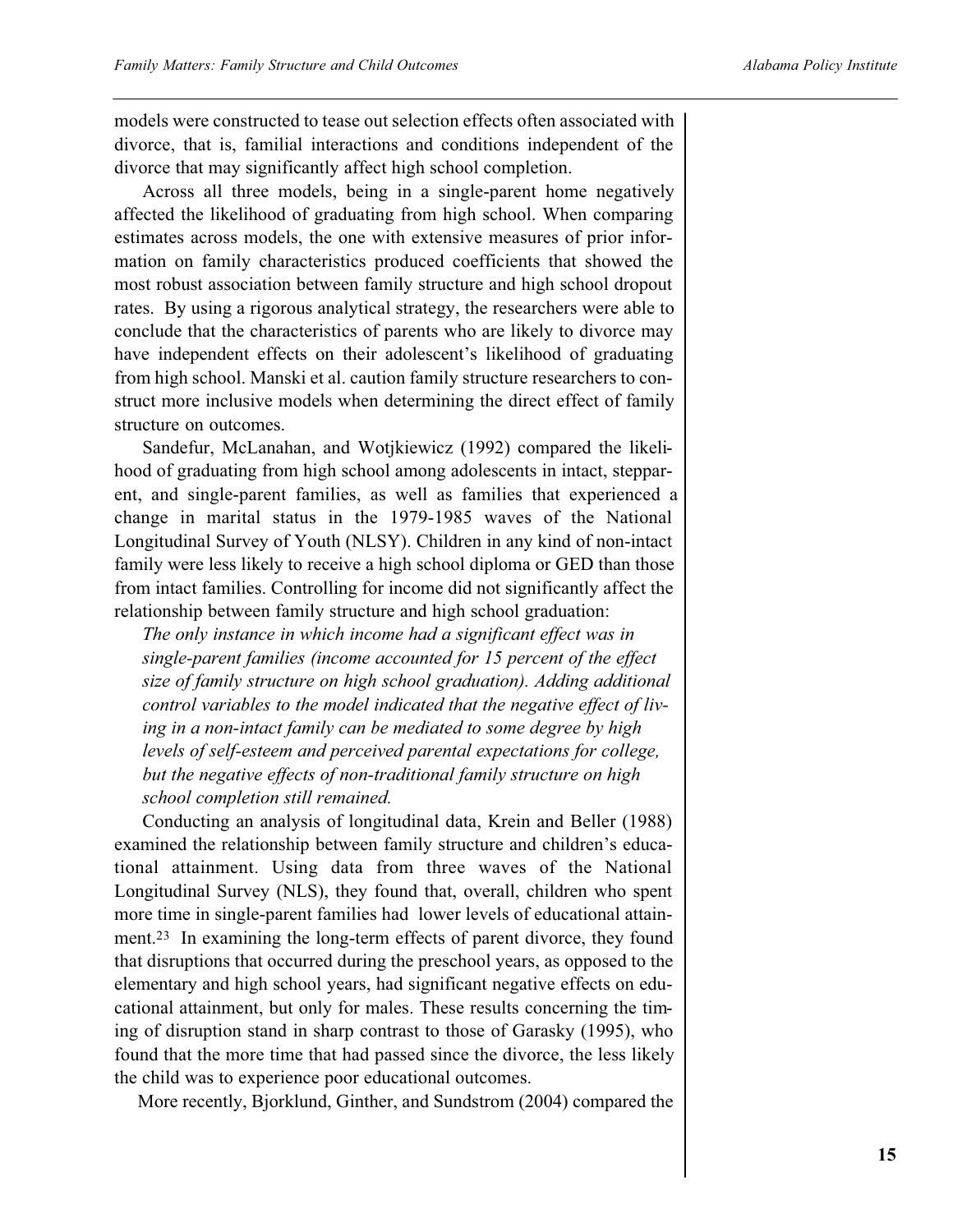effects of family structure on educational attainment in Sweden and the U.S. and found very similar results for both countries, despite their differences in social policies toward the family. Controlling for age and gender, non-intact family structures were negatively associated with educational attainment. Each additional year spent with a single mother or a stepparent reduced a child's educational attainment by approximately six months.

### **College Attendance**

One area that has received considerable attention is how parent and family characteristics, including family structure, influence children's college attendance. Empirical evidence suggests that non-traditional family structures are associated with lower college attendance rates and matriculation to less competitive institutions. Painter and Levine (2000) compared students in the NELS:88-94 dataset whose parents divorced during high school to those whose parents either divorced or remarried prior to the first year of the study, when the students were in eighth grade, and found that adolescents from both stepfather and mother-only households were 16 percent less likely to attend college than students from intact families.

Other research indicates that the effect of family structure on college attendance is often indirect. For example, Goldscheider and Goldscheider (1998), in an analysis of retrospective data provided by over 13,000 adults participating in the National Survey of Families and Households (NSFH), examined the effect of family structure on paths chosen in young adulthood (e.g. college, military, employment, marriage, and cohabitation).<sup>24</sup> They found that a young adult from a non-intact family was less likely to leave home for college and more likely to pursue other options. More than 20 percent of young people from two-parent biological families left home to attend college, whereas only 10 percent to 15 percent of students from other types of families did so. In addition, changes in family structure, especially the introduction of a stepparent, had negative effects on college attendance rates, particularly if this change occurred during adolescence.

Studying family composition and college choice of HS&B respondents, Lillard and Gerner (1999) found that non-traditional family structures were negatively associated with educational outcomes-specifically applying to, gaining admission to, and attending college, particularly more selective institutions. They also showed that the additional economic resources two parents can provide accounted for much of the difference in outcomes between students from intact versus non-intact families. This is not unexpected as the costs of higher education have outpaced increases in household income, and financial considerations are often seen as the major deterrent to pursuing postsecondary education (Advisory Committee on Student Financial Assistance, 2001).

Keith and Finlay (1988) argued that lower college-going rates for stu-

*Changes in family structure, especially the introduction of a stepparent, had negative effects on college attendance rates, particularly if this change occurred during adolescence.*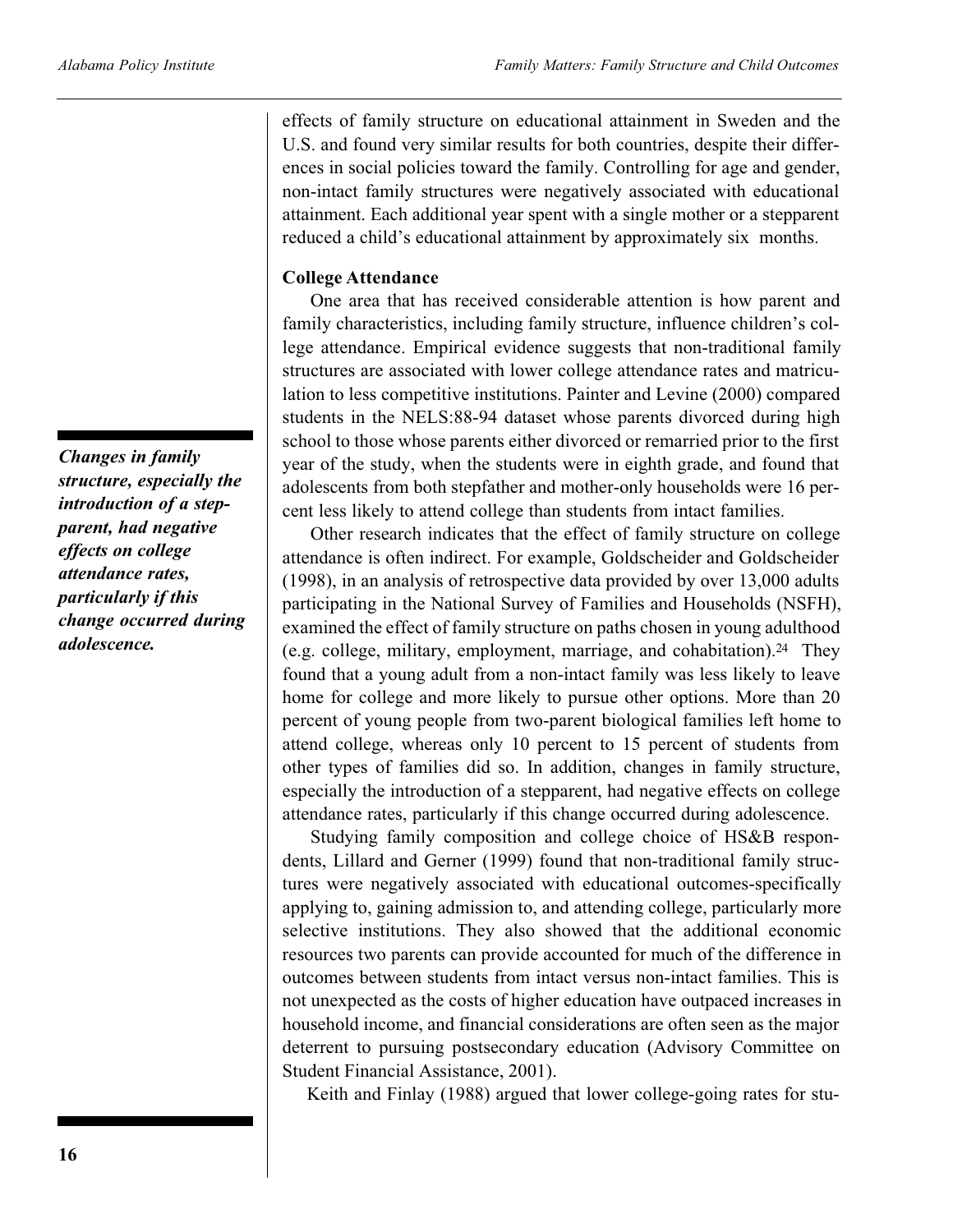dents from non-intact families is a consequence of the loss of economic resources and parental supervision after parent divorce, suggesting that parent involvement accounts in part for the effect of family structure on college attendance. They also explored the effect of family structure on the timing of children's marriage and its relationship to educational attainment, finding that children with two biological parents tend to marry later (this is especially true for women).

Previous research established a link between delayed marriage and higher educational attainment among females (Marini, 1984). Keith and Finlay's research suggests that college attendance may be an intervening variable between family structure and delayed marriage; two parents may provide a more consistent message regarding the importance of education which results in their children delaying marriage to pursue a college degree.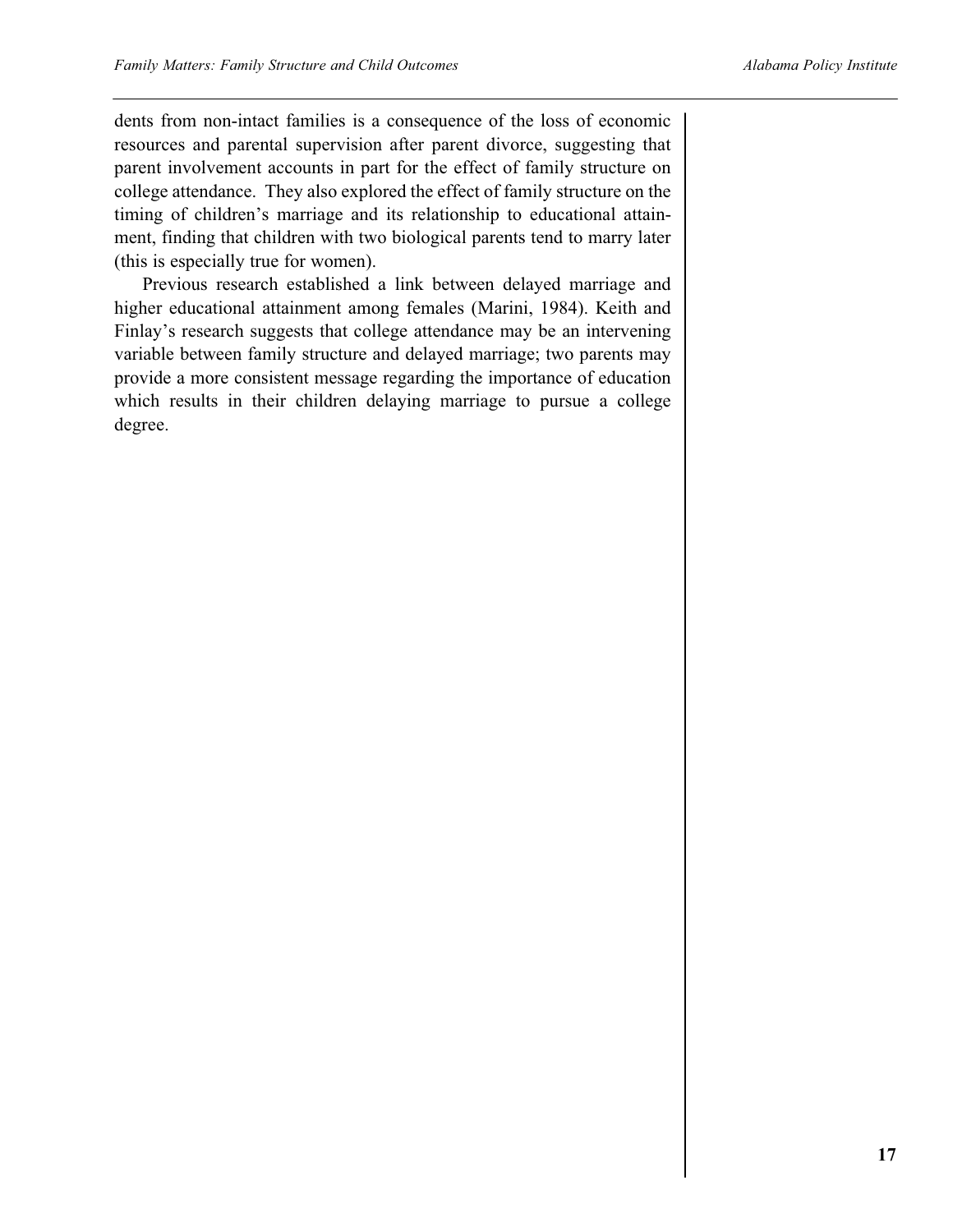### **Family Structure and Social Competencies**

Family structure has also been shown to be associated with children's psychological well-being and social behaviors, ranging from school misbehavior to more risky behaviors such as smoking, drug use, and teen pregnancy. To examine the effect of marital disruption on children's antisocial behaviors, Morrison and Cherlin (1995) analyzed longitudinal data from a subsample of the NLSY that included young children whose parents were married in 1986.

Results indicated that marital disruption was associated with a higher incidence of antisocial behavior in the classroom for boys, but not for girls, suggesting that girls may be more psychologically resilient following parent divorce or separation. Thirty-five percent of boys in disrupted families had less favorable scores on the Behavior Problem Index (BPI) in 1988 than in 1986, compared with only 19 percent of boys who did not experience parent separation or divorce during this time.<sup>25</sup>

These prolonged effects of marital disruption on antisocial behaviors were more robust than those found in earlier work by Cherlin et al. (1991). The children in the earlier study were 9-11 years old, whereas those in the later study were, on average,  $6\frac{1}{2}$ -years-old at the time of family disruption. Morrison and Cherlin argue that children at this young age may be particularly vulnerable to family dissolution.

### **School Misbehavior**

Thomson, Hanson, and McLanahan (1994) analyzed over 3,000 cases from NSFH, finding, consistent with prior research, that children (age 5 to 18) from intact homes had the fewest incidences of misbehavior.26 When economic resources were included in the regression analyses predicting behavior problems, these resources accounted for about 10 percent of the association between family structure and behavioral outcomes. Income loss appears particularly detrimental to child outcomes in single-mother families, accounting for 50 percent of the association between family structure and misbehavior.

Another family characteristic explored in analyses was parental support, which consistently contributed to the statistical relationship between family composition and child outcomes. Families in which mothers cohabited with a partner and mother/step-father families reported the lowest levels of parental support, and this lack of support appears to negatively influence children's behavioral outcomes.

Results showed that there are varying effects for economic and emotional support among different family types. Nonetheless, it appears that lacking either economic or emotional resources is associated with higher incidences of behavioral problems.

*Family structure has also been shown to be associated with children's psychological well-being and social behaviors, ranging from school misbehavior to more risky behaviors such as smoking, drug use, and teen pregnancy.*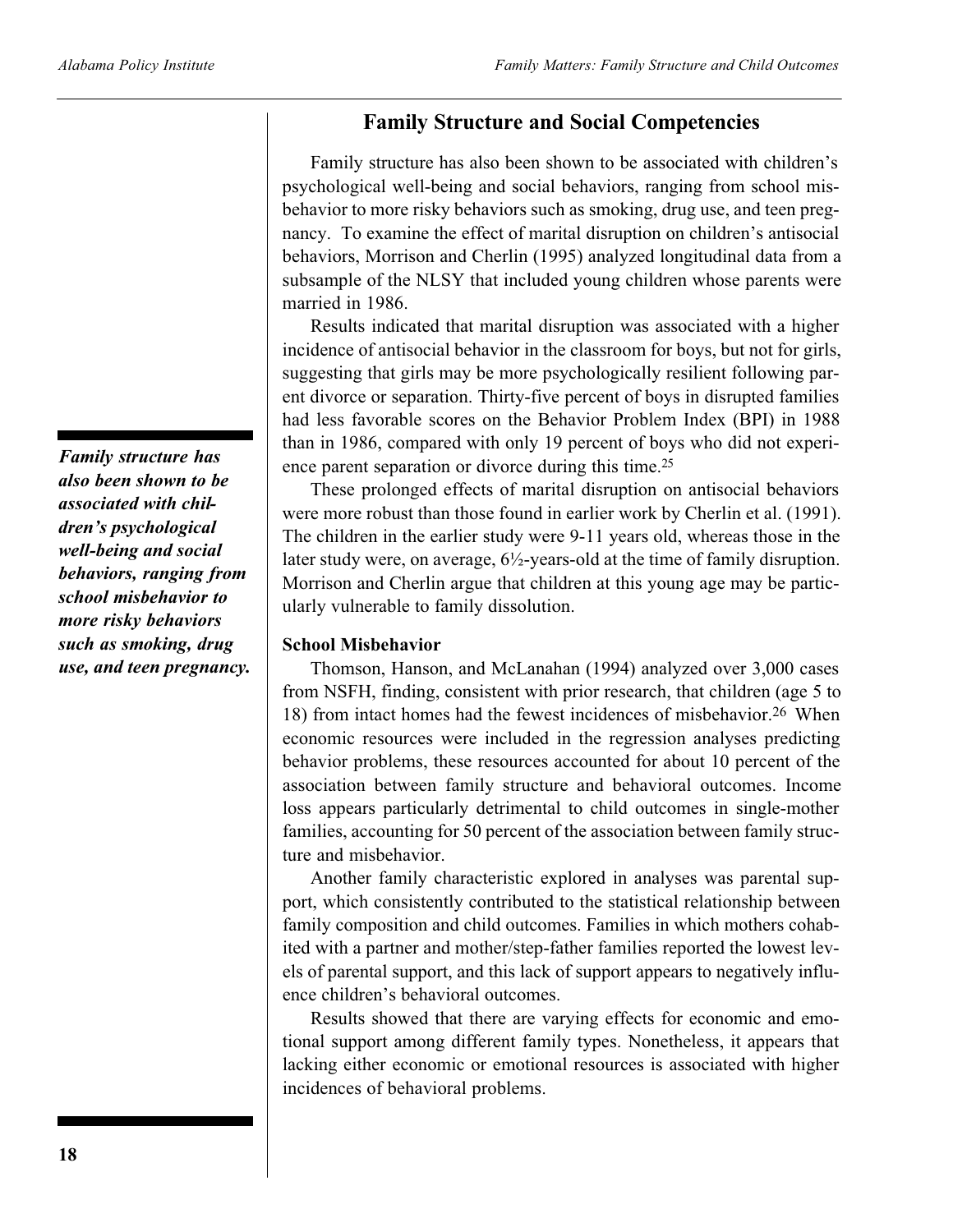Peterson and Zill (1986) also found an association between family structure and school misbehavior among adolescents, examining over 2,000 cases from the second wave of the National Survey of Children, a longitudinal study based on a probability sample of U.S. households with children age 12 to 16. Compared with children living in non-traditional families, living in an intact family was associated with the lowest levels of school misbehavior, based on parent responses to questions about whether the child had ever been expelled or suspended or if the parent had ever received a note or been called into the school because of a child's discipline problems.

Both boys and girls in families where the mother had divorced and remarried had the highest rates of misbehavior (approximately three times higher than the rate for adolescents from intact families). These results differ from Thomson et al.'s (1994) findings that single-mother families, in contrast to blended families, reported more child behavioral problems. Thomson et al.'s findings point to income loss as a mediating variable between family structure and behavioral outcomes, whereas Peterson and Zill's results suggest that parent-child relationships reduce the association between family type and behavioral outcomes.

Stepparents have been shown to be less likely to have close relationships with their step-children and to have lower levels of social control (Furstenberg et al. 1983). Feelings of social distance between stepparents and stepchildren may be particularly problematic for adolescents, who are especially in need of guidance, supervision, and direction (Schneider and Stevenson, 1999).

Family structure has also been shown to affect adolescent school attendance and tardiness. Bethke and Sandefur (1998) conducted analyses using twelfth grade data from the second and third follow-ups of NELS:88-94 and found that students from non-traditional families miss school, are tardy, and cut class about 30 percent more often than students from intact homes even when taking into account demographic characteristics.

Students from families headed by foster parents, other relatives, or adoptive parents were the most likely to report frequently being late or missing school. Multivariate analyses indicated that income accounts for some of the difference in truancy and tardiness rates between two-parent and one-parent families. However, income did not substantially explain differences in misbehavior between traditional and non-traditional twoparent families. The authors concluded that close relationships between biological parents and children in traditional homes facilitate supervision and monitoring, and a lack of such relationships in other types of families may contribute to higher rates of tardiness and truancy.

Research has shown that children in families with high levels of marital conflict are more likely to have behavioral problems than those in fam*Students from non-traditional families miss school, are tardy, and cut class about 30 percent more often than students from intact homes (even when taking into account demographic characteristics).*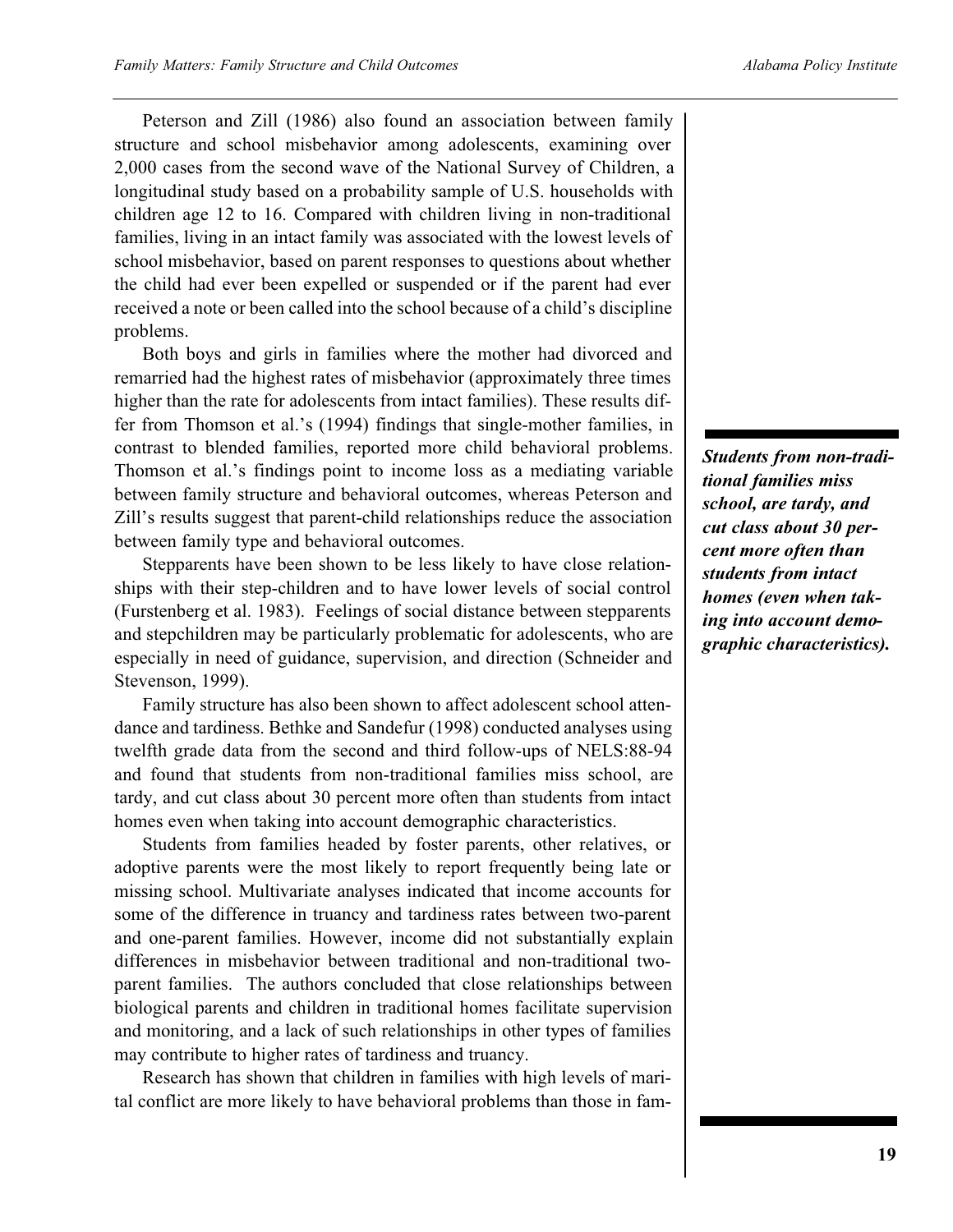*Research on the association between family structure and drug or alcohol use during adolescence has also shown that teenagers in non-intact families are more likely to participate in these activities than those from intact families (Astone & McLanahan, 1991; Thomson, McLanahan, & Curtin, 1992; Thomson, Hanson, & McLanahan, 1994; Downey, 1995; Jenkins & Zunguze, 1998).*

ilies with low levels of conflict (Peterson & Zill, 1986; Amato, Loomis, & Booth, 1995; Jekielek, 1998; Cummings & Davies, 2002).

Children in high-conflict intact families often have even higher scores on behavioral problem indices than children whose parents divorce. For example, Morrison and Coiro (1999) included family conflict in their examination of misbehavior across various types of families. Using the 1988 and 1994 waves of the NLSY, they found that, on average, children of divorced or separated parents scored four points higher on the Behavior Problems Index (BPI) than children from intact homes, regardless of conflict levels within the family before marital dissolution.

However, children from high-conflict homes in which parents were married scored three points higher on the BPI than children whose parents were separated and seven points higher than children from low-conflict intact families. Overall, the authors concluded that divorce, regardless of marital conflict before the dissolution, was associated with behavior problems and that high-conflict marriages were associated with the largest increase in children's behavior problems.

While high-conflict marriages appear to be harmful to young children's social development, ending these high-conflict marriages does not necessarily alleviate these deleterious effects. As Manski et al. (1992) argued, when attempting to determine the effects of family structure on a set of child behaviors, family characteristics prior to divorce need to be considered, as the decision to divorce may mask household selection effects that negatively contribute to children's academic achievement and well-being.

### **Smoking, Illegal Drugs, and Alcohol Consumption**

Research on the association between family structure and drug or alcohol use during adolescence has also shown that teenagers in non-intact families are more likely to participate in these activities than those from intact families (Astone & McLanahan, 1991; Thomson, McLanahan, & Curtin, 1992; Thomson, Hanson, & McLanahan, 1994; Downey, 1995; Jenkins & Zunguze, 1998). Surveying over 2,000 adolescents in the southeastern U.S. at two time points, Flewelling and Bauman (1990) found that adolescents from intact families were less likely to report experimenting with drugs and alcohol than adolescents from other types of families.

Adolescents from step- or single-parent families were about 1.5 times more likely to have smoked a cigarette or used alcohol and more than twice as likely to have used marijuana. Family structure remained significantly associated with cigarette, marijuana, and alcohol use even after controlling for age, sex, race, and parent education, suggesting that these demographic characteristics do not account for the persistent relationship between family structure and these risky behaviors.

Sophisticated statistical analyses can often help researchers understand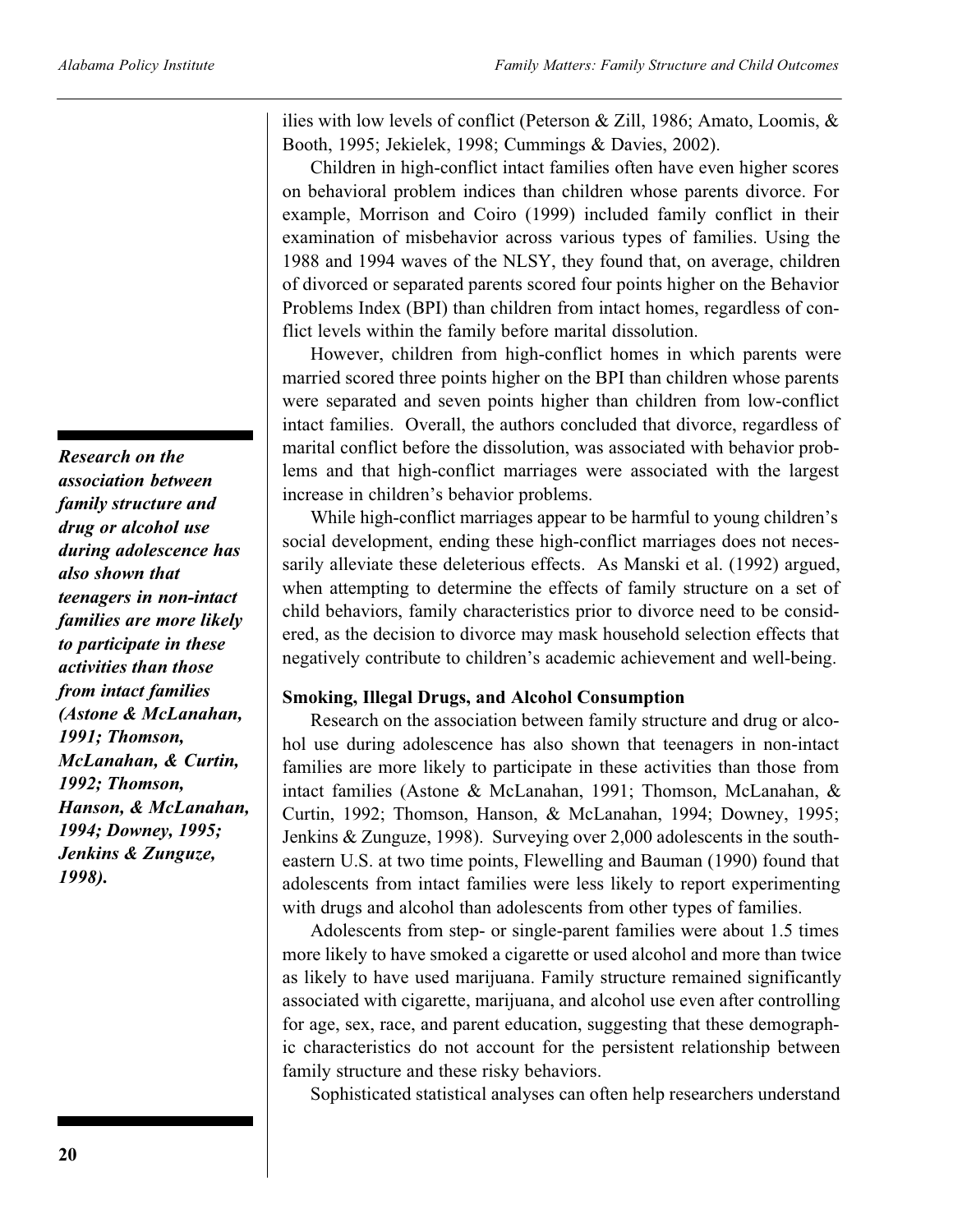the mechanisms that operate in the relationship between family structure and adolescent outcomes. In their path analyses of a sample of 3,000 Florida middle-schoolers from Wave 1 of the South Florida Youth Development Project, Sokol-Katz, Dunham, and Zimmerman (1997) found that family structure appears to affect adolescent outcomes through family attachment as measured by responses to a family-loyalty scale.<sup>27</sup> Family structure had a significant relationship to family attachment. Intact families reported higher levels of attachment, and in turn, family attachment was found to have a direct and deterrent effect on adolescent cigarette smoking and illicit drug use.

Gil, Vega, and Biafora (1998) found differences among racial/ethnic groups when estimating the effects of family structure on drug use. Gil et al. used all three waves of the South Florida Youth Development Project, resulting in a longitudinal sample of 3,000 U.S. and foreign-born middle school students.

Unlike Flewelling and Bauman, Gil et al. found that there were differences in rates of adolescent drug use between single- and stepparent families and these differences varied by race and ethnicity. For whites and Hispanics, the lowest incidence of illicit drug use was in two-parent homes (22.9 percent and 21.2 percent, respectively), but for African-Americans the lowest incidence was in mother-and-other-adult (i.e., cohabiting partner) families (10.3 percent). For Hispanics, the highest incidence of drug use was found in single-mother families (29.6 percent), whereas for whites and African-Americans the highest incidence of drug use occurred in "changed" families (35.8 percent and 19.4 percent, respectively), those that had experienced marriage, death, or divorce during the study. Across all racial and ethnic groups, income and parent involvement again appeared to be the most influential components mediating the relationship between family structure and adolescent behavioral outcomes.

Similar effects between family structure and drug and alcohol use were also found by Hoffmann and Johnson (1998), who examined data from the National Household Survey on Drug Abuse (NHSDA), an annual survey based on a representative sample of the U.S. population age 12 and older. Intact families reported that their adolescents had the lowest rates of alcohol (8.3 percent), marijuana (6.9 percent), and other drug use (6.2 percent). Adolescents from father-stepmother, father-only, and other relative-only families were the most likely to use marijuana and other drugs. When family income, adolescent gender, age, and race were controlled for, adolescents in father-stepmother and father-only families were the most likely to use illicit drugs.

Needle, Su, and Doherty (1990) examined the impact of the timing of family disruption on drug use. Previous research (see e.g. Nye, 1958; McCord, 1982; Rankin, 1983; Mednick et al., 1987; Steinberg, 1987)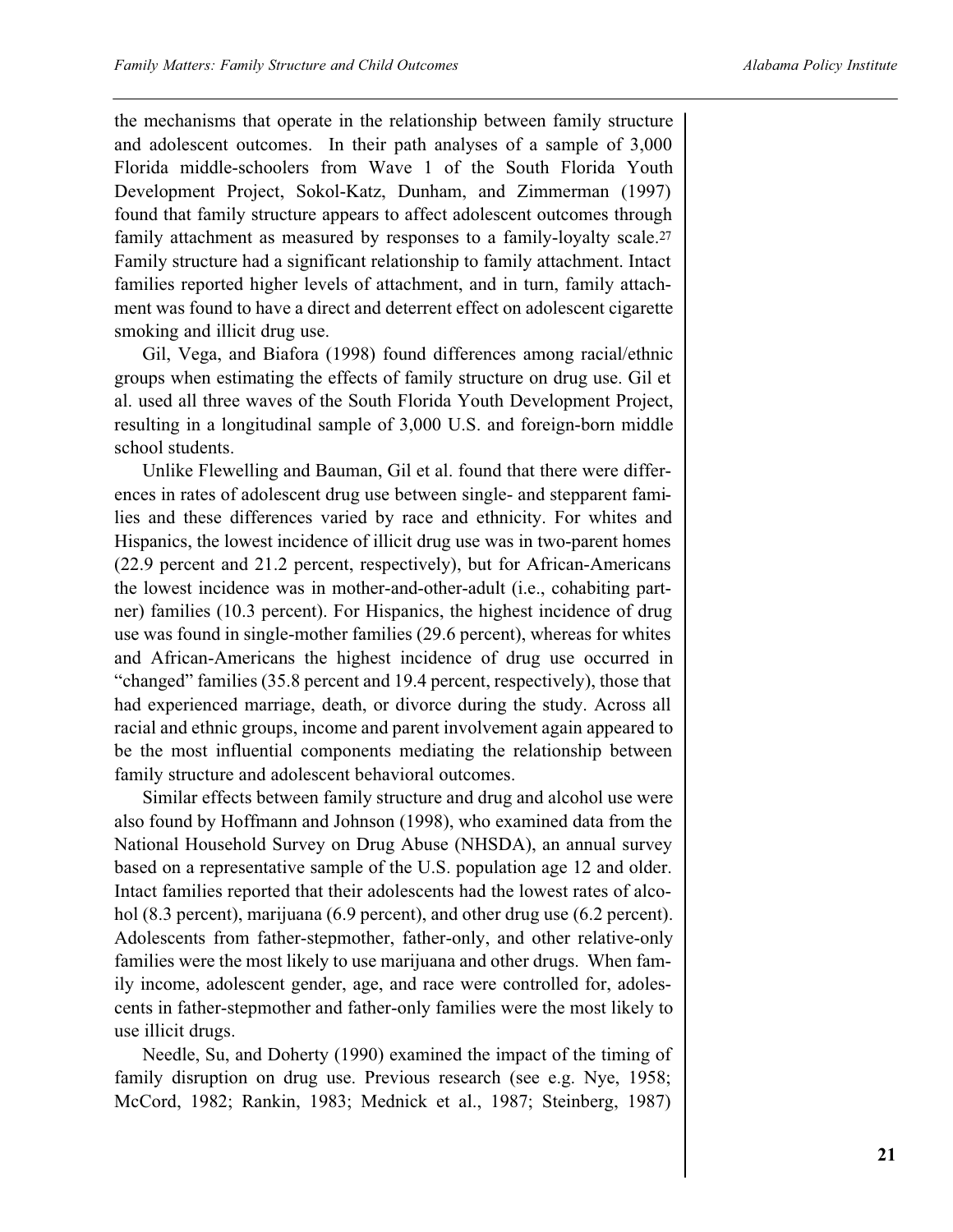found no differences in the effects of the timing of divorce on child outcomes. However, Needle et al.'s analyses of a subsample of over 1,000 families from a longitudinal study indicated that if parents divorced during adolescence versus childhood, the adolescent was more likely to report drug use than those from intact homes or homes that were disrupted earlier in the child's life.

Although this result was not statistically significant, the interaction of time of divorce with the passage of time was significant. At the time of initial data collection, adolescents whose parents divorced during early childhood looked similar to adolescents from intact families, but four years later, those from the childhood divorce group were more likely to report increased drug use.

This finding suggests two effects of the timing of family disruption. First, children who experience divorce in adolescence are more likely to use drugs than those whose parents divorced years earlier. Perhaps as a result of developmental differences, that is, adolescence is a period of identify formation and young people may be especially vulnerable to experimentation and peer pressure. Second, children whose parents divorced when they were young are more at risk than children from intact homes to increase drug use throughout their lives, suggesting that divorce has lasting and perhaps lagged effects on child outcomes.

### **Sexual Activity and Teen Pregnancy**

Differences in family structure have also been associated with variations in the sexual behavior of adolescents, including the likelihood of teenage pregnancy (e.g., Rosenbaum & Kandel, 1990; Wu & Martinson, 1993; Wu, 1996). It has been argued that adolescents from non-traditional families may model their sexual behavior on the dating or cohabiting relationships they see their parents engage in, that these adolescents may be less closely supervised, or that their risky behavior may be a result of the instability of family and their relationships with their parents during divorce (see Moore & Chase-Lansdale, 2001).

Consistent with recent studies (e.g., Upchurch et al., 1999; DeLeire and Kalil, 2001), Flewelling and Baumann (1990) found differences in the sexual behavior of adolescents living in single- versus two-parents families. Adolescents (age 12 to 15) from non-intact families were 2 to 2.5 times more likely than those from intact families to report being sexually active. Sexual activity was higher in non-traditional families, although there were no significant differences in sexual behavior between adolescents from step- and single-parent families.

The similarity of sexual behavior patterns among adolescents in stepand single-parent families in this study suggests that remarriage may present some risks for effectively monitoring adolescent behaviors and trans-

*Adolescents (age 12 to 15) from non-intact families were 2 to 2.5 times more likely than those from intact families to report being sexually active.*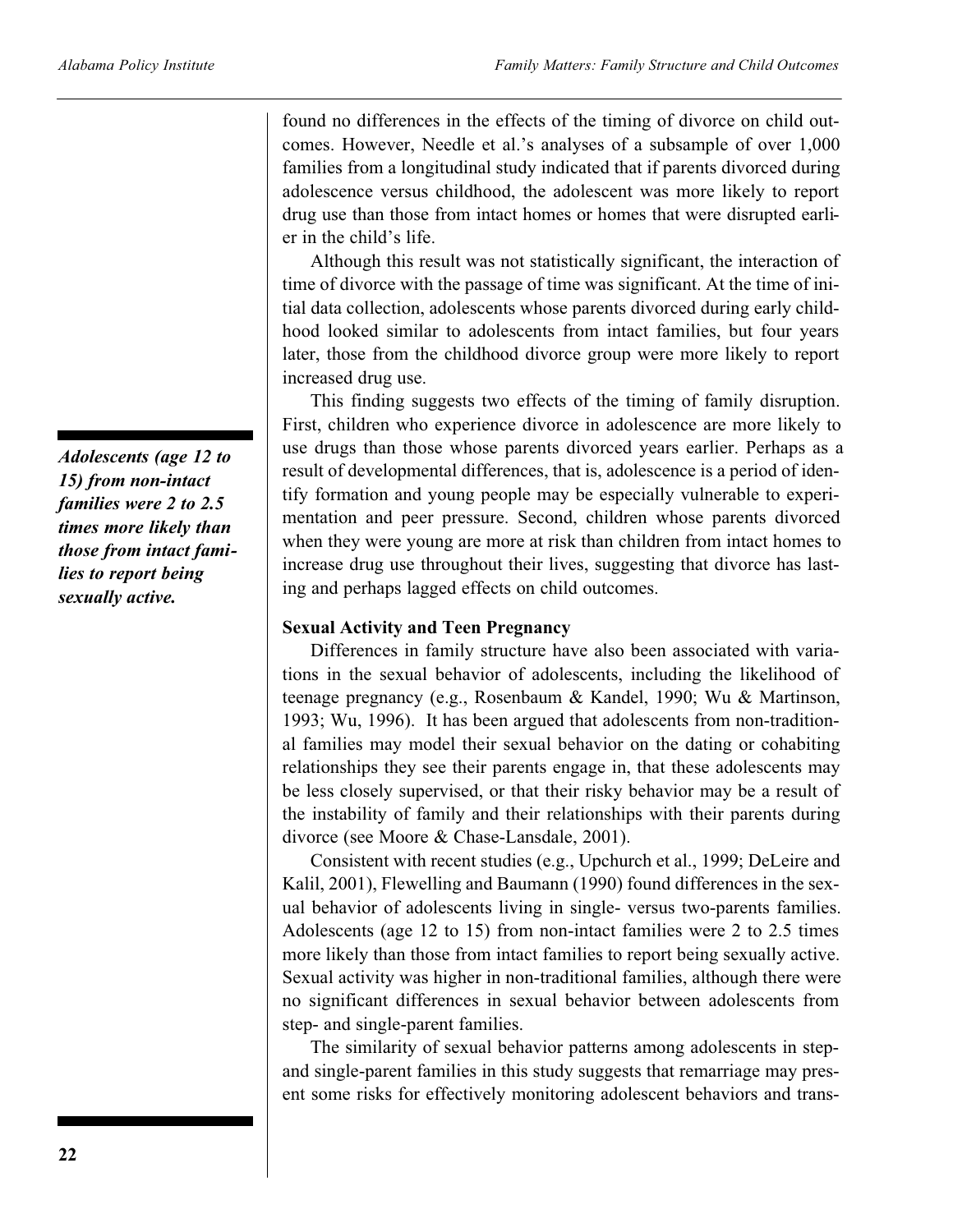mitting values that would deter early sexual relationships. However, results regarding the effects of remarriage remain inconclusive.

Analyzing data from the National Longitudinal Study of Adolescent Health (Add Health), Davis and Friel (2001) reported that females (approximately151/2 years old) in single-parent homes were 1.5 times more likely to be sexually active than those from intact homes.28 In contrast to Flewelling and Baumann's findings, females from stepparent families were not significantly more likely than those from intact families to engage in sexual activity. The most significant factors in predicting adolescent sexual behavior were parent involvement, parent attitudes towards and discussion of sex, and mother-child relationships. In this study, factors which influenced the likelihood of engaging in risky behavior were measured with comprehensive models that included several mechanisms through which the positive effects of family structure operate.

Remarriage also showed positive effects for deterring teenage pregnancy in a study by Painter and Levine (2000) using data from NELS:88- 94. Their findings reveal that girls whose parents divorced during high school were more likely to become pregnant as a teenager than those whose parents did not. When controlling for family and child characteristics in eighth grade, the gap in teen pregnancy rates between girls from intact versus non-intact families was decreased by nearly half. Young women whose mothers remarried after divorce had similar rates of teenage pregnancy to those from intact families, indicating that with respect to teenage pregnancy, remarriage may mediate some of the negative effects of marital dissolution.

The effect of family structure on teen pregnancy appears to work differently depending on the specific type of family disruption. In a study of nearly 300 adolescent African-American girls from low-income Chicago communities, Moore and Chase-Lansdale (2001) confirmed earlier findings of increased teen pregnancy among non-traditional families, but found differences within the broad category of single-parent families. Teenagers from divorced single-mother homes were significantly more likely than teens in single-mother never married homes to become pregnant. It seems that the event of disruption, possibly characterized by sudden loss of income, is particularly harmful to adolescents' social development. While income was not a significant covariate with family structure in this study, it should be noted that all respondents in this sample reported low incomes.

For teenage girls from intact or step-families, the odds of getting pregnant as a teenager were approximately 75 percent lower compared to girls from all other types of families, suggesting that the marital union of parents may act as a demonstrative or socializing tool in preventing teen pregnancy.

Examining cross-national longitudinal data, Ellis et al. (2003) reported

*The most significant factors in predicting adolescent sexual behavior were parent involvement, parent attitudes towards and discussion of sex, and mother-child relationships.*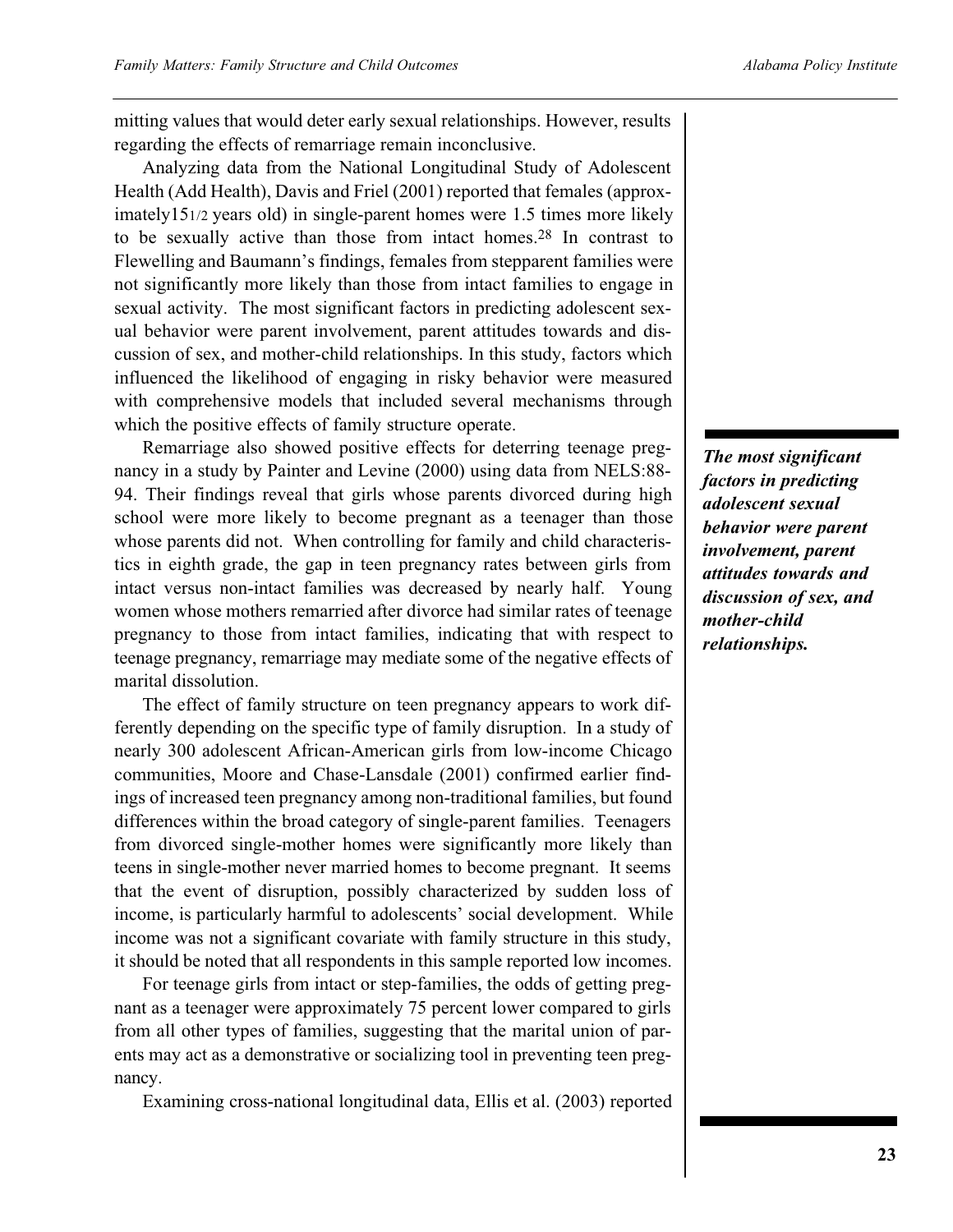an association between father absence and teenage pregnancy that varied by timing of parents' marital dissolution.29 Controlling for child behavior problems, family demographics, and family relationship characteristics, girls whose fathers left the family early (before age 5) were five times more likely in the U.S. and three times more likely in New Zealand to become pregnant as a teenager compared to girls from traditional families.

Girls whose fathers left later in life (from age 6-13) were about twice as likely as girls from intact families to become pregnant as a teenager. These results indicate that the effects of father absence linger over time and vary according to the child's developmental stage when the dissolution occurs. Psychological development is particularly malleable before the age of 5, and the authors hypothesize that girls whose fathers leave at this young age develop a concept of future relationships wherein male support is unimportant and unnecessary, leading them to engage in casual or unstable relationships.

### **Illegal Activities**

The role of the "deficient family" in delinquency theory has been clearly established in the literature, and recent studies confirm previous work in this area (see, e.g., Comanor & Phillips, 2002; Chilton & Markle, 1972; Cloward & Ohlin, 1960; Nye, 1958). Using longitudinal data on 200 adolescents in the northwestern U.S., Coughlin and Vuchinich (1996) found associations between family structure and juvenile delinquency. Results indicated that being in a step- or a single-parent family at age 10 more than doubled the odds of being arrested by age 14. Even when peer influence, socioeconomic status, and a child's intelligence were held constant, family structure had significant effects on rates of delinquency. The authors conclude that parents in non-traditional families may be less able to closely monitor and supervise their adolescents, which can increase the likelihood of their child engaging in illegal activities.

Harper and McLanahan (2003) also looked at adolescents' likelihood of being arrested. Using data from the Fragile Families and Child Wellbeing Study, they found that male adolescents in all types of families without a biological father (mother only, mother and step-father, and other) were more likely to be incarcerated than teens from two-parent homes, even when demographic information was included in analyses. Youths who had never lived with their father had the highest odds of being arrested. Because both studies found high rates of incarceration or delinquency in homes without biological fathers, it seems biological fathers may have closer relationships with their children than step-fathers and that examining how these close ties function as an effective control on adolescent behavior may help to explain the association between non-intact families and higher rates of arrest.

*Being in a step- or a single-parent family at age 10 more than doubled the odds of being arrested by age 14.*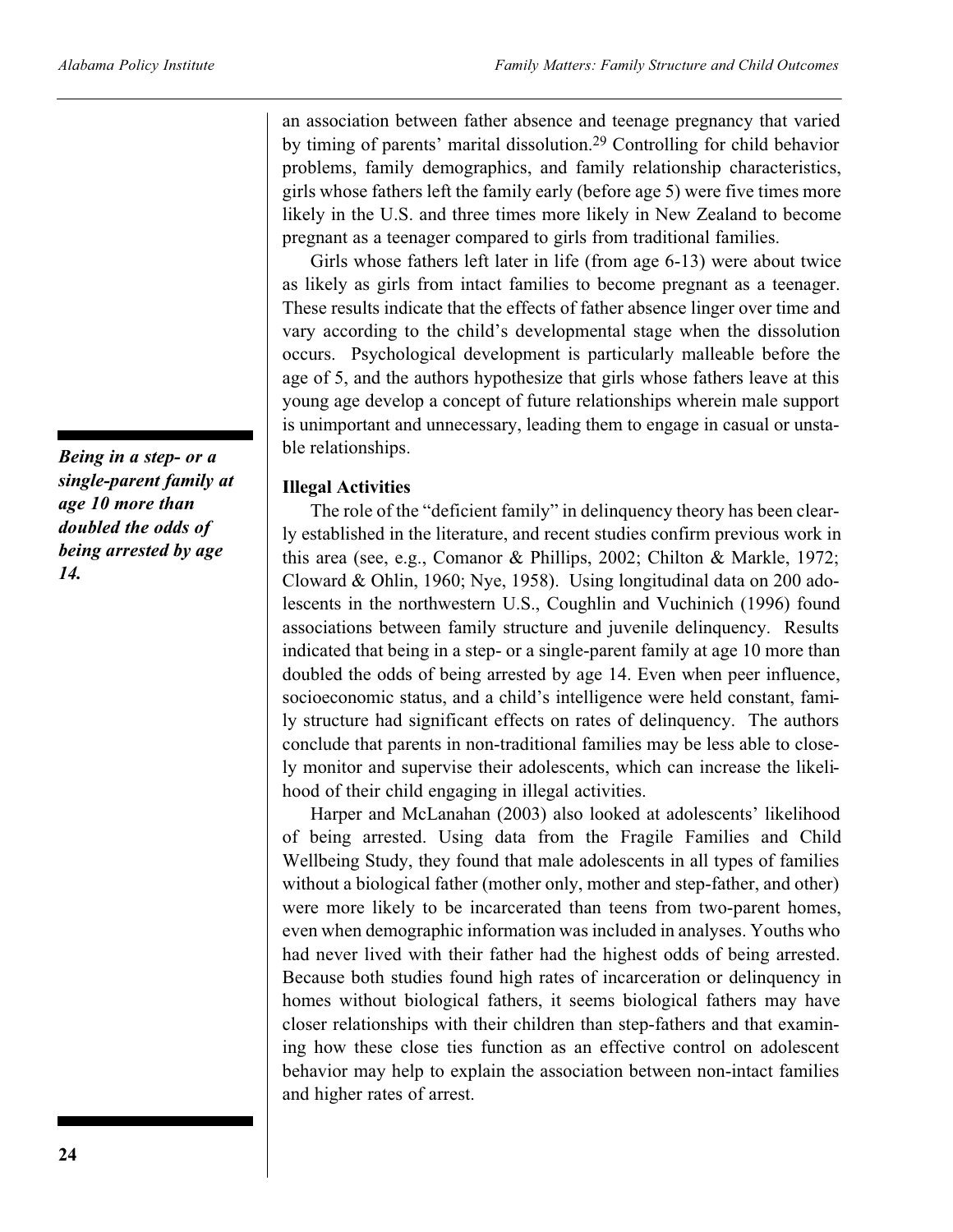### **Psychological Outcomes**

Non-traditional family structure has been shown to be associated with stress, depression, anxiety, and low self-esteem in adolescents (Amato & Keith, 1991; Amato, 2001). This negative effect on psychological wellbeing can decrease adolescents' ability to focus and remain engaged in school activities, resulting in poor educational outcomes. Using prospective data on nearly 1,000 high school students from the Boston area collected in four waves, Aseltine (1996) confirmed these earlier findings regarding the association between family structure and poor adolescent psychological outcomes.

Non-traditional family structure was associated with a small but statistically insignificant increase in adolescents' reports of depressed mood.30 However, comparing adolescents whose parents remarried following divorce and those whose parents had not, Aseltine found that children in stepfamilies had mood scores similar to those of adolescents from two-parent families, suggesting that remarriage may mediate the negative effects of divorce on psychological well-being. The majority of the association between being in a single-parent family and reporting higher levels of depression was accounted for by differences in income between single- and two-parent homes.

Other studies have examined the enduring effects of parental divorce on psychological well-being. Cherlin, Chase-Lansdale, and McRae (1998) conducted growth curve model analyses on over 17,000 English, Scottish, and Welsh participants from the National Child Development Study (NCDS). Results indicate that children whose parents divorced between the ages of 7 and 22 were more likely to report emotional problems compared to children whose parents stayed together. Parental divorce was associated with an increase of 1/4 standard deviation in emotional problems at age 33, and the slope for the increase in psychological problems was larger for children whose parents divorced.

The NCDS dataset does not include sufficient information on variables such as frequency of contact with the absent parent or parent remarriage to create a comprehensive causal model that distinguishes between the influence of family disruption on psychological well-being versus that of parental involvement or parent-child relationships. Nonetheless, this research is consistent with earlier findings that divorce has lasting negative emotional effects throughout childhood, adolescence, and adulthood.

Acock and Kiecolt (1989) investigated whether the experience of losing a father, whether through the father's death or marital separation), has a sustained influence on adult psychological measures, such as general happiness, life satisfaction, a sense of promise about the future, trust in others, and satisfaction with friendships. Analyzing data from the 1972 through 1986 General Social Survey (GSS), the authors found that men *Children whose parents divorced between the ages of 7 and 22 were more likely to report emotional problems compared to children whose parents stayed together.*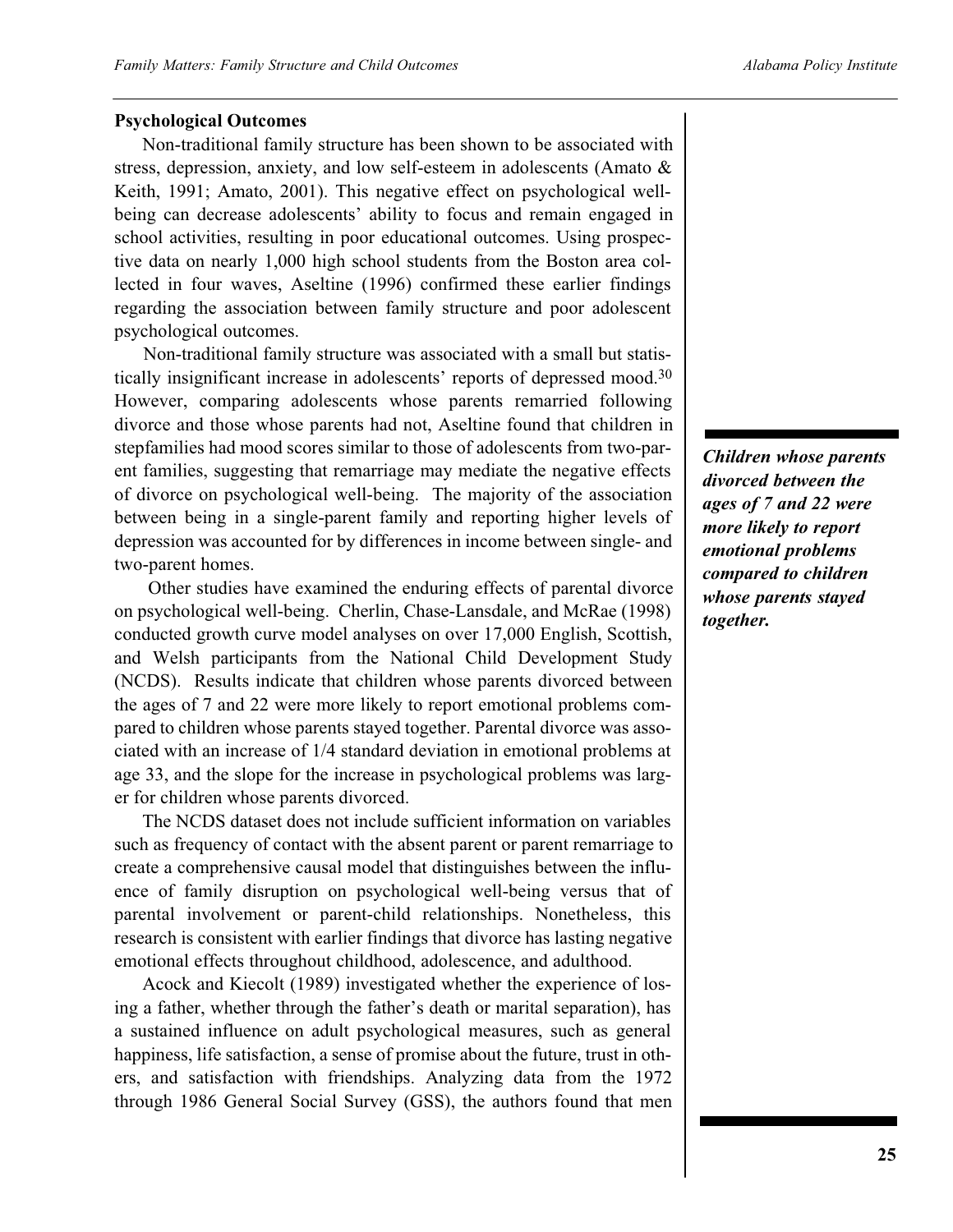and women from intact families had more positive psychological outcomes than those from single-mother families or reconstituted families.<sup>31</sup>

Results varied, however, between respondents whose fathers had died and those whose parents had divorced. Compared with those whose parents had divorced, men and women whose father had died before age 16 had higher levels of education, family income, and marital stability even when control variables were included in the analytic models. The authors concluded that men and women from families where parents divorced received less support (financial and emotional) from their social networks than those who were disrupted by the death of a parent. Divorced households appeared less equipped to mediate the negative psychological effects of family disruption.

Recently, Amato (2001) published a meta-analysis of 67 studies on the effects of divorce, updating the meta-analysis conducted by Amato and Keith in 1991. Comparing studies completed in the 1980s with those from the 1990s, he found that effect sizes of family disruption on psychological adjustment, self-concept, and social relations seem to have increased, and in the case of psychological adjustment, the gap between children from divorced versus continually married parents was higher than in the previous three decades.

Even when controlling for advances in methodological sophistication, effect sizes in studies of divorce and psychological adjustment have increased over time. The increasing gap in psychological adjustment between children in married versus divorced families raises serious concerns in light of increases in divorce rates among families with children, coupled with changing policies regarding marital dissolution (Maccoby & Mnookin, 1992).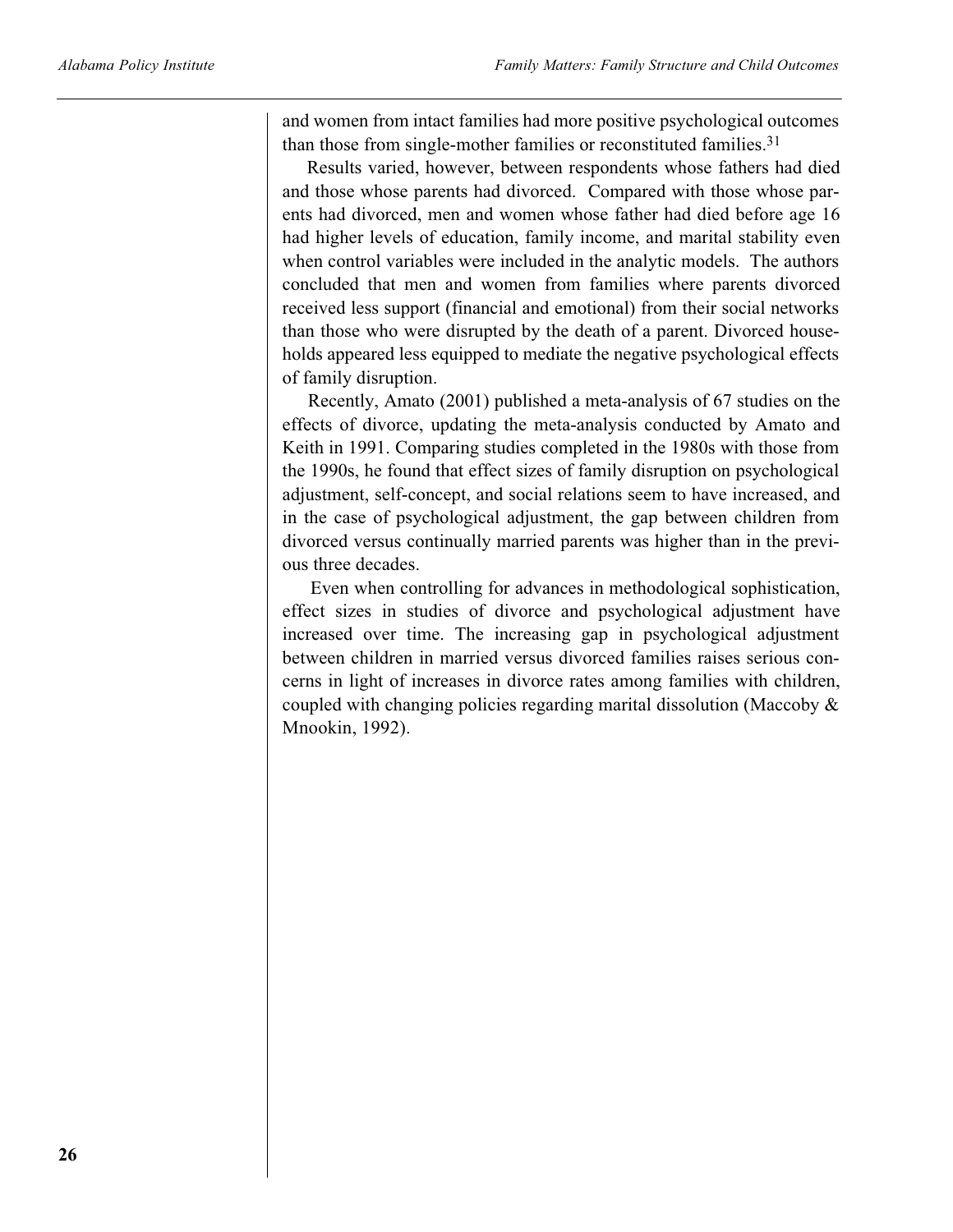### **Discussion**

Research indicates that most children in non-intact families are at an educational and social disadvantage compared to children in traditional families. Some of the explanations for this disadvantage have been tied to income differentials, time constraints, and commitment to the child's wellbeing, especially in families with stepparents (Schneider & Coleman, 1993; Sigle-Rushton & McLanahan, 2002). Although it would seem that two-parent families should be able to provide more resources for children, particularly in terms of income and availability of time to spend with children, children from stepparent families often look similar to those from single-parent homes (Amato and Keith, 1991; Amato, 2001). In comparison to stepfamilies, cohabiting relationships and foster care appear to be even more deleterious with respect to child outcomes. Single parenting is not necessarily the consequence of divorce; in some instances the parent has been widowed or abandoned, and some parents choose never to marry.

Since many children will grow up in non-traditional families, how can families mitigate some of the negative effects associated with non-intact families? Raising the educational expectations parents have for their children may be one way parents can mediate the negative consequences associated with non-traditional family structure. Research has shown that parent expectations are an important predictor in student's educational outcomes (Sewell, Haller, & Portes, 1969; Schneider & Coleman, 1993). Parent expectations in turn appear to vary with family structure.

In their study of more than 300 Baltimore families, Entwistle and Alexander (1996) found that single mothers "have lower expectations, and their expectations influence children less than do the expectations of other parents" (351). Astone and McLanahan (1991) reported similar but slightly more complex findings. Families with two biological parents reported the highest levels of educational expectations for their children, but stepparent families, rather than single-parent families, had the lowest levels of parent expectations, again countering those theories that equate the mere presence of two adults with greater social capital.

Another way parents positively influence their children's educational and social outcomes is through their involvement in the child's life. When parents do not spend time with their children or are not involved in their children's lives, the opportunity for social capital transmission is diminished (Coleman, 1988; Portes, 1998). Based on the National Household Education Survey, the National Center for Education Statistics (NCES) reports that children from intact homes are about twice as likely as those from single or stepparent homes to have a parent participate in school activities, such as having a parent volunteer at school or attend school conferences, school meetings, and school events (U.S. Department of

*Raising the educational expectations parents have for their children may be one way parents can mediate the negative consequences associated with non-traditional family structure.*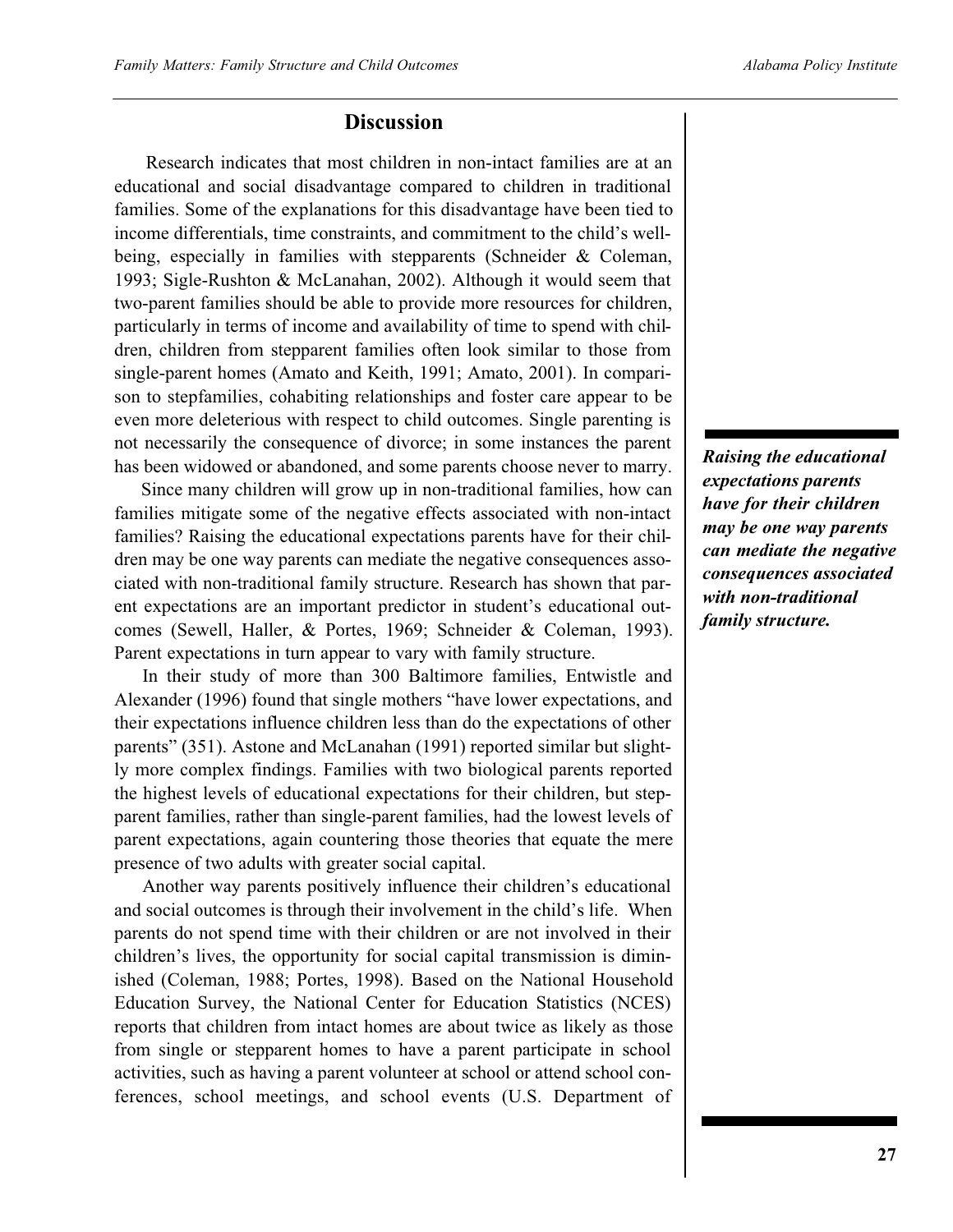*The consequences of having an absent father are most easily observed through income loss, and this loss of income affects a wide range of outcomes.*

Education, 1997). Studies continue to demonstrate that when families communicate and provide guidance and support, young people are more likely to succeed in school and feel more positive about themselves (Csikszentmihalyi and Schneider, 2000; Schneider and Waite, 2005).

One obstacle single parents often face is limited economic resources. Research has shown that two parents generally earn more income than one parent alone, and this additional income is often dedicated to improving children's educational outcomes (Elder, 1980; McLeod & Shanahan, 1993; Duncan et al., 1998). Single parents, particularly single mothers, experience higher rates of poverty than any other type of family (Bane and Ellwood, 1983). Using data from the Panel Study of Income Dynamics (PSID), Page and Stevens (2002) estimated that family income is reduced 70 percent immediately following a divorce, 42 percent one year later, and remains 30 percent less five years later. The consequences of having an absent father are most easily observed through income loss, and this loss of income affects a wide range of outcomes.

This finding permeates throughout the majority of studies reported in this review. Once income is controlled for, the association between negative outcomes and living in a single-parent home is often substantially reduced. In their critical review of the family structure literature, Sigle-Rushton and McLanahan (2002:32) point out that "A substantial body of research has demonstrated that, once income differences are taken into account, differences between children in single mother and two-parent families are far less pronounced."

This income advantage is not found, however, in stepparent families or other non-traditional households, despite the presence of other adults. Even though stepparent families may have more economic and social resources, children in these blended families still have more negative outcomes on most social and academic measures when compared with children in traditional families.

While remarriage may provide more resources, stepparents may not allocate resources to stepchildren in the same way that biological parents would. Children in other types of two-parent homes, such as those headed by grandparents, relatives, or foster parents, also tend to be at a distinct disadvantage compared with children in intact families and have outcomes that are as low or even lower than children in single-parent households (Chase-Lansdale, Brooks-Gunn, & Zamsky, 1994).

Research conducted to this point is particularly mixed on the consequences of the timing of family disruptions on children's immediate and later life outcomes. Does a family disruption that occurs early in a child's life have a more lasting effect because the child is at a formative stage in his or her life? Are young children less able to handle the shock of a change in family structure than adolescents who may have developed more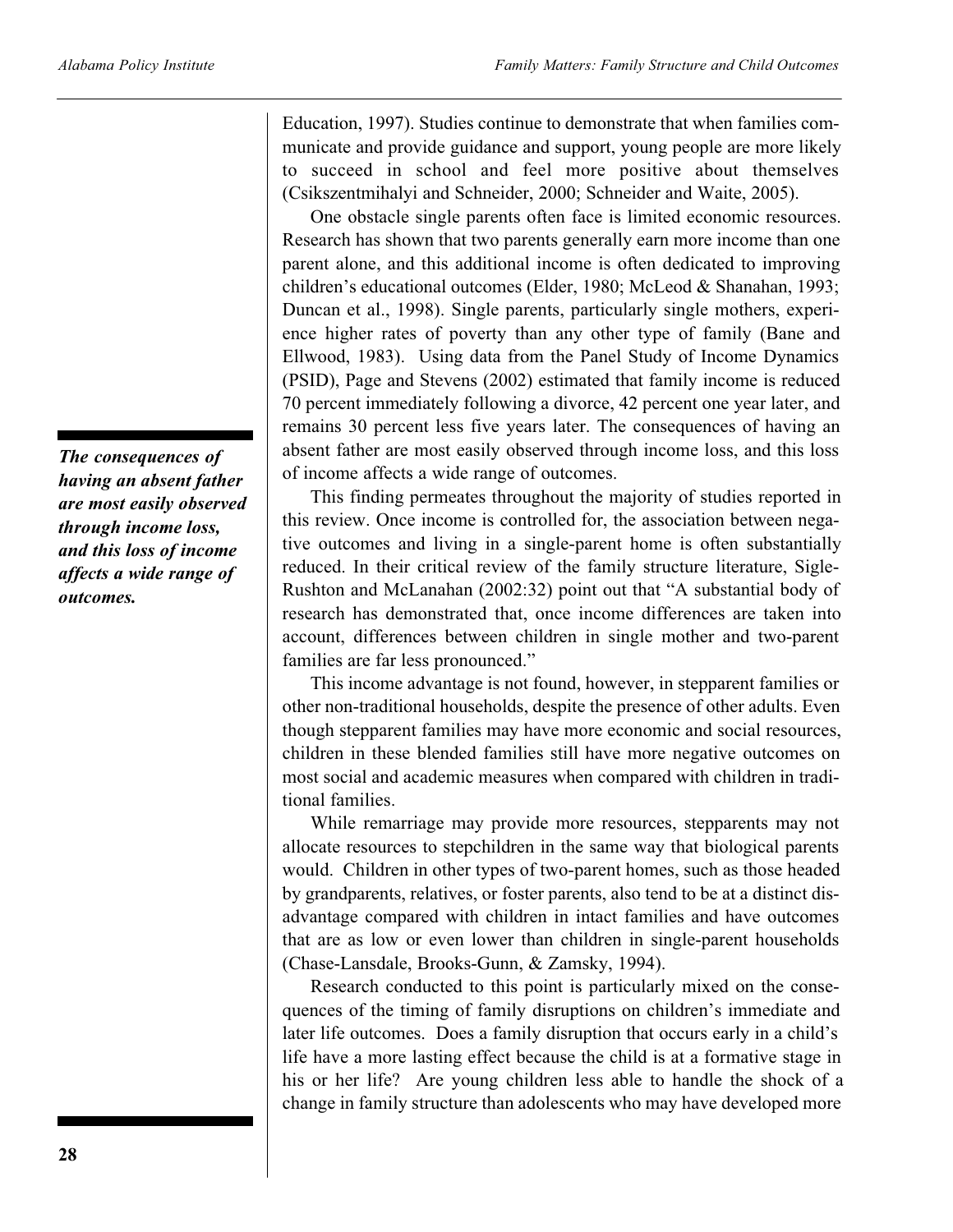advanced coping strategies? Some evidence indicates that this is the case, especially in terms of lasting effects on adult psychological well-being (Amato, 2000). However other studies have suggested that the more time that has passed since the disruption, the more likely it is that a child has recovered from family disruption (Jekielek, 1998).

Although research clearly suggests that family structure is related to outcomes such as educational attainment and psychological well-being, the specific causal mechanisms through which these effects occur are not well understood. While randomized experiments offer the best evidence of causal relationships, such designs are not well suited for studying family structure. For obvious ethical reasons, it is not possible to randomly assign children to different types of families. However, researchers interested in investigating family structure have begun to take advantage of promising alternative methods for addressing questions of causality such as natural experiments (e.g., using siblings as comparison groups, see Sandefur & Wells, 1997) and propensity score matching.

Finally, family structure research could be substantially improved if longitudinal studies were designed with adequate samples of different family types and specific information on relationships among adults and children living in the household. Many datasets fail to adequately specify the relationships within the family, including relationships with non-custodial parents. Other data limitations include the absence of information about how much time children spend with each parent figure, what sources of social, financial, and emotional support are available to the children, who is providing for them, and how close the child is to parents or other caregivers. Such data are necessary to disentangle the interrelated effects of family structure, family resources, and family processes on children's academic and social well-being.

*Once income is controlled for, the association between negative outcomes and living in a single-parent home is often substantially reduced.*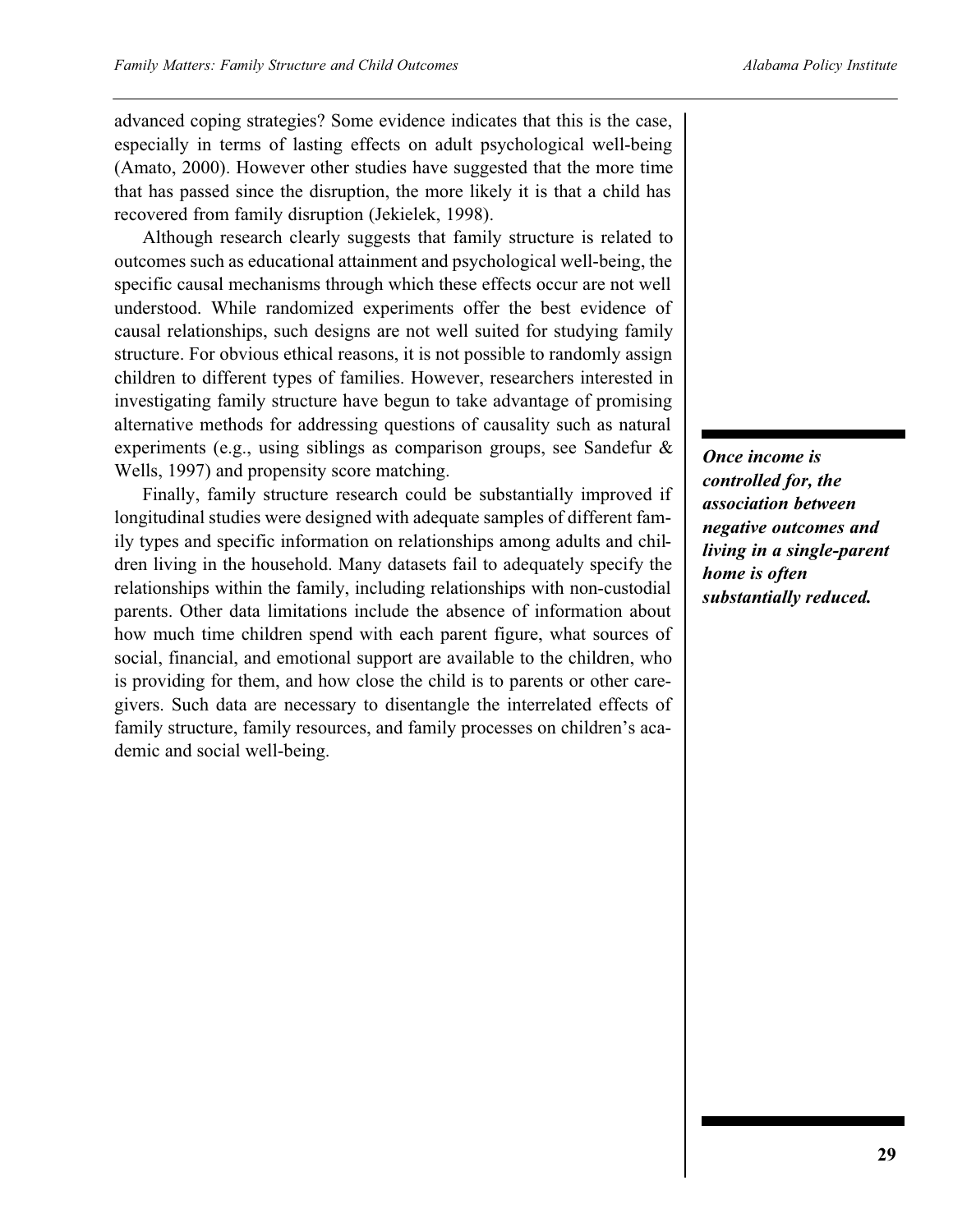### **Endnotes**

1McLanahan, S., & Sandefur, G. (1994). *Growing up with a single parent: What hurts, what helps*. Cambridge, MA: Harvard University Press. Cherlin, A. (2001). *Public and private families: A reader*. McGraw-Hill Humanities/Social Sciences/Languages.

2Schneider, B., & Coleman, J. (1993). *Parents, their children, and schools.* Boulder, CO: Westview Press.

3Amato, P. (2001). Children of divorce in the 1990s: An update of the Amato and Keith (1991) metaanalysis. *Journal of Family Psychology 15,* 355-370. Amato, P., & Keith, B. (1991). Parental divorce and the well-being of children: A meta-analysis. *Journal of Marriage and the Family, 53*, 43-58. Hines, A. (1997). Divorce-related transitions, adolescent development, and the role of the parent-child relationship: A review of the literature. *Journal of Marriage and the Family, 59*, 375-388. Sigle-Rushton, W. & McLanahan, S. (2002). *Father absence and child well-being: A critical review.* Center for Research on Child Wellbeing Working Paper #02-20 FF.

4Schneider, B., & Coleman, J. (1993). Parents, their children, and schools. Boulder, CO: Westview Press. Sigle-Rushton, W. & McLanahan, S. (2002). *Father absence and child well-being: A critical review*. Center for Research on Child Wellbeing Working Paper #02-20 FF.

5Amato, P. (2001). Children of divorce in the 1990s: An update of the Amato and Keith (1991) metaanalysis. *Journal of Family Psychology, 15,* 355-370. Amato, P., & Keith, B. (1991). Parental divorce and the well-being of children: A meta-analysis. *Journal of Marriage and the Family, 53,* 43-58.

6Sewell, W., Haller, A., & Portes, A. (1969). The educational and early attainment process. *American Sociological Review, 34,* 82-91. Schneider, B., & Coleman, J. (1993). *Parents, their children, and schools.* Boulder, CO: Westview Press.

7Entwisle, D., & Alexander, K. (1996). Family type and children's growth in reading and math over the primary grades. *Journal of Marriage and the Family, 58,* 341-355. Astone, N., & McLanahan, S. (1991). Family structure, parental practices, and high school completion. *American Sociological Review, 56,* 309-320.

8Coleman, J. (1988). Social capital and the creation of human capital. *American Journal of Sociology, 94,* S95-S120. Portes, A. (1998). Social capital: Its origins and applications in modern sociology. *Annual Review of Sociology, 24,* 1-24.

9U.S. Department of Education, National Center for Education Statistics. (1997). *Fathers' involvement in their children's schools*, NCES 98-091, by Nord, C., Brimhall, D., & West, J. Washington, DC.

10Csikszentmihalyi, M., & Schneider, B. (2000). *Becoming adult: How teenagers prepare for the world of work.* New York: Basic Books. Schneider, B., & Waite, L. (2005). *Being together, working apart: Dual-career families and the work-life balance.* New York: Cambridge University Press.

11Sandefur, G., & Wells, T. (1997). *Using siblings to investigate the effects of Family structure on educational attainment*. Mimeo, University of Wisconsin.

12Census data categorizes families as one- or two-parent and does not differentiate between step- and two-biological parent families.

13Amato conducted a second meta-analysis (2001) on research completed in the 1990s regarding outcomes of children from divorced families and confirmed his earlier findings that these outcomes were generally negative compared with those of children from traditional families.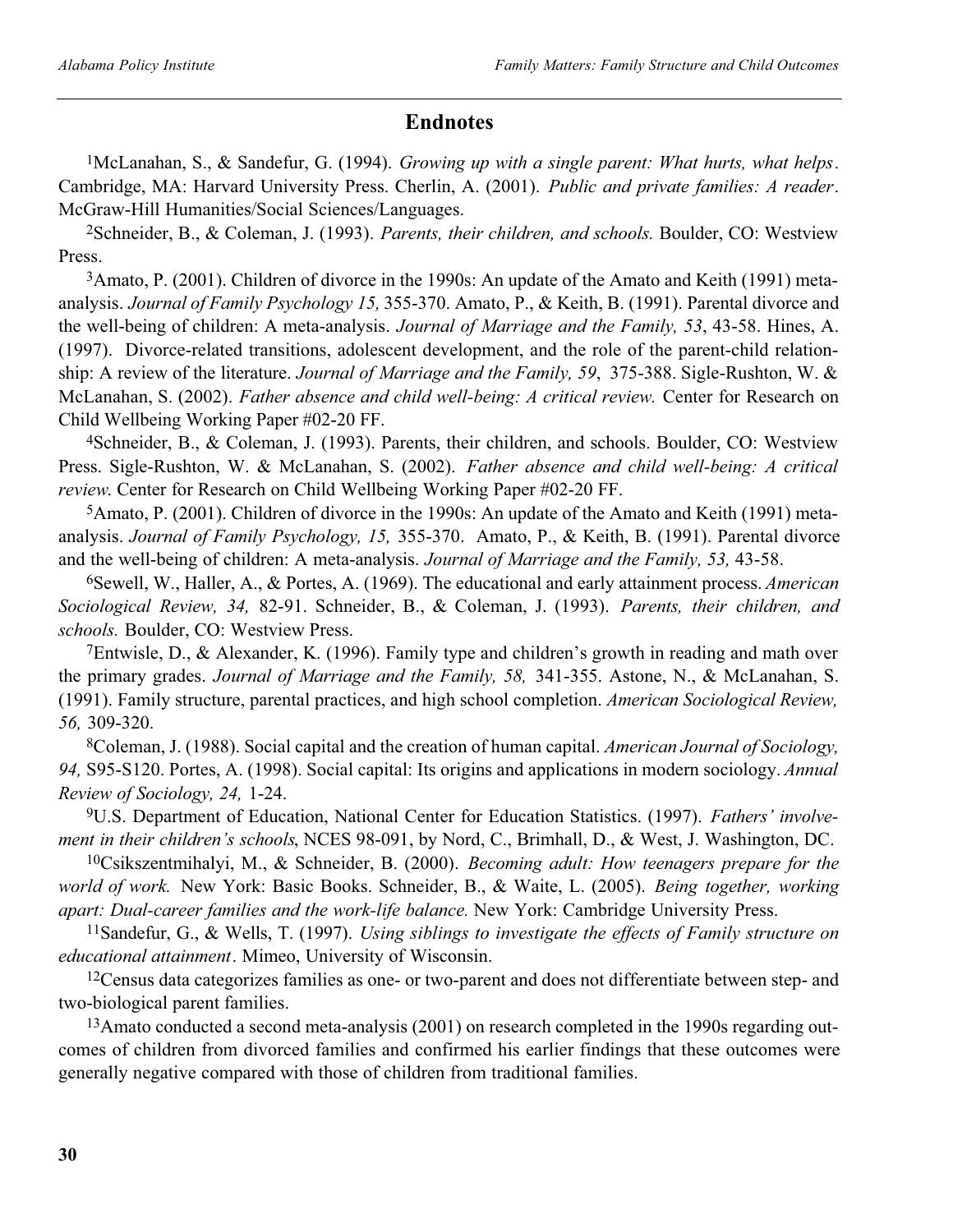14High School and Beyond is a nationally representative longitudinal survey that includes subjects from two cohorts, the 1980 senior class and the 1980 sophomore class. (See *http://nces.ed.gov/surveys/hsb/* for more information.)

<sup>15</sup>The NLSY is a nationally representative sample of 12,686 young men and women who were 14-22 years old when they were first surveyed in 1979. These individuals were interviewed annually through 1994 and are currently interviewed on a biennial basis. (See *www.bls.gov/nls/y79summary.htm* for more information.)

16"Father figure" is often used to refer to divorced or separated biological fathers, relatives, friends, and other adults who assume a paternal role to the child. Often, low-income single mothers do not report their relationship with their children's father because being in a two-parent family jeopardizes eligibility for welfare assistance (Moffatt, Reville, & Winkler, 1998, Rendall, 1997).

<sup>17</sup>NELS: 88-2000 is a study that was conducted by the U.S. Department of Education that includes a sample of 25,000 eighth graders from 1,000 schools who were initially surveyed in 1988 with follow-ups through 2000. Students reported on a range of topics, including school, work, and home experiences; neighborhood characteristics; educational resources and support; parents' and peers' role in their education; and educational expectations and occupational aspirations. (See *http://nces.ed.gov/surveys/nels88/* for more information.)

<sup>18</sup>The authors found an association between age at first birth and participation in the labor force. <sup>19</sup>Other approaches for simulating treatment effects use twin and sibling studies. See Currie and Thomas's (1996) research on the effects of Head Start programs and Grogger and Bronar's (1997) paper on the impact of welfare on single mothers' marital decisions.

20The Fragile Families and Child Wellbeing Study includes interviews with nearly 4,000 unmarried and 1,200 married mothers at the time of their child's birth, with follow-up interviews when their child was between one- and three-years-old. See Reichman et al., 2001 for more information.

21Children in homes in which mothers cohabit with a partner have been shown to receive the lowest grades compared to all other family types (Thomson, Hanson, & McLanahan, 1994). Additionally, mothers in these types of homes reported nearly double the instances of child's school behavior problems (including dropping out of school) compared to children with two biological married parents.

<sup>22</sup>The Beginning School Study consists of longitudinal data from a stratified random sample of 790 Baltimore children who attended first grade in 1982.

23Krein and Beller used the 1967-1979 Survey of Mature Women, the 1966-1980 Survey of Young Men, and the 1968-1980 Survey of Young Women. (See *www.bls.gov/nls/home.htm* for more information on NLS.)

 $24$ NSFH consists of a national sample of nearly 10,000 households, oversampling of minorities, single-parent families, families with stepchildren, cohabiting couples, and recently married persons. One adult per household was randomly selected as the primary respondent, and this person participated in an interview and provided answers to a short survey regarding household characteristics. Original data collection took place in 1987-1988; two follow-up waves were conducted in 1992-1994 and 2001-2002. (See *www.ssc.wisc.edu/nsfh/home.htm* for more information.)

<sup>25</sup>The Behavior Problem Index is an inventory consisting of 32 items that measure mothers' reports of frequency and type of behavior problems.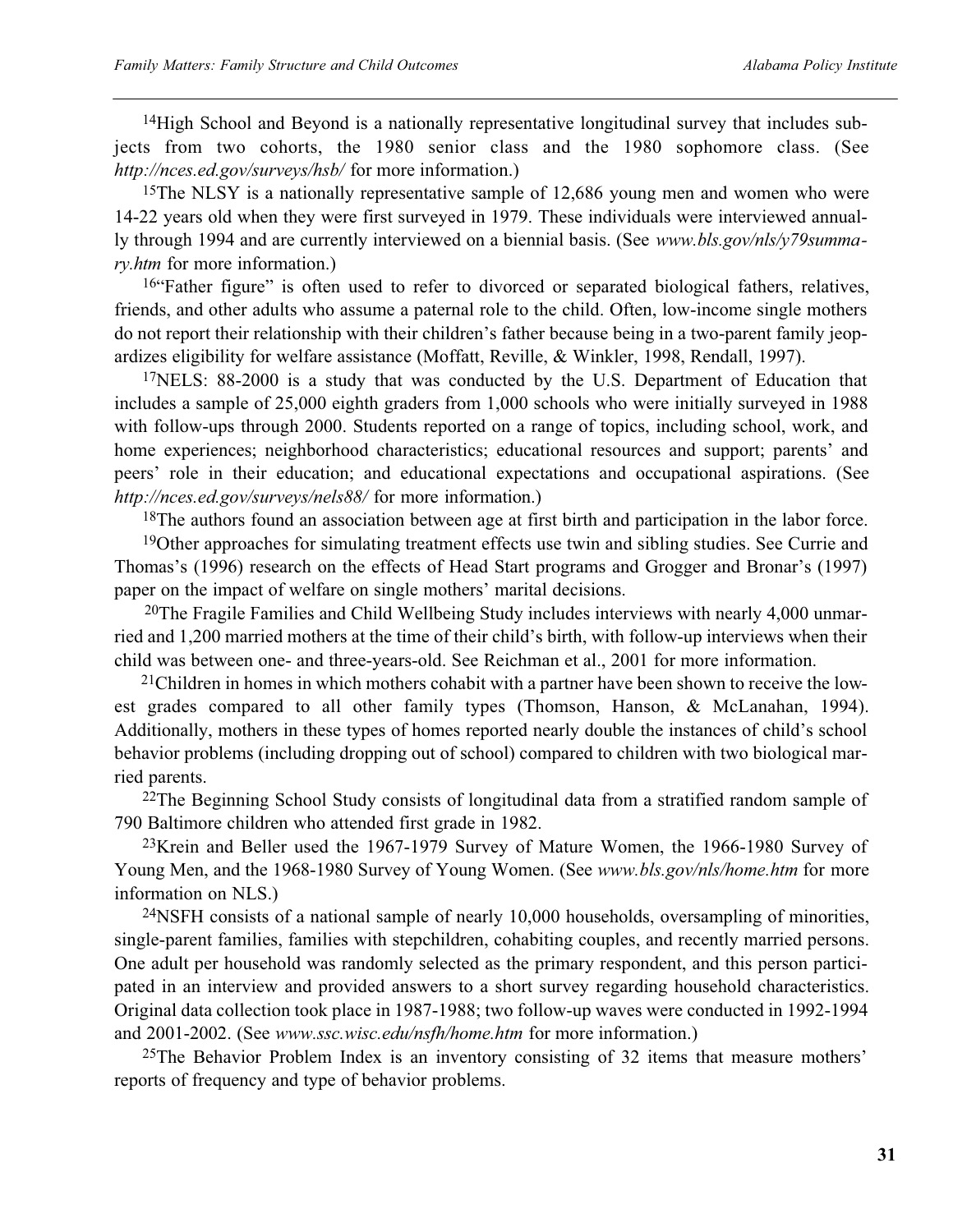$^{26}$ In this study, misbehavior was measured using a dichotomous variable, with a value of 1 indicating the child had dropped out of school, been suspended or expelled from school, or that a parent had been called because of a discipline problem.

<sup>27</sup>Items in the scale included: "We share similar values and beliefs as a family." "Things work out well for us as a family." "We really do trust and confide in each other." "Family members feel loyal to the family." "We are proud of our family." "We can express our feelings with our family."

28Add Health is a nationally representative, school-based cluster study which provides longitudinal data on over 20,000 adolescents (grades 7 through 12). In this paper, data from Wave I (1995) on over 6,000 girls and 6,000 boys were included in analyses.

29Longitudinal data were obtained from the Child Development Project, designed to collect data from 585 families at three sites in the U.S. from the time the focal child was 5 through age 18. Data from the Christchurch Health and Development Study, a longitudinal study of 1,265 children from Christchurch, New Zealand, followed from 1977 through the present were also examined.

30Depressed mood was based on a 20-item scale on which adolescents reported the number of days they experienced depressive symptoms.

<sup>31</sup>The GSS is a personal interview survey of U.S. households conducted by the National Opinion Research Center (NORC) nearly annually since 1972. The analyses in this study included five items from the GSS measuring psychological well-being: Asking respondents to rate how happy they felt, how exciting or dull they found life to be, their control over their fate, the degree to which they trust others, and their satisfaction with their friendships.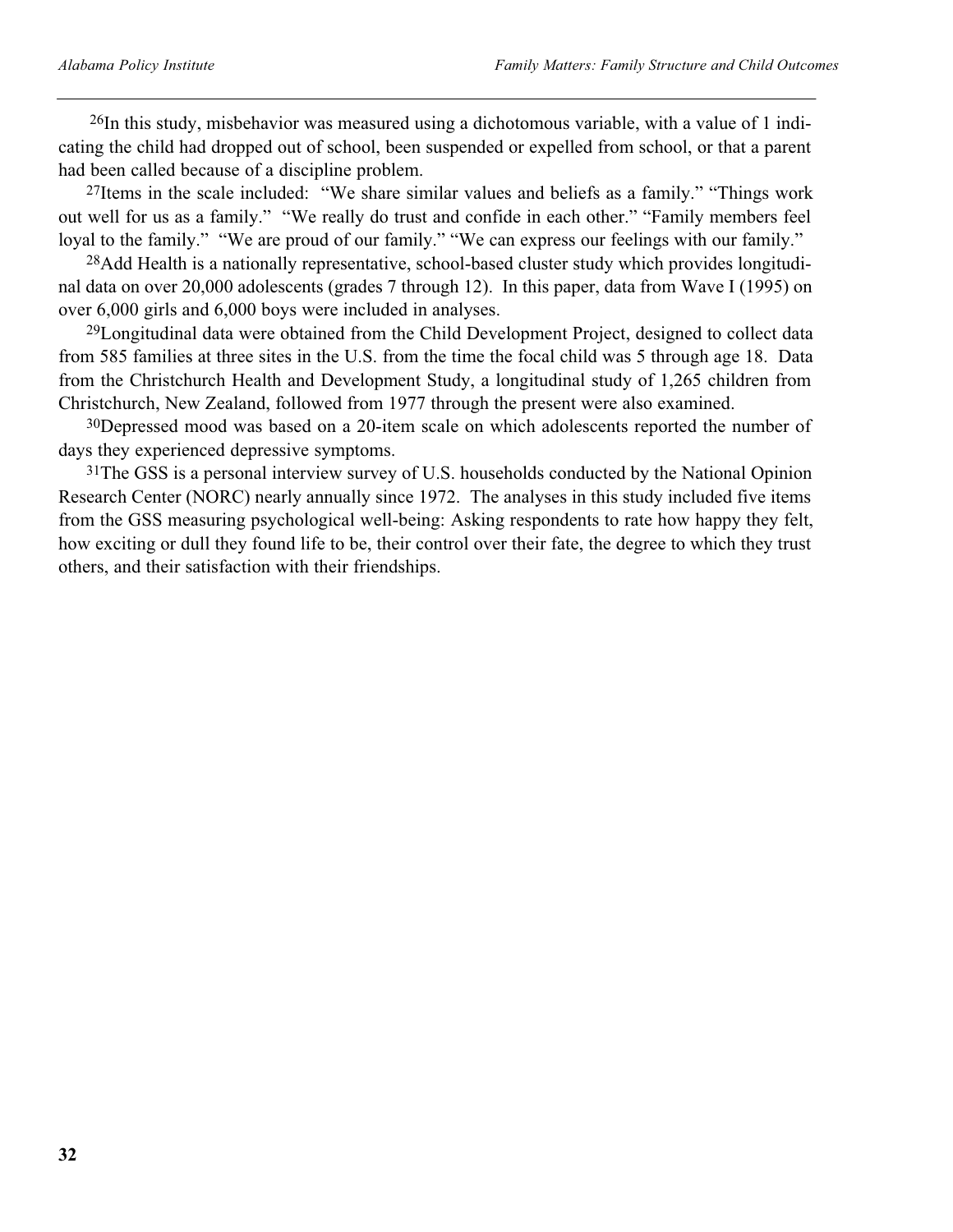### **References**

Acock, A, & Kiecolt, K. (1989). Is it family structure or socioeconomic status? Family structure during adolescence and adult adjustment. *Social Forces, 68,* 553-571.

Advisory Committee on Student Financial Assistance, 2001. *Access denied: Restoring the nation's commitment to equal educational opportunity*. Online at: *www.ed.gov/about/bdscomm/list/acsfa/access\_denied.pdf.*

Amato, P. (2000). The consequences of divorce for adults and children. *Journal of Marriage and the Family 62,* 1269-1287.

Amato, P. (2001). Children of divorce in the 1990s: An update of the Amato and Keith (1991) meta-analysis. *Journal of Family Psychology 15,* 355-370.

Amato, P., & Keith, B. (1991). Parental divorce and the well-being of children: A meta-analysis. *Journal of Marriage and the Family, 53,* 43-58.

Amato, P., Loomis, L., & Booth, A. (1995). Parental divorce, marital conflict, and offspring wellbeing during early adulthood. *Social Forces, 73,* 895-915.

Aseltine, R. (1996). Pathways linking parental divorce with adolescent depression. *Journal of Health and Social Behavior, 37,* 133-148.

Astone, N., & McLanahan, S. (1991). Family structure, parental practices, and high school completion. *American Sociological Review, 56,* 309-320.

Bane, M., & Ellwood, D. (1983). *The dynamics of dependence: The routes to self-sufficiency.* Report to the U.S. Department of Health and Human Services. Cambridge, MA: Urban Systems Research and Engineering.

Bethke, L., & Sandefur, G. (1998). *Disruptive events during the high school years and educational attainment.* IPR Working Paper. University of Wisconsin.

Bjorklund, A., Ginther, D., & Sundstrom, M. (2004). *Family structure and child outcomes in the United States and Sweden.* IZA Discussion Paper No. 1259.

Chase-Lansdale, P.L., Brooks-Gunn, J., & Zamsky, E. (1994). Young African-American multigenerational families in poverty: Quality of mothering and grandmothering. *Child Development 65,* 373- 393.

Cherlin, A. (1982). *Marriage, divorce, remarriage*. Cambridge, MA: Harvard University Press.

Cherlin, A. (2001). *Public and private families: A reader.* McGraw-Hill Humanities/Social Sciences/Languages.

Cherlin, A., Chase-Lansdale, P., & McRae, C. (1998). Effects of parental divorce on mental health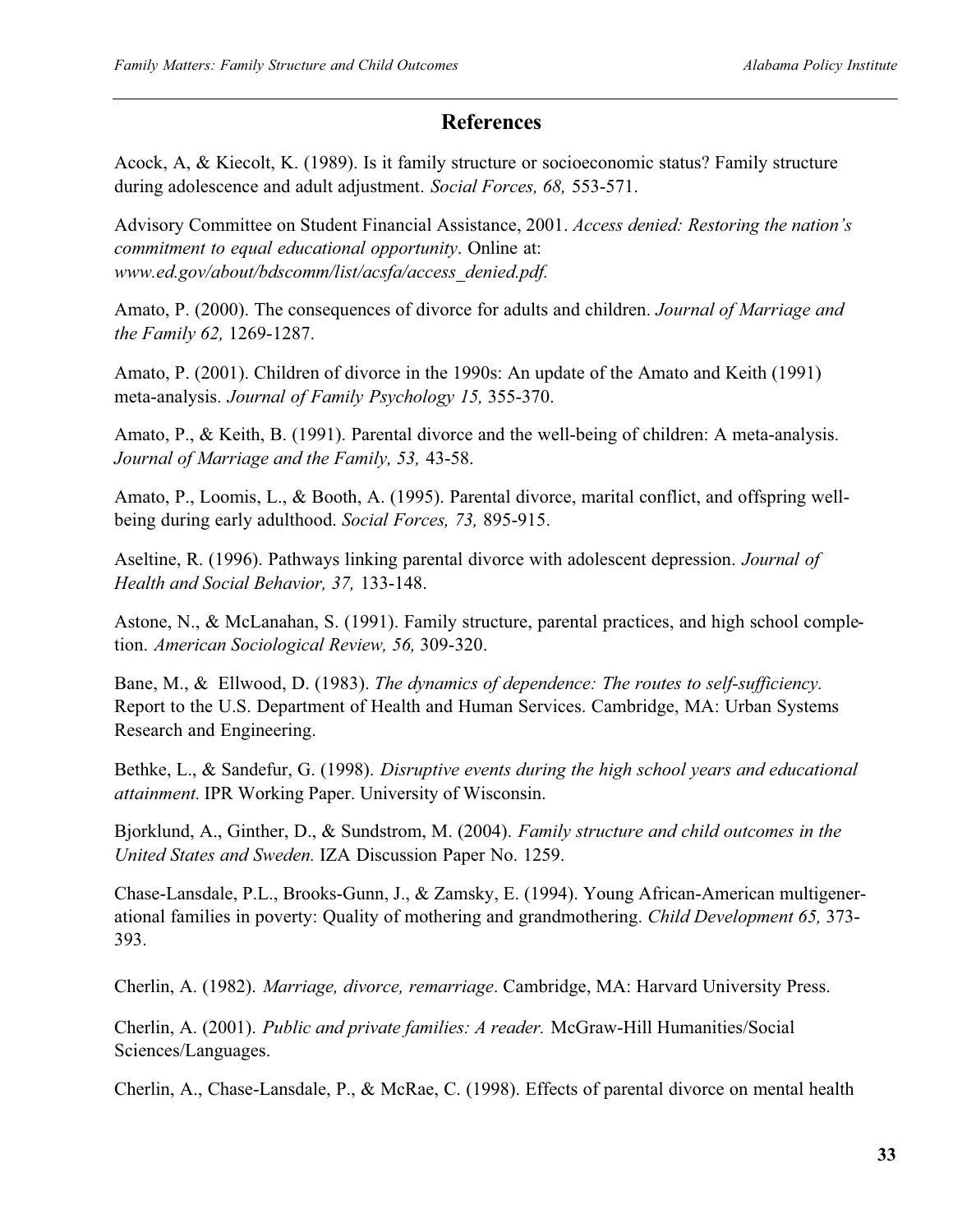throughout the life course. *American Sociological Review, 63,* 239-249.

Cherlin, A., Furstenberg, F., Chase-Lansdale, P., Kiernan, K., Robins, P., Morrison, D., & Teitler, J. (1991). *Longitudinal studies of effects of divorce on children in Great Britain and the United States. Science, 252,* 1386-1389.

Chilton, R., & Markle, G. (1972). Family disruption and delinquent conduct: Multiple measures and the effect of subclassification. *American Sociological Review, 37,* 93-99.

Cloward, R., & Ohlin, L. (1960). *Delinquency and opportunity.* New York: The Free Press.

Coiro, M., Zill, N., & Bloom, B. (1994). Health of our nation's children. National Center for Health Statistics. *Vital Health Statistics, 10* (191).

Coleman, J. (1988). Social capital and the creation of human capital. *American Journal of Sociology*, 94, S95-S120.

Comanor, W., & Phillips, L. (2002). The impact of family structure on delinquency. *Journal of Applied Economics, 5,* 209-232.

Cooksey, E., & Fondell, M. (1996). Spending time with his kids: Effects of family structure on fathers' and children's lives. *Journal of Marriage and the Family, 58,* 693-707.

Coughlin, C., & Vuchinich, S. (1996). Family experience in preadolescence and the development of male delinquency. *Journal of Marriage and the Family, 58,* 491-501.

Csikszentmihalyi, M., & Schneider, B. (2000). *Becoming adult: How teenagers prepare for the world of work.* New York: Basic Books.

Cummings, E., & Davies, P. (2002). Effects of marital conflict on children: recent advance and emerging themes in process-oriented research. *Journal of Child Psychology and Psychiatry, 43,* 31- 63.

Currie, J., & Thomas, D. (1996). *Does Head Start help Hispanic children?* Working Paper 5805, National Bureau of Economic Research, Inc.

Davis, E. & Friel, L. (2001). Adolescent sexuality: Disentangling the effects of family structure and family context. *Journal of Marriage and the Family, 63,* 669-681.

DeLeire, T., & Kalil, A. (2001). *Good things come in threes: Single parent multigenerational family structure and adolescent adjustment.* Working Paper. Harris Graduate School of Public Policy Studies, University of Chicago.

Downey, D. (1995). When bigger is not better: Family size, parental resources, and children's educational performance. *American Sociological Review, 60,* 746-761.

Duncan, G., Yeung, W., Brooks-Gunn, J., & Smith, J. (1998). How much does childhood poverty affect the life chances of children? *American Sociological Review, 63,* 406-423.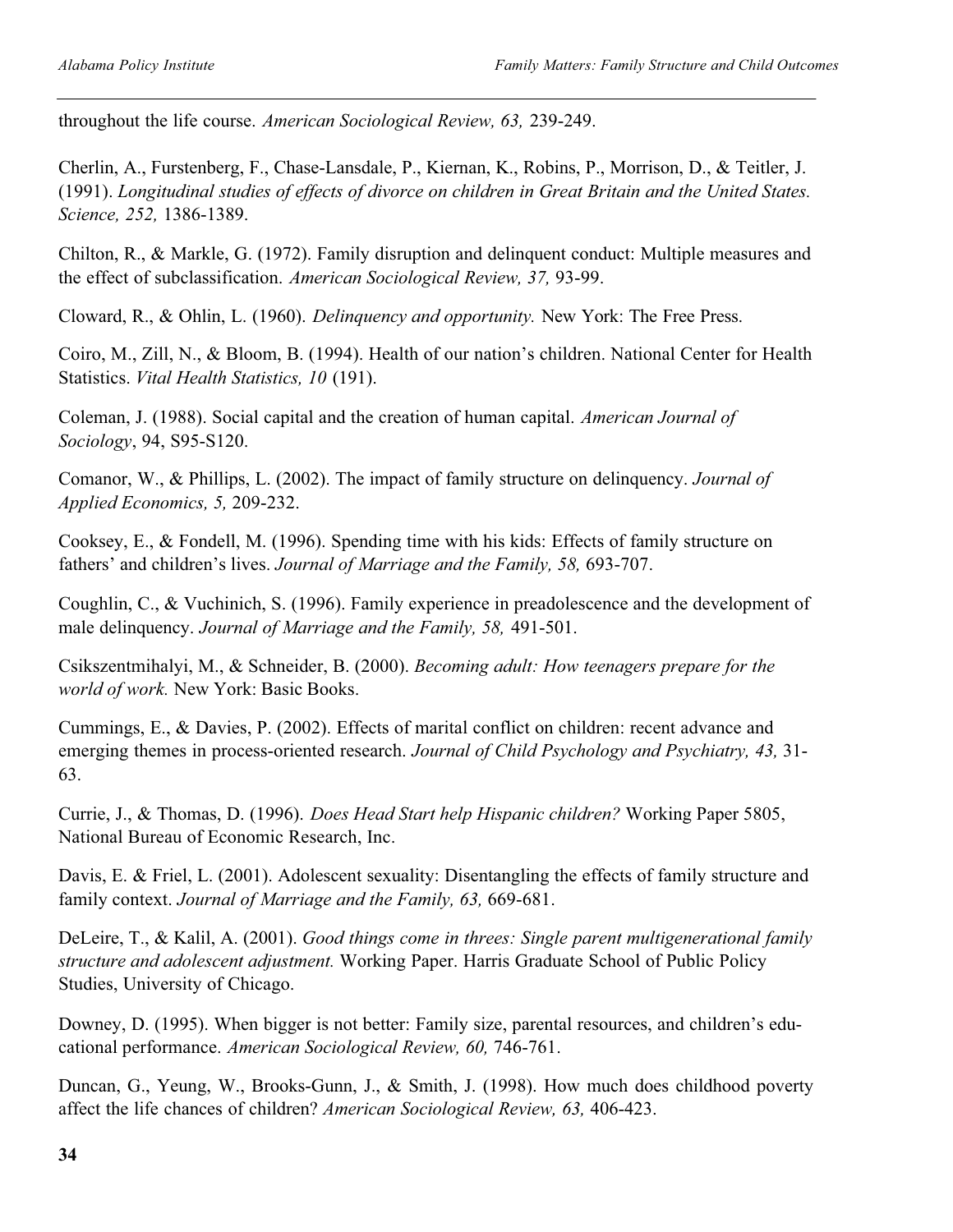$\mathbf{I}$ 

Elder, G. (1980). *Family structure and socialization.* New York: Arno Press.

Ellis, B., Bates, J., Dodge, K, Fergusson, D., Horwood, L.J., Pettit, G. & Woodward, L. (2003). Does father absence place daughters at special risk for early sexual activity and teenage pregnancy? *Child Development, 74,* 801-821.

Entwisle, D., & Alexander, K. (1995). A parent's economic shadow: Family structure versus family resources as influences on early school achievement. *Journal of Marriage and the Family, 57,* 399-409.

Entwisle, D., & Alexander, K. (1996). Family type and children's growth in reading and math over the primary grades. *Journal of Marriage and the Family, 58,* 341-355.

Flewelling, R., & Bauman, K. (1990). Family structure as a predictor of initial substance use and sexual intercourse in early adolescence. *Journal of Marriage and the Family, 52,* 171-181.

Furstenberg, Jr., F., Nord, C., Peterson, J., & Zill, N. (1983). The life course of children of divorce: Marital disruption and parental contact. *American Sociological Review, 48,* 656-668.

Garasky, S. (1995). The effects of family structure on educational attainment: Do the effects vary by the age of the child? *American Journal of Economics and Sociology, 54,* 89-104.

Gil, A, Vega, W., & Biafora, F. (1998). Temporal influences of family structure and family risk factors on drug use initiation in a multiethnic sample of adolescent boys. *Journal of Youth and Adolescence, 27*.

Goldscheider, F., & Goldscheider, C. (1998). The effects of childhood family structure on leaving and returning home. *Journal of Marriage and the Family, 60,* 745-756.

Grogger, J., & Bronars, S. (1997). *The effect of welfare payments on the marriage and fertility behavior of unwed mothers: Results from a twins experiment.* NBER Working Paper No. 6047.

Harper, C., & McLanahan, S. (2003). *Father absence and youth incarceration.* Center for Research on Child Wellbeing Working Paper 99-03.

Hines, A. (1997). Divorce-related transitions, adolescent development, and the role of the parent-child relationship: A review of the literature. *Journal of Marriage and the Family, 59,* 375-388.

Hoffmann, J., & Johnson, R. (1998). A national portrait of family structure and adolescent drug use. *Journal of Marriage and the Family, 60,* 633-645.

Hotz, V., Mullin, C., & Sanders, S. (1997). Bounding causal effects using data from a contaminated natural experiment: Analyzing the effects of teenage childbearing. *Review of Economic Studies, 64,* 575-603.

Jekielek, S. (1998). Parental conflict, marital disruption, and children's emotional well-being. *Social Forces, 76,* 905-935.

Jenkins, J., & Zunguze, S. (1998). The relationship of family structure to adolescent drug use, peer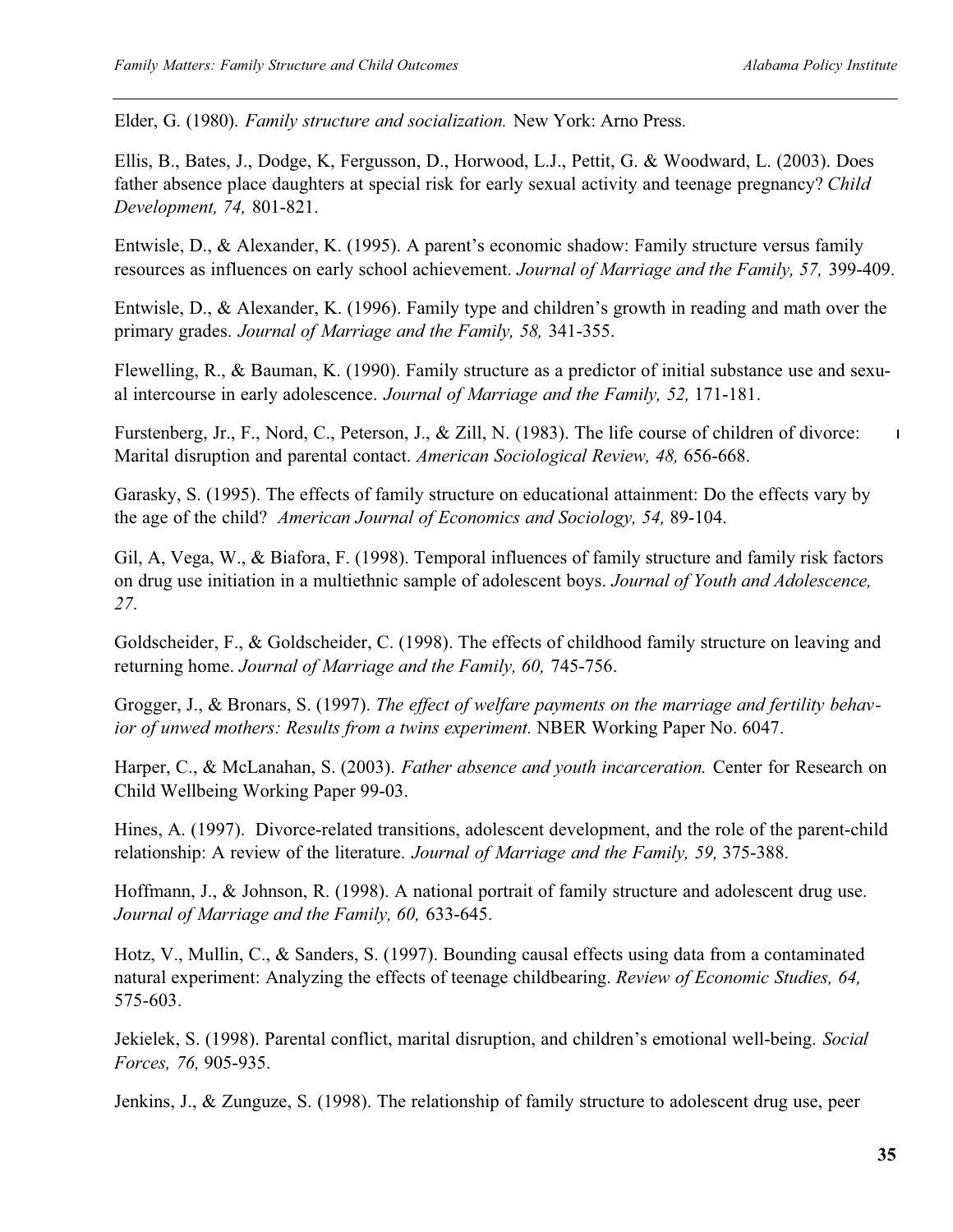affiliation, and perception of peer acceptance of drug use. *Adolescence, 33,* 811-823.

Jordan, G., Snow, C., & Porche, M. (2000). Project EASE: The effect of a family literacy project on kindergarten students' early literacy skills. *Reading Research Quarterly, 35,* 524-546.

Keith, V., & Finlay, B. (1988). The impact of parental divorce on children's educational attainment, marital timing, and likelihood of divorce. *Journal of Marriage and the Family, 50,* 797-809.

Kim, D., and Schneider, B. (Forthcoming). Social capital in action: Alignment of parental support in adolescents' transition to postsecondary education. *Social Forces*.

Krein, S., & Beller, A. (1988). Educational attainment of children from single-parent families: Differences by exposure, gender, and race. *Demography, 25,* 221-234.

Lillard, D., & Gerner, J. (1999). Getting to the Ivy League: How family composition affects college choice. *Journal of Higher Education, 70,* 706-730.

Maccoby, E., & Mnookin, R. (1992). *Dividing the Child: Social and Legal Dilemmas of Custody.* Cambridge, MA: Harvard University Press.

Manski, C., Sandefur, G., McLanahan, S., & Powers D. (1992). Alternative estimates of the effect of family structure during adolescence on high school graduation. *Journal of the American Statistical Association, 87,* 25-37.

Marini, M. (1984). Women's educational attainment and timing of entry into parenthood. *American Sociological Review, 49,* 91-511.

McCord, J. (1982). A longitudinal view of the relationship between parental absence and crime. In J. Gunn and D. Farrington (Eds.), *Abnormal Offenders, Delinquency, and the Criminal Justice System* (113-128). Chicester: Wiley.

McLanahan, S., & Sandefur, G. (1994). *Growing up with a single parent: What hurts, what helps.* Cambridge, MA: Harvard University Press.

McLeod, J., & Shanahan, M. (1993). Poverty, parenting, and children's mental health. *American Sociological Review, 58,* 351-366.

Mednick, B., Reznick, C., Hocevar, D., & Baker, R. (1987). Long-term effects of parental divorce on young adult male crime. *Journal of Youth and Adolescence, 16,* 31-45.

Moffat, R., Reville, R., & Winkler, A. (1998). Beyond single mothers: Cohabitation and marriage in the AFDC program. *Demography 35,* 259-278.

Moore, M., & Chase-Lansdale, P.L. (2001). Sexual intercourse and pregnancy among African American girls in high-poverty neighborhoods: The role of family and perceived community environment. *Journal of Marriage and the Family, 63,* 1146-1157.

Morrison, D., & Cherlin, A. (1995). The divorce process and young children's well-being: A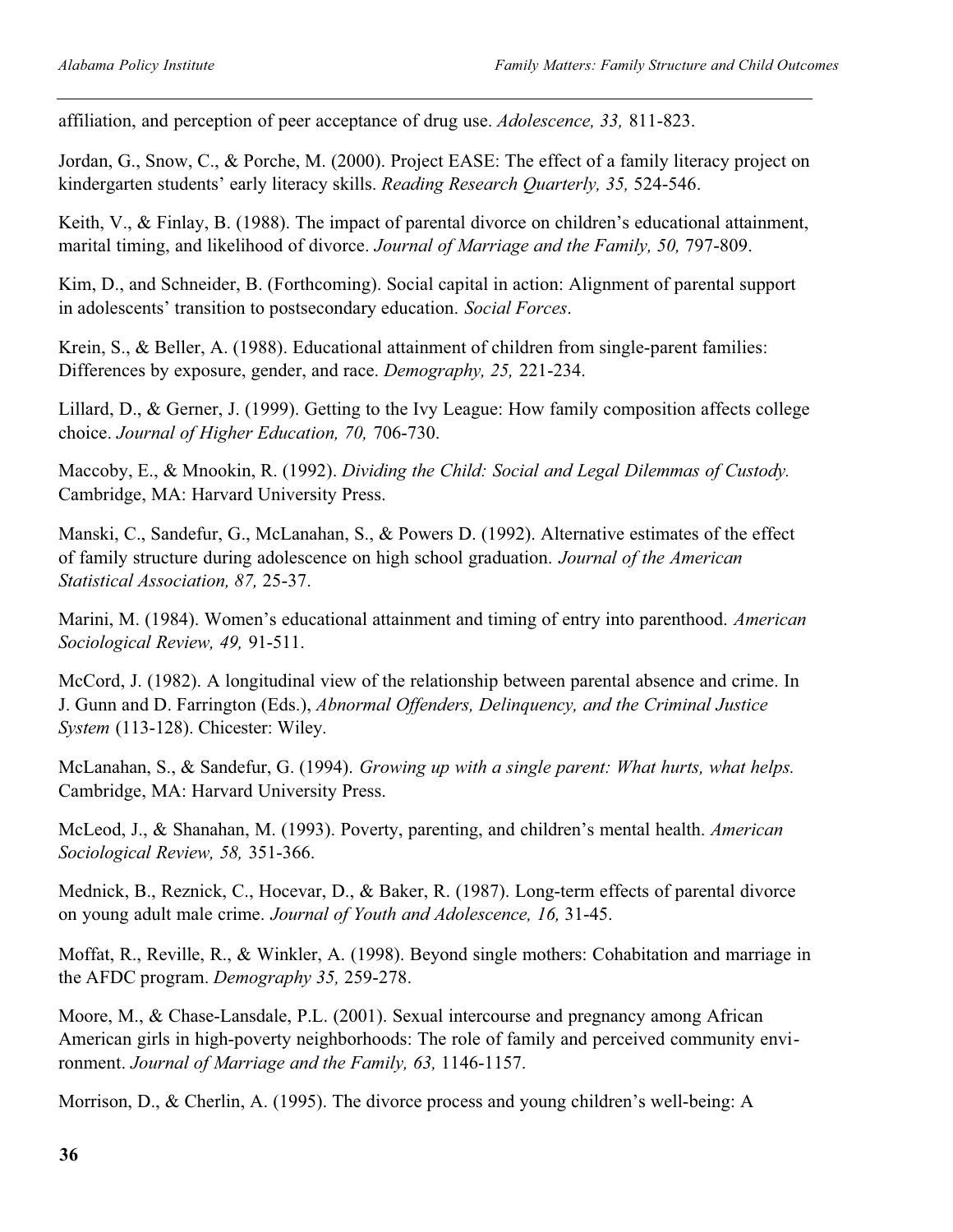prospective analysis. *Journal of Marriage and the Family, 57,* 800-812.

Morrison, D., & Coiro, M. (1999). Parental conflict and marital disruption: Do children benefit when high-conflict marriages are dissolved? *Journal of Marriage and the Family, 61,* 626-637.

Mulkey, L., Crain, R., & Harrington, A. (1992). One-parent households and achievement: Economic and behavioral explanations of small effect. *Sociology of Education, 65,* 48-65.

Muller, C. (1993). Parent involvement and academic achievement: An analysis of family resources available to the child. In B. Schneider and J. Coleman (Eds.), *Parents, their children, and schools* (77-113). Boulder, CO: Westview Press.

Needle, R., Su,, S., & Doherty, W. (1990). Divorce, remarriage, and adolescent substance use: A prospective longitudinal study. *Journal of Marriage and the Family, 52,* 157-169.

Nock, S. (1982). Enduring effects of marital disruption and subsequent living arrangements. *Journal of Family Issues, 3,* 25-40.

Nye, F. (1958). *Family relationships and delinquent behavior.* New York: John Wiley and Sons.

Osborne, C., McLanahan, S., & Brooks-Gunn, J. (2004). *Young children's behavioral problems in married and cohabiting families.* Center for Research on Child Wellbeing Working Paper #03-09 FF.

Page, M., & Stevens, A. (2002). *Will you miss me when I'm gone? The economic consequences of absent parents.* NBER Working Paper #8786.

Painter, G., & Levine, D. (1999). *Daddies, devotion, & dollars: How do they matter for youth?* Institute of Industrial Relations. Working Paper.

Painter, G., & Levine, D. (2000). Family structure and youths' outcomes: Which correlations are causal? *Journal of Human Resources, 35,* 524-549.

Patterson, C., Kupersmidt, J., & Vaden, N. (1990). Income level, gender, ethnicity, and household composition as predictors of children's school-based competence. *Child Development, 61,* 485-494.

Peterson, J., & Zill, N. (1986). Marital disruption, parent-child relationship, and behavioral problems in children. *Journal of Marriage and the Family, 48,* 295-307.

Pong, S. (1997). Family structure, school context, and eighth-grade math and reading achievement. *Sociology of Education, 71,* 23-42.

Pong, S., Dronkers, J., & Hampden-Thompson, G. (2003). Family policies and children's school achievement in single- versus two-parent families. *Journal of Marriage and the Family, 65,* 681- 699.

Popenoe, D. (1993.) American family decline, 1960-1990: A review and appraisal. *Journal of Marriage and the Family, 55,* 527-542.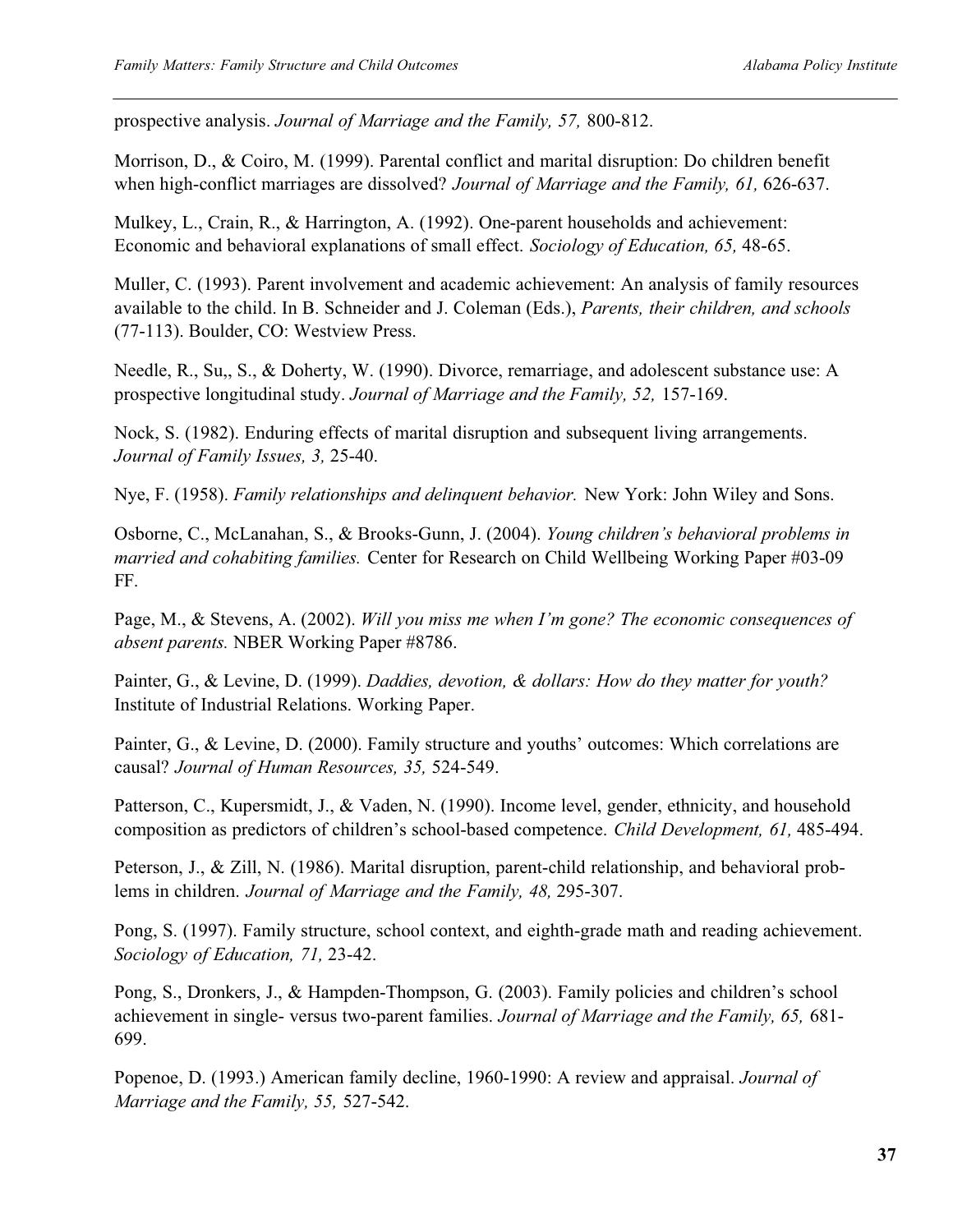Portes, A. (1998). Social capital: Its origins and applications in modern sociology. *Annual Review of Sociology, 24,* 1-24.

Purcell-Gates, V. (1996). Stories, coupons, and the TV Guide: relationships between home literacy experiences and emergent literacy knowledge. *Reading Research Quarterly, 31,* 406-428.

Rankin, J. (1983). The family context of delinquency. *Social Problems, 46,* 11-22.

Reichman, N., Teitler, J., Garfinkel, I., & McLanahan, S. (2001). Fragile families: sample and design. *Children and Youth Services Review, 23,* 303-326.

Rendall, M. (1997). Identifying and misidentifying single mothers in the Panel Study of Income Dynamics. *The Journal of Human Resources, 32,* 569-610.

Rosenbaum, P., & Rubin, D. (1983). The central role of the propensity score in observational studies for causal effects. *Biometrika, 70,* 41-55.

Rosenbaum, E., & Kandel, D. (1990). Early onset of adolescent sexual behavior and drug involvement. *Journal of Marriage and the Family, 52,* 783-798.

Sandefur, G., & Wells, T. (1997). *Using siblings to investigate the effects of family structure on educational attainment.* Mimeo, University of Wisconsin.

Sandefur, G., McLanahan, S., & Wojtkiewicz, R. (1992). The effects of parental marital status during adolescence on high school graduation. *Social Forces, 71,* 103-121.

Schneider, B., & Coleman, J. (1993). *Parents, their children, and schools.* Boulder, CO: Westview Press.

Schneider, B., & Stevenson, D. (1999). *The ambitious generation: America's teenagers, motivated but directionless.* New Haven, CT: Yale University Press.

Schneider, B., & Waite, L. (2005). *Being together, working apart: Dual-career families and the work-life balance.* New York: Cambridge University Press.

Sewell, W., Haller, A., & Portes, A. (1969). The educational and early attainment process. *American Sociological Review, 34,* 82-91.

Sigle-Rushton, W. & McLanahan, S. (2002). *Father absence and child well-being: A critical review.* Center for Research on Child Wellbeing Working Paper #02-20 FF.

Sokol-Katz, J., Dunham, R., & Zimmerman, R. (1997). Family structure versus parental attachment in controlling adolescent deviant behavior: A social control model. *Adolescence, 32,* 199-216.

Spenner, K., & Featherman, D. (1978). Achievement ambitions. *Annual Review of Sociology, 4,* 373-420.

Stacey, J. (1993). Good riddance to "the family": Response to David Popenoe. *Journal of Marriage and the Family, 55,* 545-547.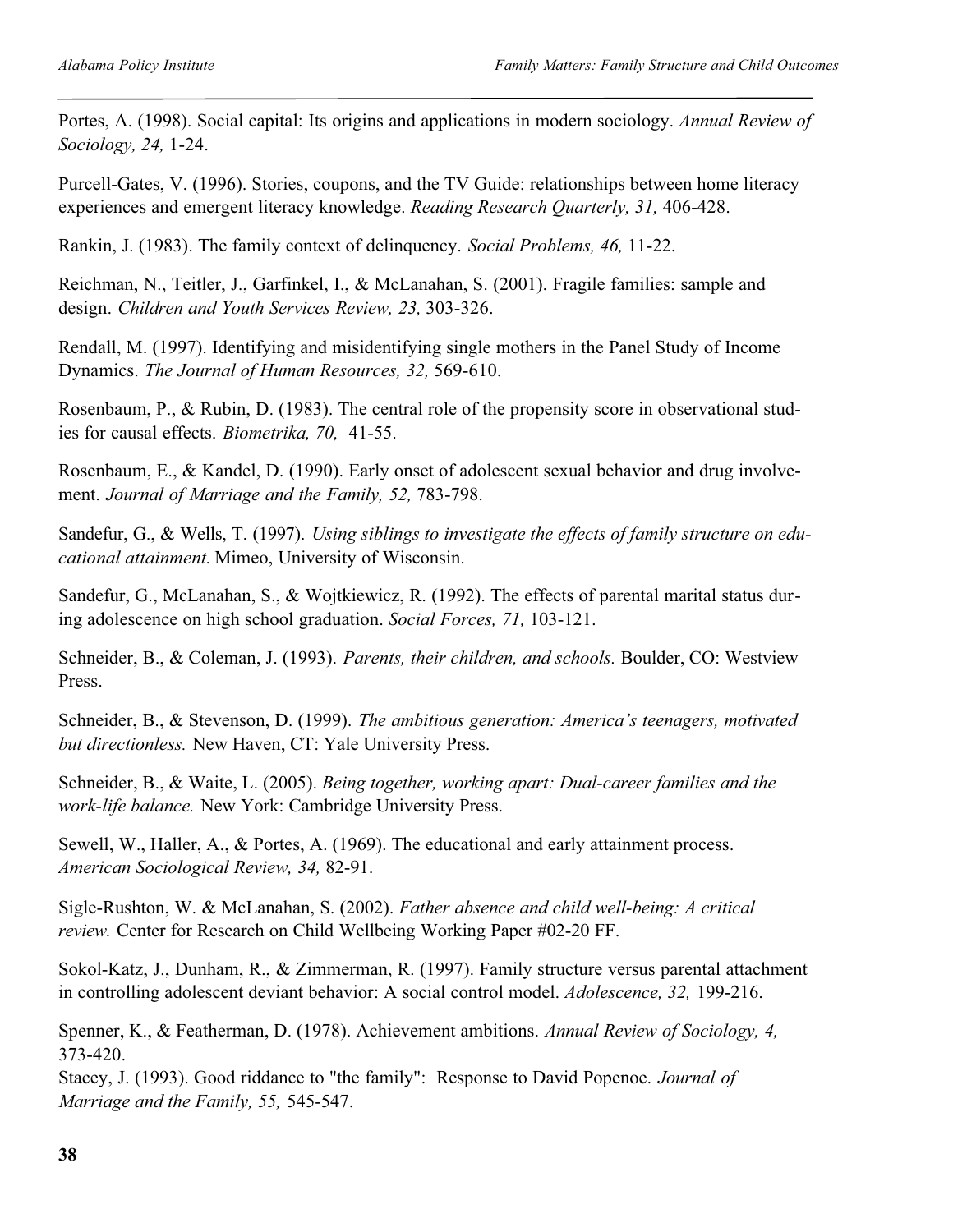Steinberg, L. (1987). Single parents, stepparents, and the susceptibility of adolescents to antisocial peer pressure. *Child Development, 58,* 269-275.

Teachman, J., Paasch, K., & Carver, K. (1997). Social capital and the generation of human capital. *Social Forces, 75,* 1343-1359.

Thomson, E., Hanson, T., & McLanahan, S. (1994). Family structure and child well-being: Economic resources vs. parental behaviors. *Social Forces, 73,* 221-242.

Thomson, E., McLanahan, S., & Curtin, R. (1992). Family structure, gender, and parental socialization. *Journal of Marriage and the Family, 54,* 368-378.

Upchurch, D., Aneshensel, C., Sucoff, C., & Levy-Storms, L. (1999). Neighborhood and family contexts of adolescent sexual activity. *Journal of Marriage and the Family, 61,* 920-933.

U.S. Bureau of the Census. 2003. *America's families and living arrangements: Table CH1. Living arrangements of children under 18 years old: 1960 to present.* March CPS. *www.census.gov/population/www/socdemo/hh-fam.html.*

U.S. Department of Education, National Center for Education Statistics. (1996.) *Reading literacy in the United States: Findings from the IEA reading literacy study.* Washington, D.C.

U.S. Department of Education, National Center for Education Statistics. (1997). *Fathers' involvement in their children's schools,* NCES 98-091, by Nord, C., Brimhall, D., & West, J. Washington, DC.

U.S. Department of Education, National Center for Education Statistics. (1999). *The condition of education, 1999.* Washington, D.C.

U.S. Department of Health and Human Services, Office of the Assistant Secretary for Planning and Evaluation. (2003). *Trends in the well-being of America's children and youth.* Washington, D.C.

Wu, L., & Martinson, B. (1993). Family structure and the risk of a premature birth. *American Sociological Review, 58,* 210-232

Wu, Z. (1996). Childbearing in cohabitational relationships. *Journal of Marriage and the Family, 58,* 281-292.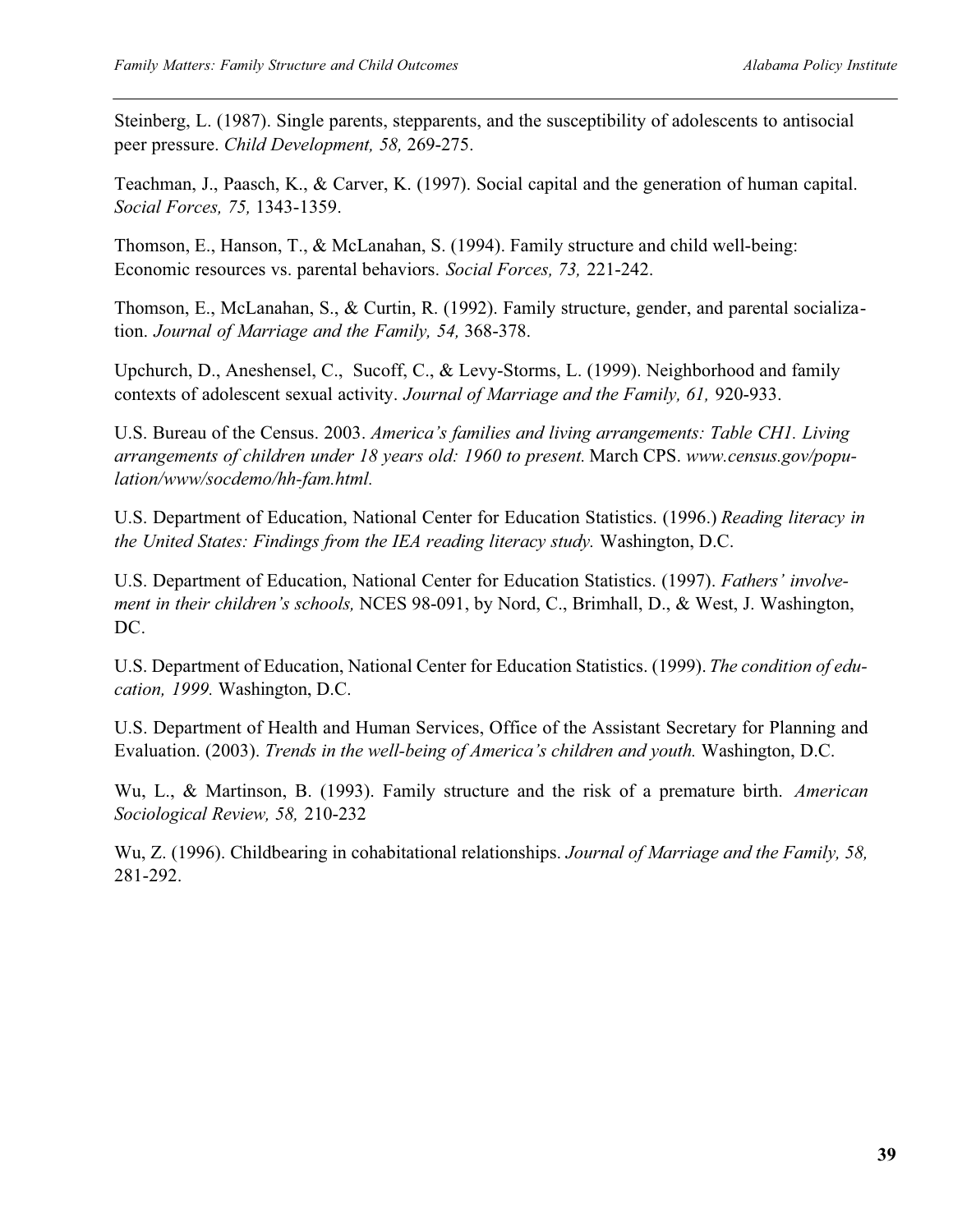### **Appendix A**

### **Table 1. Measures of Family Structure Used in National Datasets**

### **National Education Longitudinal Study of 1988 (NELS:88)**

*"What is your current marital status?"*

- 1. Single, never married
- 2. Married
- 3. Divorced
- 4. Separated
- 5. Widowed
- 6. Partner, significant other, not married, but in a marriagelike relationship

### Determining Status Change

This question appears in the fourth follow-up survey in 2000. *"Did your first marriage end in a..."*

- 1. Divorce or annulment
- 2. Permanent or legal separation
- 3. Death

### **General Social Survey (GSS)**

*"Are you currently married, widowed, divorced, separated, or have you never been married?"*

- 1. Married
- 2. Widowed
- 3. Divorced
- 4. Separated
- 5. Never Married
- 9. No answer

*"Were you living with both your own mother and father around the time you were 16?"* (IF "NO": *"With whom were you living around that time?")*

- 1. Both own mother and father
- 2. Father and stepmother
- 3. Mother and stepfather
- 4. Father only
- 5. Mother only
- 6. Some other male relative (No female head)
- 7. Some other female relative (No male head)
- 8. Other arrangement with relatives
- 0. Other
- 9. No answer

### **The National Longitudinal Study of Adolescent Health (AddHealth)**

Asked in parent interview:

- *"What is your current marital status?"*
- 1. Single, never married
- 2. Married
- 3. Widowed
- 4. Divorced
- 5. Separated
- 6. Refused

### **Early Childhood Longitudinal Study (ECLS)**

*Classification of the focal child's parents who reside in the household:*

- 1. Biological mother and biological father
- 2. Biological mother and other father (step-, adoptive, foster)
- 3. Biological father and other mother (step-, adoptive, foster)
- 4. Biological mother only
- 5. Biological father only
- 6. Two adoptive parents
- 7. Single adoptive parent or adoptive parent and stepparent
- 8. Related guardian(s)
- 9. Unrelated guardian(s)

### **National Survey of Families and Households (NSFH)**

*Marital Status of Respondent*

- 1. Married
- 2. Separated due to marital problems
- 3. Divorced
- 4. Widowed
- 5. Never Married
- 9. No answer

"NOTE: "Married" includes Married, Spouse Absent"

### **High School and Beyond (HS&B)**

*Family composition 1988:*

- 1. Mother and father
- 2. Mother and male guardian
- 3. Father and female guardian
- 4. Mother only
- 5. Father only
- 6. Other relative or non-relative
- 98.Missing

### **U.S. CENSUS**

1. Never married. Includes all people who have never been married, including people whose only marriage(s) was annulled.

2 Ever married. Includes people married at the time of counting, including those who are separated, widowed, or divorced.

3 Now married. All people whose current marriage has not ended by widowhood or divorce. This category includes people defined above as "separated."

Spouse present. Married people whose wives or husbands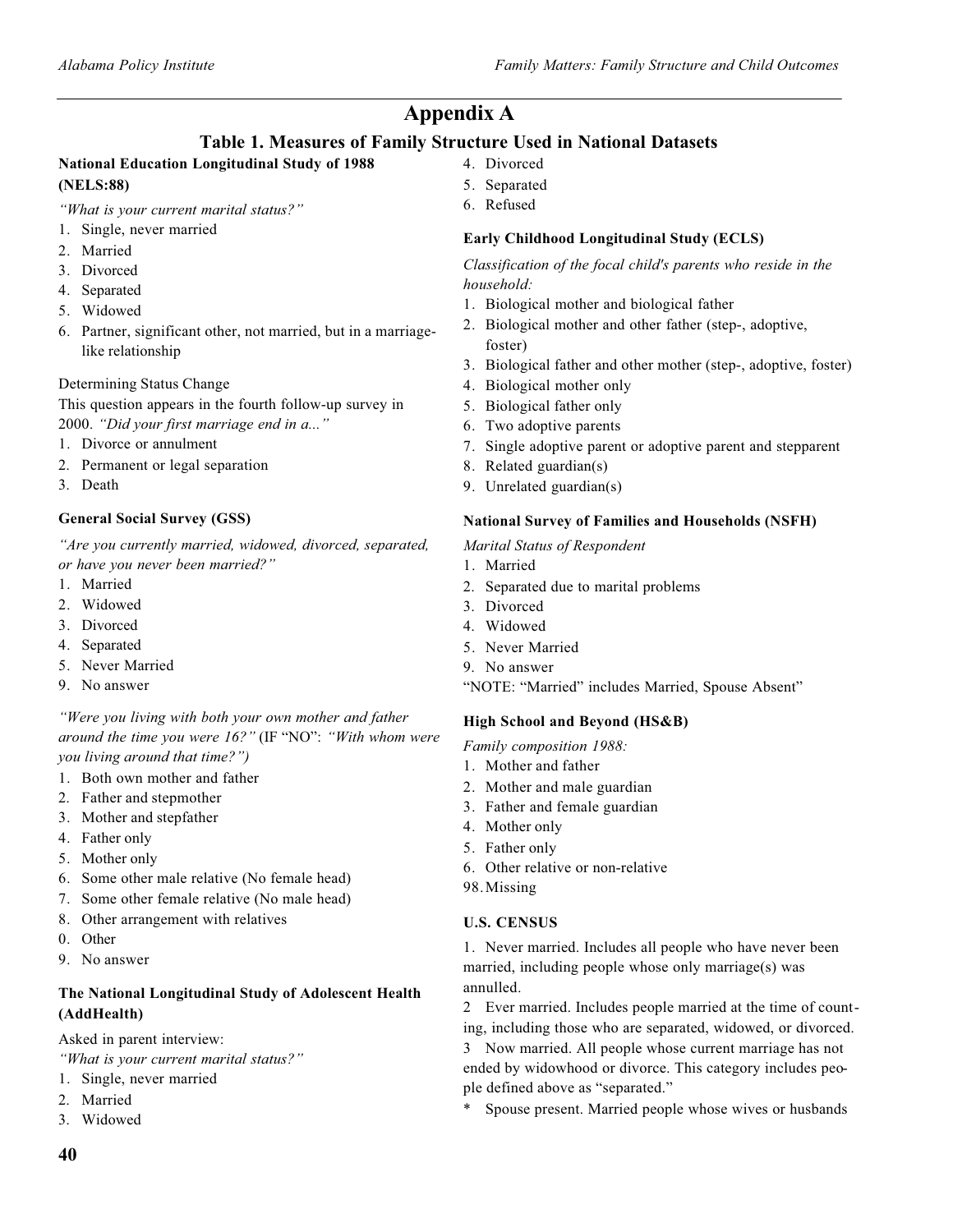### **Table 1 (continued). Measures of Family Structure Used in National Datasets**

were counted as members of the same household or the same group quarters facility, including those whose spouses may have been temporarily absent for such reasons as travel or hospitalization.

Spouse absent. Married people whose wives or husbands were not counted as members of the same household or group quarters facility.

Spouse absent, other. Married people whose wives or husbands were not enumerated as members of the same household, excluding separated. This includes any person whose spouse was employed and living away from home, in an institution, or away in the armed forces.

4. Now married, except (not including) separated. Includes people whose current marriage has not ended through widowhood or divorce; or who are not currently separated. The category also may include people in common-law marriages if they consider this category the most appropriate. In certain tabulations, currently married people are further classified as "spouse present" or "spouse absent."

5. Separated. Separated includes people with legal separations, people living apart with intentions of obtaining a divorce, and people who are permanently or temporarily separated because of marital discord.

6. Widowed. This category includes widows and widowers who have not remarried.

7. Divorced. This category includes people who are legally divorced and who have not remarried.

#### **National Longitudinal Survey of Youth (NLSY)**

*"What is your current marital status?"*

- 0. Never Married
- 1. Married
- 2. Separated
- 3. Divorced
- 4. Widowed

*"Mother figure's relationship to R: Is she…"*

- 1. Your biological or natural mother.
- 2. A stepmother who did not adopt you.
- 3. Your adoptive stepmother.
- 4. Your father's girlfriend.
- 5. Your adoptive mother.
- 6. Your foster mother.
- 7. A relative who is like a mother to you.
- 8. Someone else who is like a mother to you.

#### *"Father figure's relationship to R: Is he…"*

- 1. Your biological or natural father.
- 2. A stepfather who did not adopt you.
- 3. Your adoptive stepfather.
- 4. Your mother's boyfriend.
- 5. Your adoptive father.
- 6. Your foster father.
- 7. A relative who is like a father to you.
- 8. Someone else who is like a father to you.

*"Does your biological mother/father live in the household?"*

- 1. Yes
- 0. No

"NOTE: The survey organizes respondents' answers to questions about household members into a "household roster." This data grid is the best information source about household members and should be used instead of the raw data in analyses."

#### **Panel Study of Income Dynamics (PSID)**

*Are you (HEAD) married, widowed, divorced, separated, or have you never been married?*

- 1. Married
- 2. Never Married
- 3. Widowed
- 4. Divorced, annulled
- 5. Separated

*Family Composition Change between the 1999 and 2001 Waves*

- 0. No change; no movers-in or movers-out of the family.
- 1. Change in members other than head or "wife" only.

2. Head is the same person as in 1999, but "wife" left or died; head has new "wife"; used also when cohabiting, nonrelative female becomes "wife."

3. "Wife" from 1999 is now head.

4. 1999 female head got married—husband (usually a nonsample member) is now head. Used also when cohabiting non-relative male becomes head.

5. Some followable individual other than 1999 head or "wife" has become head of this FU. (Used primarily for male and unmarried female splitoffs.)

6. Some followable female other than 1999 head got married and her husband is now head. (Used primarily for married female splitoffs.)

7. Female head in 1999 with husband in institution—husband in FU in 2001 and is now head.

8. Other (used for recontacts and recombined families—the latter are usually heads and wives who have parted for a wave or more, been interviewed separately, and who have reconciled at some time since the 1999 interview but before the 2001 interview).

9. Neither head nor "wife" (if there is one) is followable and neither of them was a head or "wife" last year. (Used primarily for underage splitoff children.)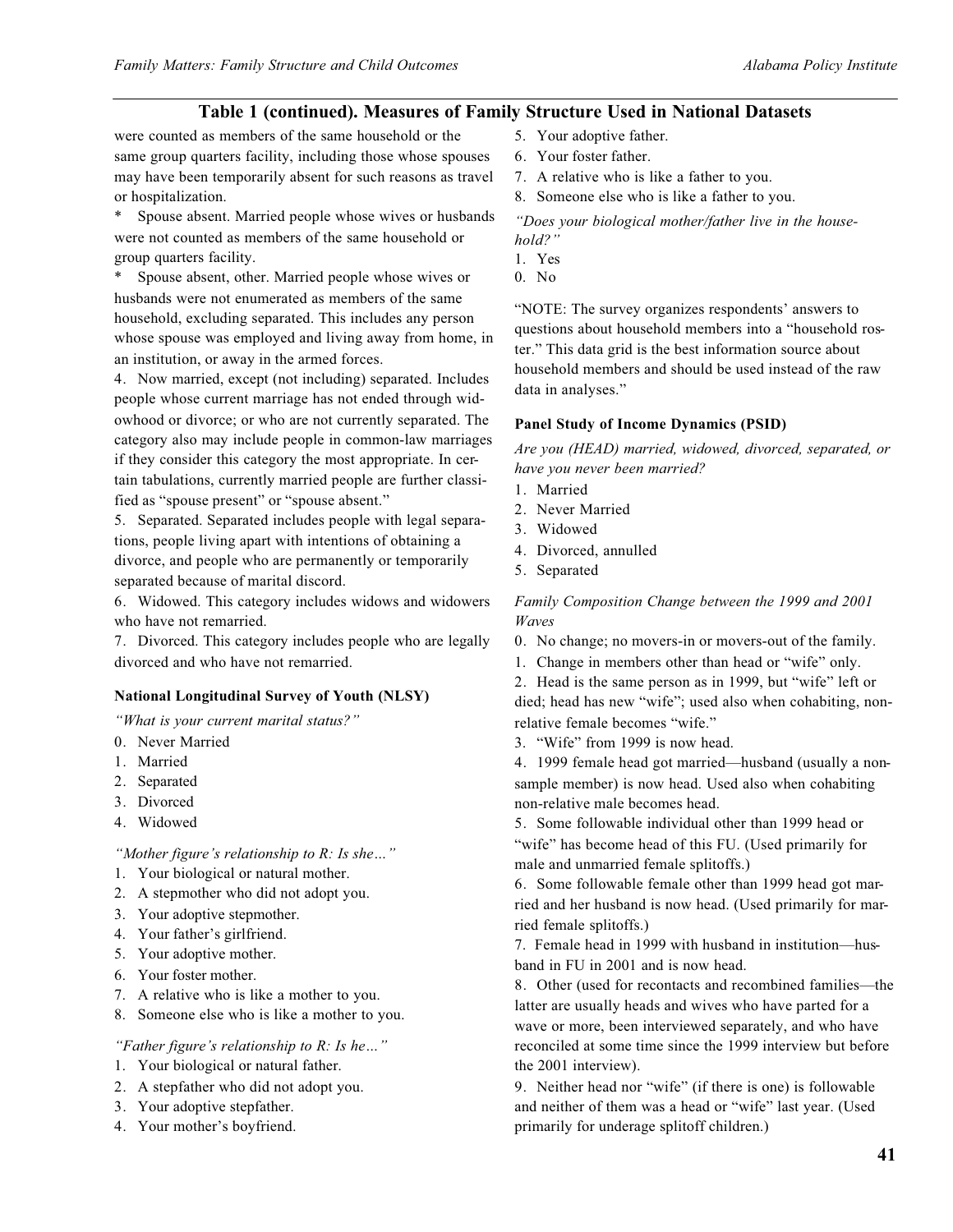#### **Table 2. Common Variables Used to Examine Effects of Family Structure Examples of Family Mediating Variables Appendix B**

### **Structure Categories**

- 
- 1. Dummy Variable a. Living with 2 parents
	- b. "Other"
- 2. Dummy Variable by mother a. Intact family (with both bio
	- logical parents) b. Mother & step-father, and
	- mother alone

### 3. Intact, Single, Step, Other

- a. Both natural parents
- b. One natural parent only
- c. One natural parent & one step-
- parent
- d. Neither parent
- 4. Detailed Mother and Father Status
	- a. Two biological parents
	- b. Stepfather families
	- c. Stepmother families
	- d. Mother only families
	- e. Father only families
	- f. Non-parent guardians
- 5. Information on Timing of Disruption
	- a. Stable intact
	- b. Stable stepparent & parent
	- c. Stable neither parent
	- d. Intact at 14 & single parents or stepparent at age 17
	- e. Step-parent or single parent at age 14 & neither at age 17
	- f. Other changes

**42**

- 6. Description of Family Conflict
	- a. Divorced, high marital conflict
	- b. Divorced, low marital conflict c. Non-divorced, high marital
	- conflict
	- d. Non-divorced, low marital conflict
- 1. Child Characteristics
	- a. Race (black, white, Hispanic)
	- b. Child's age
	- c. Child's grade level
	- d. Child's gender
	- e. Average score on standardized tests/ college SAT
	- f. Behavioral problems g. Emotional problems
- 2. Family Characteristics
	- a. Whether a foreign language is spoken in the home
	- b. Whether the mother or father is
	- foreign born c. Number of siblings
	- Whether the home has a library card, magazines, & many books (as reported by the student)
	- e. Level of religious observance
	- f. Parents' marital quality (marital happiness, marital conflict)
- 3. Socioeconomic Resources
	- a. Parent education (mother, father, or average for family)
	- b. Employment status
	- c. Occupational prestige
	- d. Family income (mother, father, average for family)
	- e. Welfare recipient
- 4. Family Processes
	- a. Parental monitoring
	- b. Parent-child relationship quality
	- c. Parent-child discussion
	- d. Parent involvement in school activities
- 5. Community Characteristics
	- a. Rural v. urban
	- b. Local school dropout rate
	- c. Local unemployment rate
	- d. Average community SES
- **Dependent Outcomes**
- 1. Pre-school readiness
	- a. Being read to
	- b. Recognizing letters, numbers, and shapes
	- c. Aggression
	- d. Child health
	- e. Safety
	- f. Learning disabilities
- 2. Elementary Education
	- a. IQ test scores
	- b. Standardized test scores
	- c. Academic grades
	- d. Self-concept of academic performance
	- e. Grade-level competency
	- f. Literacy
	- g. Math proficiency
- 3. Secondary Education
	- a. IQ test scores
	- b. Standardized test scores
	- c. Letter grades
	- d. High school GPA
	- e. Self-esteem
	- f. Attitude toward school ("I like working hard in school")
	- g. High school dropout/ completion
	- h. Attendance (self-reported)
	- i. Attainment of a GED
	- j. College aspirations
- 4. College Variables
	- a. Reasons for leaving home
	- b. Application to (selective) college
	- c. Admission to (selective) college
	- d. Attendance at (selective) college

c. Scores on behavior problem

- 5. School Misbehavior
	- a. Suspended/expelled b. Truancy/tardiness

inventories

7. Psychological Well-being a. Emotional adjustment

> b. Depression c. Anxiety d. Life satisfaction

6. Risky Behaviors a. Cigarette smoking b. Drug use c. Teen drinking d. Teenage pregnancy e. Early sexual activity